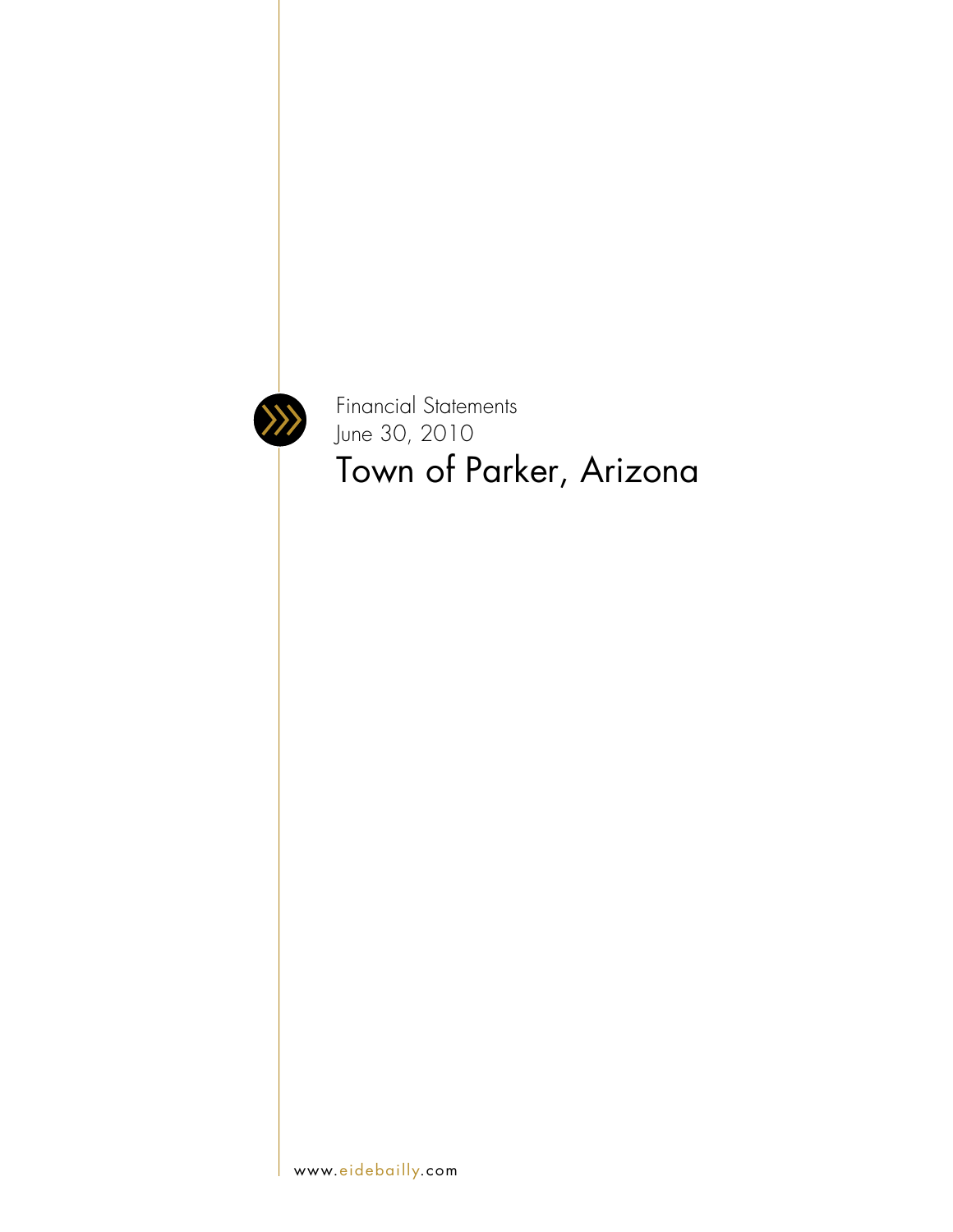# **TOWN OF PARKER, ARIZONA**

Table of Contents

### **FINANCIAL SECTION**

# Page

|                                                                                                                            | $1 - 2$<br>$3 - 9$ |
|----------------------------------------------------------------------------------------------------------------------------|--------------------|
| <b>Basic Financial Statements</b>                                                                                          |                    |
| Government-wide Financial Statements:                                                                                      |                    |
|                                                                                                                            | 10                 |
|                                                                                                                            | 11                 |
| <b>Fund Financial Statements:</b>                                                                                          |                    |
|                                                                                                                            | 12                 |
| Reconciliation of the Governmental Funds Balance to the Statement of Net Assets<br>Statement of Revenues, Expenditures and | 13                 |
|                                                                                                                            | 14                 |
| Reconciliation of the Statement of Revenues, Expenditures, and                                                             |                    |
| Changes in Fund Balances of Governmental Funds to the Statement of Activities                                              | 15                 |
|                                                                                                                            | 16                 |
| Statement of Revenues, Expenses, and Changes in Fund Net Assets – Proprietary Funds                                        | 17                 |
|                                                                                                                            | 18                 |
|                                                                                                                            | 19                 |
| Notes to Financial Statements:                                                                                             |                    |
| 1.                                                                                                                         |                    |
|                                                                                                                            | 25                 |
|                                                                                                                            | 26                 |
|                                                                                                                            | 26                 |
| 5.                                                                                                                         |                    |
| 6.                                                                                                                         |                    |
|                                                                                                                            | 30                 |
| 8                                                                                                                          | 30                 |
|                                                                                                                            |                    |
|                                                                                                                            | 32                 |
|                                                                                                                            | 33                 |
|                                                                                                                            | 33                 |

# Required Supplementary Information

| 36 |
|----|
|    |
| 37 |
|    |
| 38 |
|    |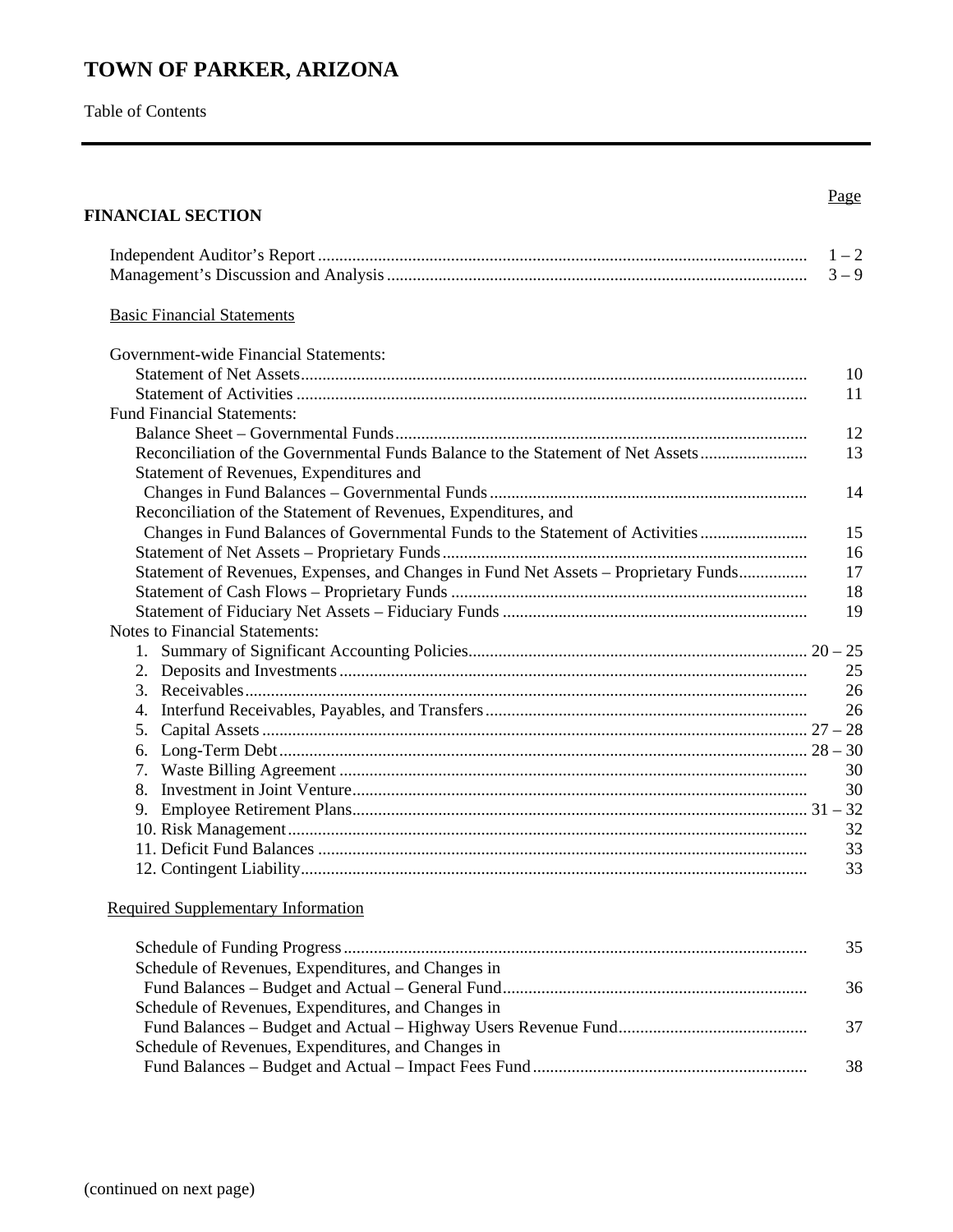Other Supplementary Information

|                                                             | 39 |
|-------------------------------------------------------------|----|
|                                                             | 40 |
| Combining Statement of Revenues, Expenditures, and Changes  |    |
|                                                             | 41 |
| Report on Internal Control over Financial Reporting and on  |    |
| Compliance and Other Matters Based on an Audit of Financial |    |
|                                                             |    |
|                                                             |    |
|                                                             |    |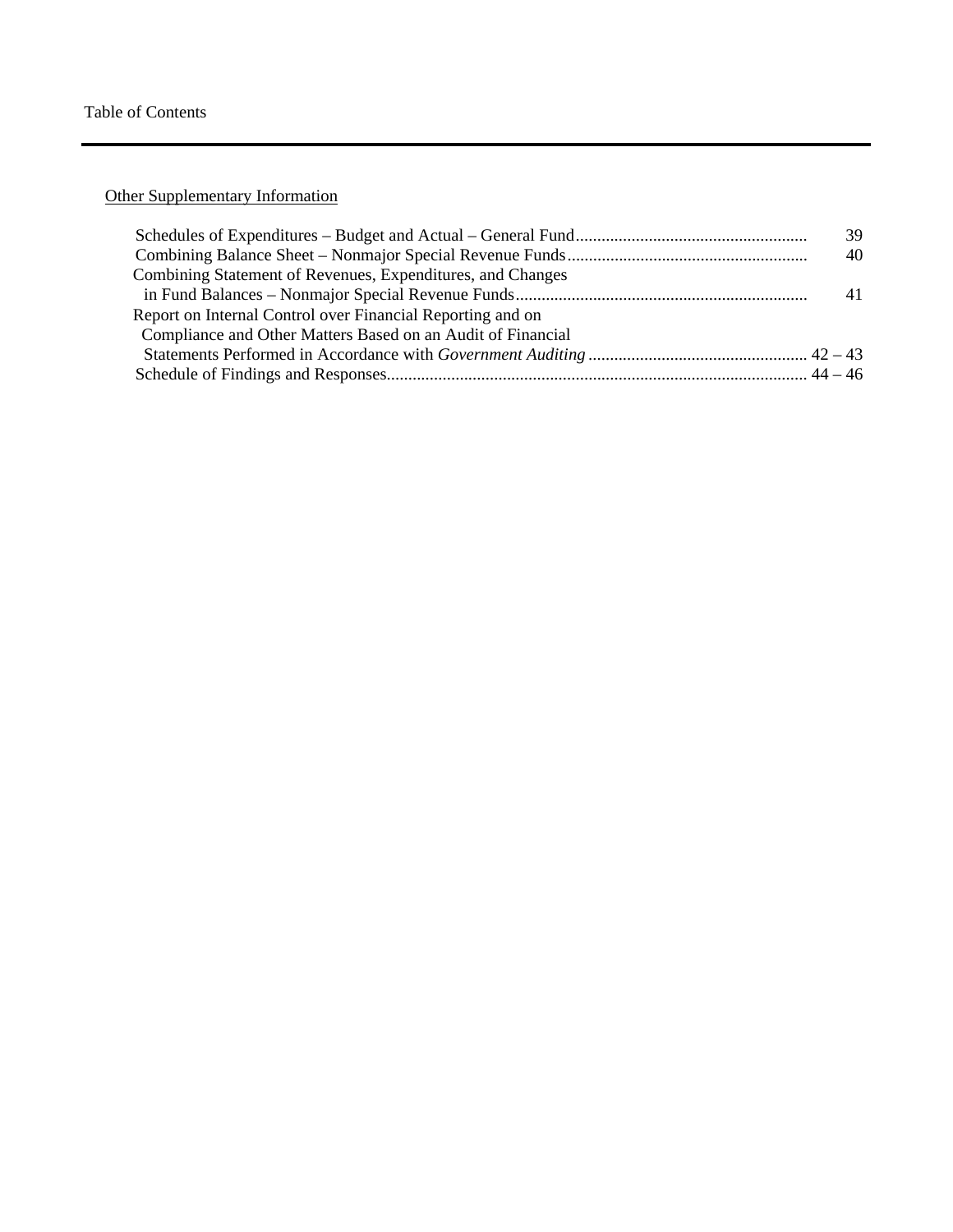

CPAs & BUSINESS ADVISORS

# **INDEPENDENT AUDITOR'S REPORT**

The Honorable Mayor and Members of the Town Council **Town of Parker, Arizona**  Parker, Arizona

We have audited the accompanying financial statements of the governmental activities, the business-type activities, each major fund, and the aggregate fund information of the **Town of Parker, Arizona** (the Town) as of and for the year ended June 30, 2010, which collectively comprise the Town's basic financial statements as listed in the table of contents. These financial statements are the responsibility of the Town's management. Our responsibility is to express an opinion on these basic financial statements based on our audit.

We conducted our audit in accordance with auditing standards generally accepted in the United States of America and the standards applicable to financial audits contained in *Government Auditing Standards*, issued by the Comptroller General of the United States. Those standards require that we plan and perform the audit obtain reasonable assurance about whether the financial statements are free of material misstatement. An audit includes examining, on a test basis, evidence supporting the amounts and disclosures in the financial statements. An audit also includes assessing the accounting principles used and significant estimates made by management, as well as evaluating the overall financial statement presentation. We believe that our audit provides a reasonable basis for our opinions.

In our opinion, the financial statements referred to above present fairly, in all material respects, the respective financial position of the governmental activities, the business-type activities, each major fund, and the aggregate remaining fund information of the Town as of June 30, 2010, and the respective changes in financial position and cash flows, where applicable, for the year then ended, in conformity with accounting principles generally accepted in the United States of America.

In accordance with *Government Auditing Standards*, we have also issued a report dated November 15, 2010 on our consideration of the Town's internal control over financial reporting and our test of its compliance with certain provisions of laws, regulations, contracts and grant agreements and other matters. The purpose of that report is to describe the scope of our testing of internal control over financial reporting and compliance and the results of that testing, and not to provide an opinion on the internal control over financial reporting or on compliance. That report is an integral part of an audit performed in accordance with *Government Auditing Standards* and should be considered in assessing the results of our audit.

The Management's Discussion and Analysis, the schedule of funding progress and the budgetary information, on pages  $3 - 9$  and pages  $35 - 38$ , are not a required part of the basic financial statements but are supplementary information required by accounting principles generally accepted in the United States of America. We have applied certain limited procedures, which consisted principally of inquires of management regarding the methods of measurement and presentation of the required supplementary information. However, we did not audit the information and express no opinion on it.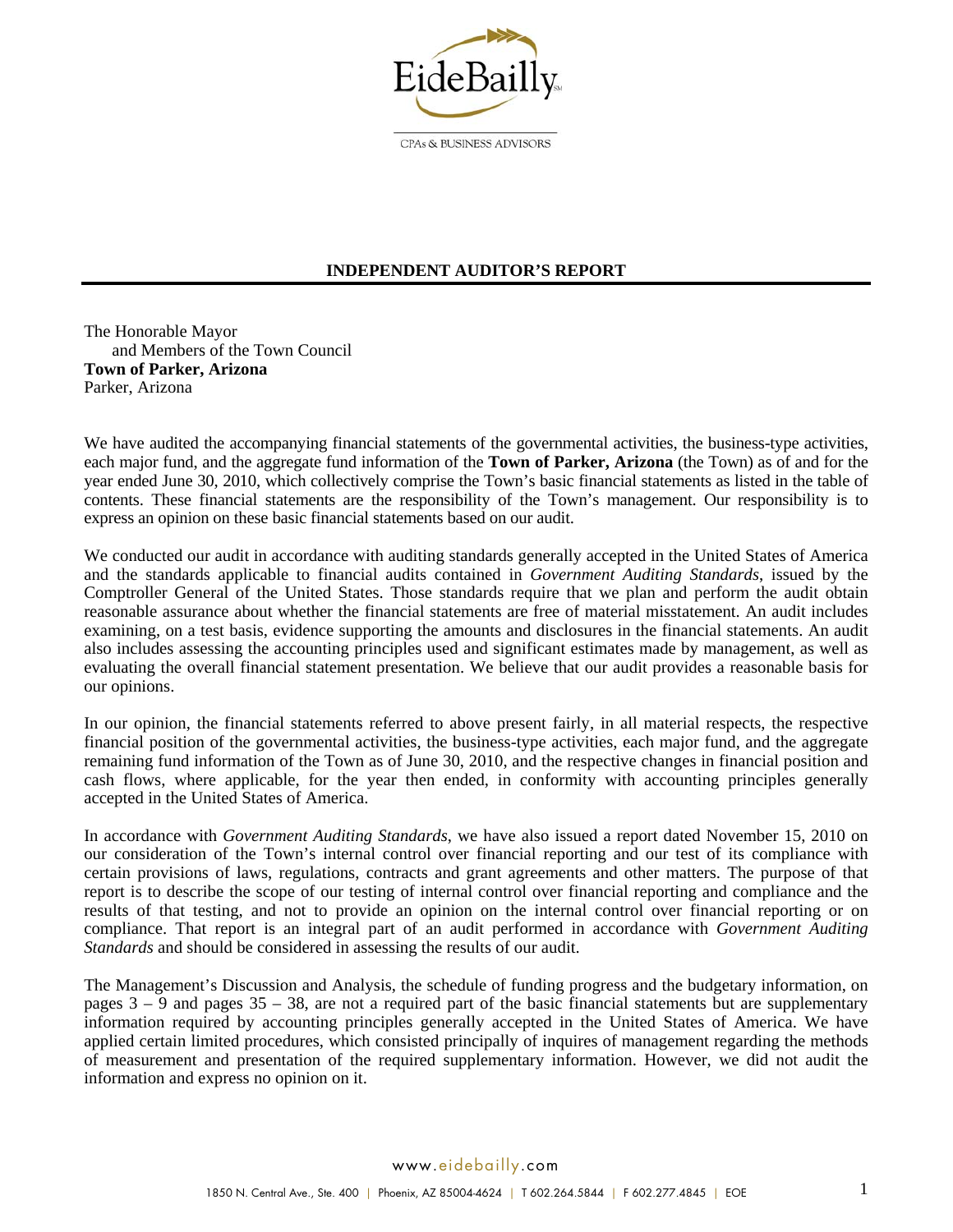Our audit was conducted for the purpose of forming opinions on the financial statements that collectively comprise the Town's basic financial statements. The accompanying Schedules of Expenditures – Budget and Actual – General Fund and the Combining Balance Sheets and Combining Statement of Revenues, Expenditures, and Changes in Fund Balance – Nonmajor Special Revenue Funds as listed in the table of contents are presented for purposes of additional analysis and are not a required part of the basic financial statements. Such information has been subjected to the auditing procedures applied in the audit of the basic financial statements and, in our opinion, is fairly stated in all material respects in relation to the basic financial statements taken as a whole.

Ede Sailly LLP

Phoenix, Arizona November 15, 2010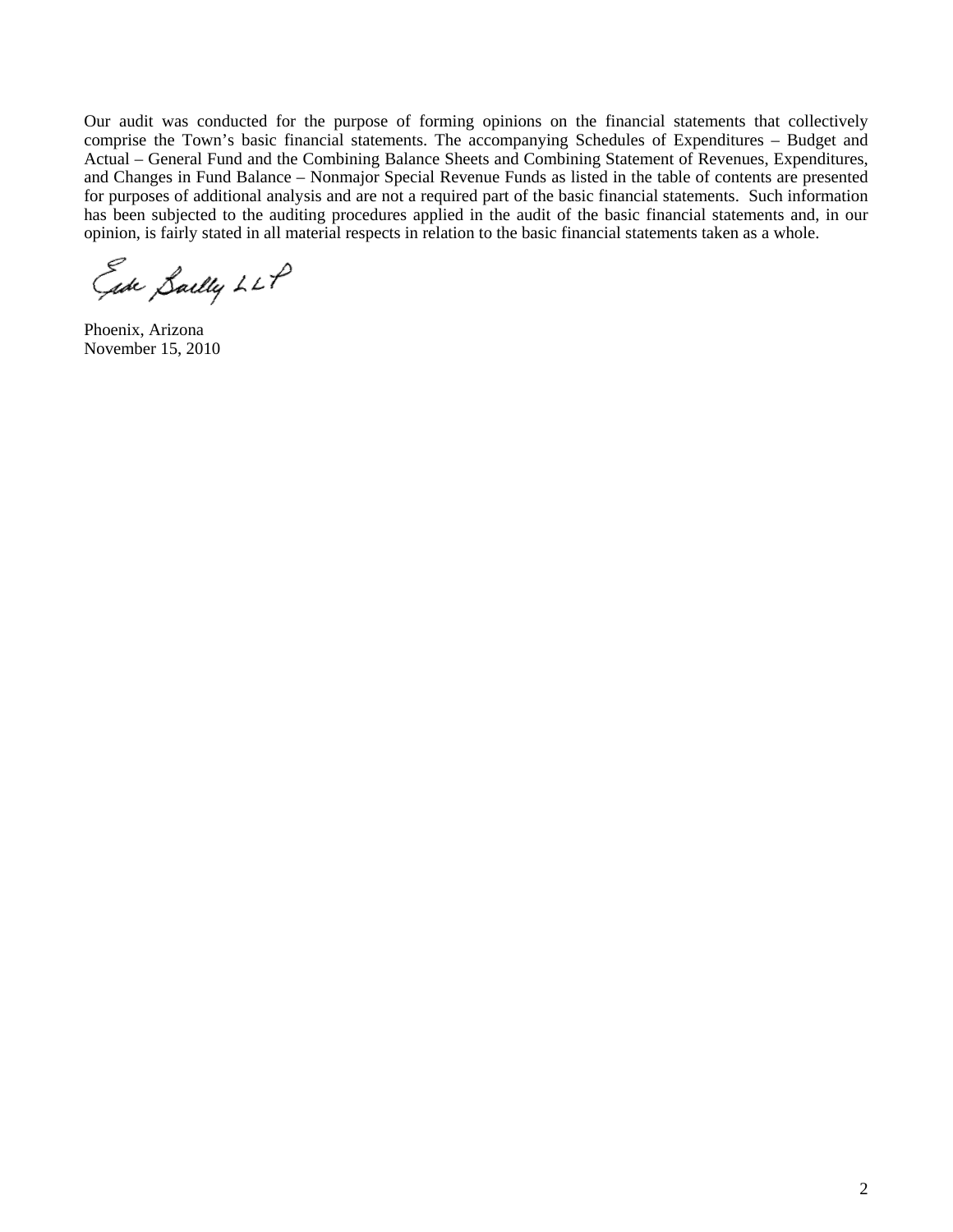### **Management's Discussion and Analysis**

This discussion and analysis is intended to be an easily readable breakdown of the Town of Parker financial activities based on currently know facts, decisions and conditions. This analysis focuses on current year activities and operations and should be read in combination with the financial statements that follow.

# **Report Layout**

Besides the Management's Discussion and Analysis, (MD&A), the report consists of government-wide statements, fund financial statements, notes to the financial statements, combining schedules of nonmajor funds and supplementary information.

The first several statements are highly condensed and present a government-wide view of the Town's finances and operations. Within this view, all Town operations are categorized and reported as either governmental or business-type activities. Governmental activities include basic services like public safety, culture and recreation, community services, public works and general governmental administration. Business-type activities are water. The government-wide statements include the Statement of Net Assets and Statement of Activities.

# **Statement of Net Assets**

The Statement of Net Assets presents the unrestricted assets of governmental and business-type activities. Governmental and Business-type activities reflect capital assets including infrastructure and long-term liabilities. Business-type activities have long reported capital assets and long term liabilities.

Net assets, the difference between assets and liabilities, provide a measure of the Town's financial strength, or financial position. Over time, increases or decreases in net assets are an indicator of whether the financial health is improving or deteriorating. However, it is important to consider other non-financial factors such as changes in the Town's privilege tax or the condition of roads, parks and libraries to accurately assess the overall health of the Town.

# **Statement of Activities**

The Statement of Activities presents the major program costs and matches major resources with each. To the extent that direct charges and grants do not recover a program's cost, it is paid from general taxes and other resources. The statement simplifies the user's analysis to determine the extent to which programs are selfsupporting and/or subsidized by general revenues.

Following the government-wide statements is a section containing fund financial statements. These statements reinforce information in the government-wide financial statements or provide additional information. The Town's major funds are presented in a separate column titled, "Other Governmental Funds". For each major fund, a Budgetary Comparison Statement is presented. Users who want to obtain information on non-major funds can find it in the Combining Schedules of Non-major Funds and/or the Supplemental Information-Budgetary Comparison Schedules of this report. Finally, the report provides a series of other financial and statistical schedules.

The MD&A is intended to explain significant changes in the financial position and differences in operations between current and prior years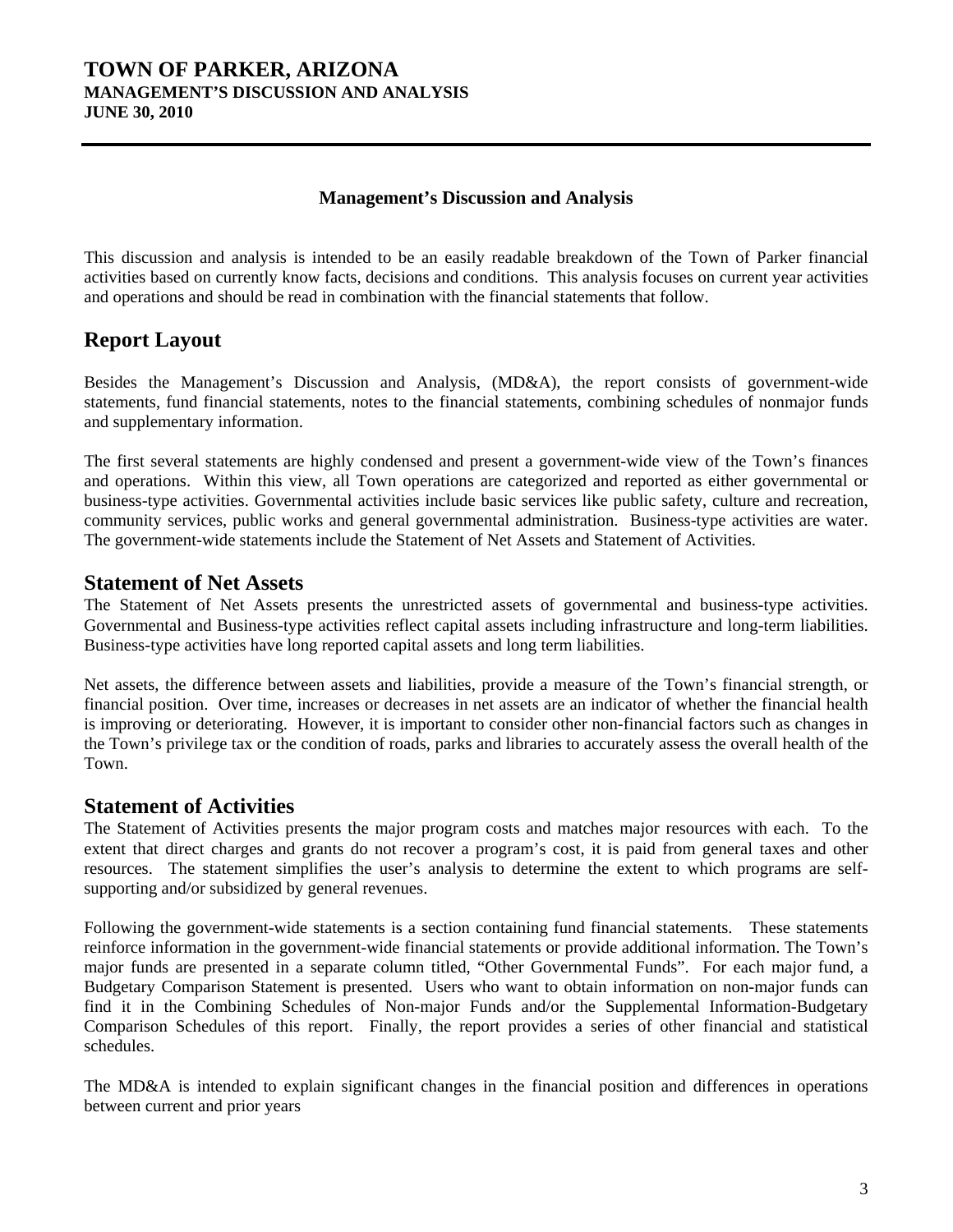# **Town as a Whole**

A condensed version of the Statement of Net Assets at June 30, 2010 follows.

|                          | Governmental<br><b>Activities</b> |             |             | <b>Business-type</b> | <b>Total</b><br>Government |             |  |
|--------------------------|-----------------------------------|-------------|-------------|----------------------|----------------------------|-------------|--|
|                          |                                   |             |             | <b>Activities</b>    |                            |             |  |
|                          | 2010                              | 2009        | 2010        | 2009                 | 2010                       | 2009        |  |
| Current and other assets | 4,276,429                         | 4,228,638   | 767,762     | 713,703              | 5,044,191                  | 4,942,341   |  |
| Capital assets           | 3,961,358                         | 3,892,040   | 3,334,269   | 3,441,685            | 7,295,627                  | 7,333,725   |  |
| <b>Total assets</b>      | 8,237,787                         | 8,120,678   | 4,102,031   | 4,155,388            | 12,339,818                 | 12,276,066  |  |
| Other liabilities        | 225,853                           | 340,367     | 42,464      | 57,848               | 268,317                    | 398,215     |  |
| Long-term liabilities    | 1,837,725                         | 2,233,840   |             |                      | 1,837,725                  | 2,233,840   |  |
| <b>Total liabilities</b> | 2,063,578                         | 2,574,207   | 42,464      | 57,848               | 2,106,042                  | 2,632,055   |  |
| Net assets:              |                                   |             |             |                      |                            |             |  |
| Invested capital assets  |                                   |             |             |                      |                            |             |  |
| net of related debt      | 2,195,820                         | 1,710,992   | 3,334,269   | 3,441,685            | 5,530,089                  | 5,152,677   |  |
| Restricted               | 432,932                           | 428,896     | 50,000      | 50,000               | 482,932                    | 478,896     |  |
| Unrestricted             | 3,545,457                         | 3,406,583   | 675,298     | 605,855              | 4,220,755                  | 4,012,438   |  |
| Total net assets         | \$6,74,209                        | \$5,546,471 | \$4,059,567 | \$4,097,540          | 10,186,569                 | \$9,644,011 |  |

### **Condensed Statement of Net Assets**

### **Statement of Net Assets at June 30, 2010:**

During fiscal year 2009-2010 several major events changed the balance of net assets: inclusion of infrastructure and long-term debt, and various capital improvement projects.

The Town's overall financial position has improved during the year as reflected in the increase in net assets above. Additionally the unrestricted net assets of both the governmental and business-type activities amount to \$3.5 million and \$675 thousand respectively. This provides a useful measure of the Town's net assets available for spending at the end of the fiscal year.

There are restrictions of \$433 thousand in restricted net assets of governmental type activities. There are restrictions of \$50 thousand in restricted net assets of business-type activities. The restrictions represent legal or contractual obligations on how the assets may be expended. Within the governmental activities category are taxes and other collections limited to specific transportation construction projects and the repayment of debt. Within the business type activities are debt service reserves.

### **Governmental Activities**

Addition of Infrastructure: By far the largest change was the inclusion of general government capital assets and infrastructure (land, road and bridge improvements, streets, etc.).

Infrastructure and other improvements total approximately \$5.4 million. The non-land portion of improvements, are now depreciated and the accumulated depreciation at year-end is \$2.7 million. The net value of the assets is \$2.7 million. Long term debt totaling \$1.8 million is now included in the governmental activities. The addition of infrastructure overshadowed the current year activities.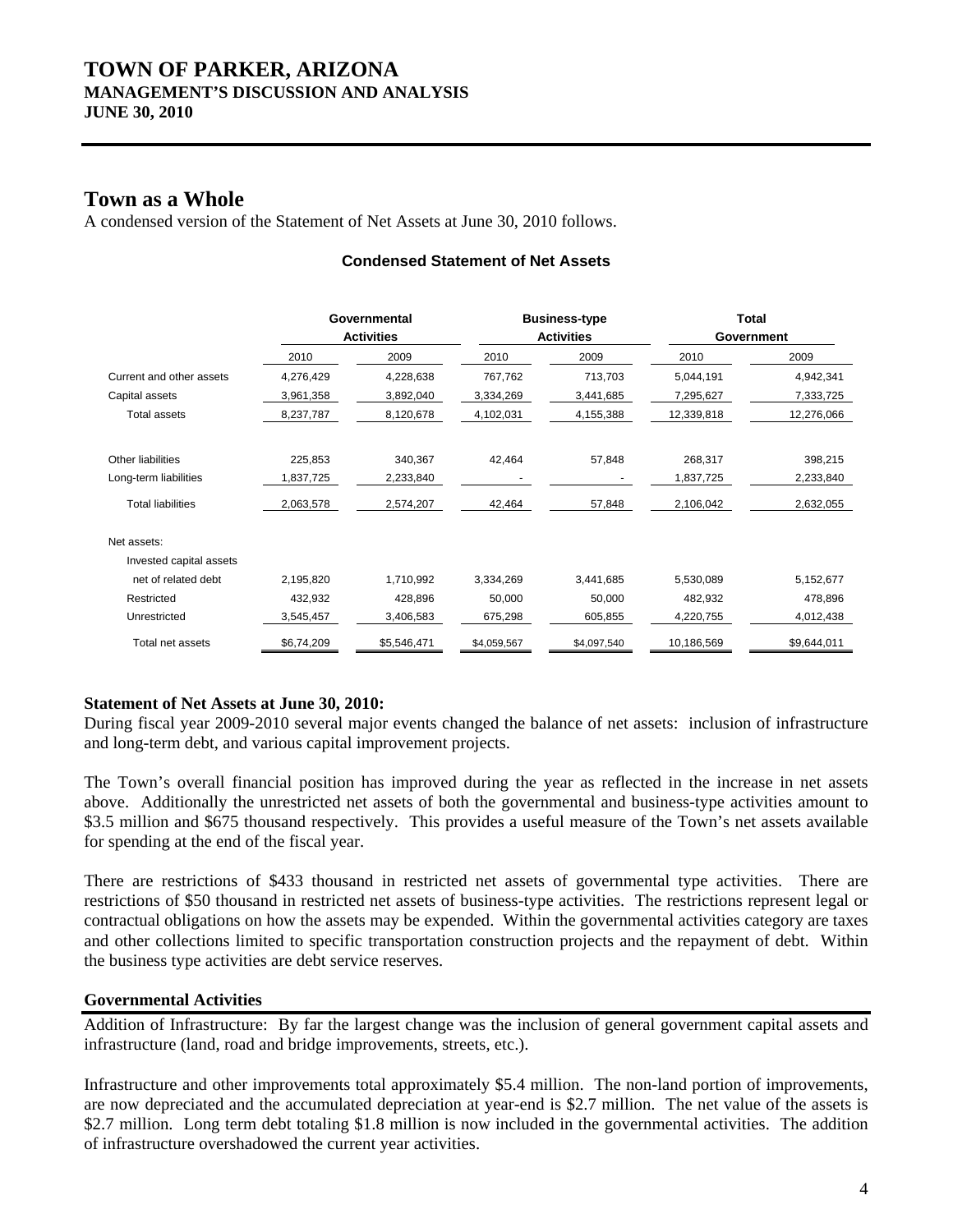### **Business –type Activities**

Infrastructure and other improvements total approximately \$5.4 million. The non-land portion of improvements, are depreciated and the net value is \$2.1 million.

### **Statement of Activities for the Year Ended June 30, 2010:**

A summary of the statement of activities follows:

### **Changes in Net Assets**

|                                 | Governmental<br><b>Activities</b> |             | <b>Business-type</b><br><b>Activities</b> |             | <b>Total</b><br>Government |                 |  |  |
|---------------------------------|-----------------------------------|-------------|-------------------------------------------|-------------|----------------------------|-----------------|--|--|
|                                 | 2010                              | 2009        | 2010                                      | 2009        | 2010                       | 2009            |  |  |
| Program revenues                |                                   |             |                                           |             |                            |                 |  |  |
| Charges for services            | 326,655                           | 54,879      | 612,049                                   | 606,987     | 938,704                    | 661,866         |  |  |
| <b>Grants and Contributions</b> | 1,011,630                         | 595,561     |                                           |             | 1,011,630                  | 595,561         |  |  |
| <b>Total Program Revenues</b>   | 1,338,285                         | 650,440     | 612,049                                   | 606,987     | 1,950,334                  | 1,257,427       |  |  |
| General revenues                |                                   |             |                                           |             |                            |                 |  |  |
| Taxes                           | 1,170,063                         | 1,318,710   |                                           |             | 1,170,063                  | 1,318,710       |  |  |
| Intergovernmental               | 1,927,343                         | 2,606,753   |                                           |             | 1,927,343                  | 2,606,753       |  |  |
| Interest                        | 11,903                            | 25,605      |                                           |             | 11,903                     | 25,605          |  |  |
| <b>Miscellaneous</b>            | 71,327                            | 583,007     | 14,012                                    | 12,515      | 85,339                     | 595,522         |  |  |
| <b>Total general revenues</b>   | 3,180,636                         | 4,534,075   | 14,012                                    | 12,515      | 3,194,648                  | 4,546,590       |  |  |
| <b>TOTAL REVENUES</b>           | \$4,518,92                        | \$5,184,515 | \$626,061                                 | \$619,502   | \$5,144,982                | \$5,804,01<br>7 |  |  |
| Expenses                        |                                   |             |                                           |             |                            |                 |  |  |
| General government              | 842,569                           | 1,032,883   |                                           |             | 842,569                    | 1,032,883       |  |  |
| Public safety                   | 1,250,260                         | 1,347,421   |                                           |             | 1,250,260                  | 1,347,421       |  |  |
| <b>Public Works</b>             | 692,339                           | 770,520     |                                           |             | 692,339                    | 770,520         |  |  |
| Culture and recreation          | 1,133,599                         | 1,037,051   |                                           |             | 1,133,599                  | 1,037,051       |  |  |
| Interest on long-term debt      | 10,666                            | 66,564      |                                           |             | 10,666                     | 66,564          |  |  |
| Contingencies                   | 11,286                            | 37,416      |                                           |             | 11,286                     | 37,416          |  |  |
| Water                           |                                   |             | 614,498                                   | 712,390     | 614,498                    | 712,390         |  |  |
| <b>Total expenses</b>           | \$3,940,719                       | \$4,291,855 | \$614,498                                 | \$712,390   | \$4,555,217                | \$5,004,245     |  |  |
| <b>Transfers</b>                | 49,536                            | (13,051)    | (49, 536)                                 | 13,051      |                            |                 |  |  |
| Change in net assets            | 627,738                           | 879,609     | (37, 973)                                 | (79, 837)   | 589,765                    | 799,772         |  |  |
| Beginning net assets            | 5,546,471                         | 4,666,862   | 4,097,540                                 | 4,177,377   | 9,644,011                  | 8,844,239       |  |  |
| <b>Ending net assets</b>        | \$6,174,209                       | \$5,546,471 | \$4,059,567                               | \$4,097,540 | \$10,233,776               | \$9,644,011     |  |  |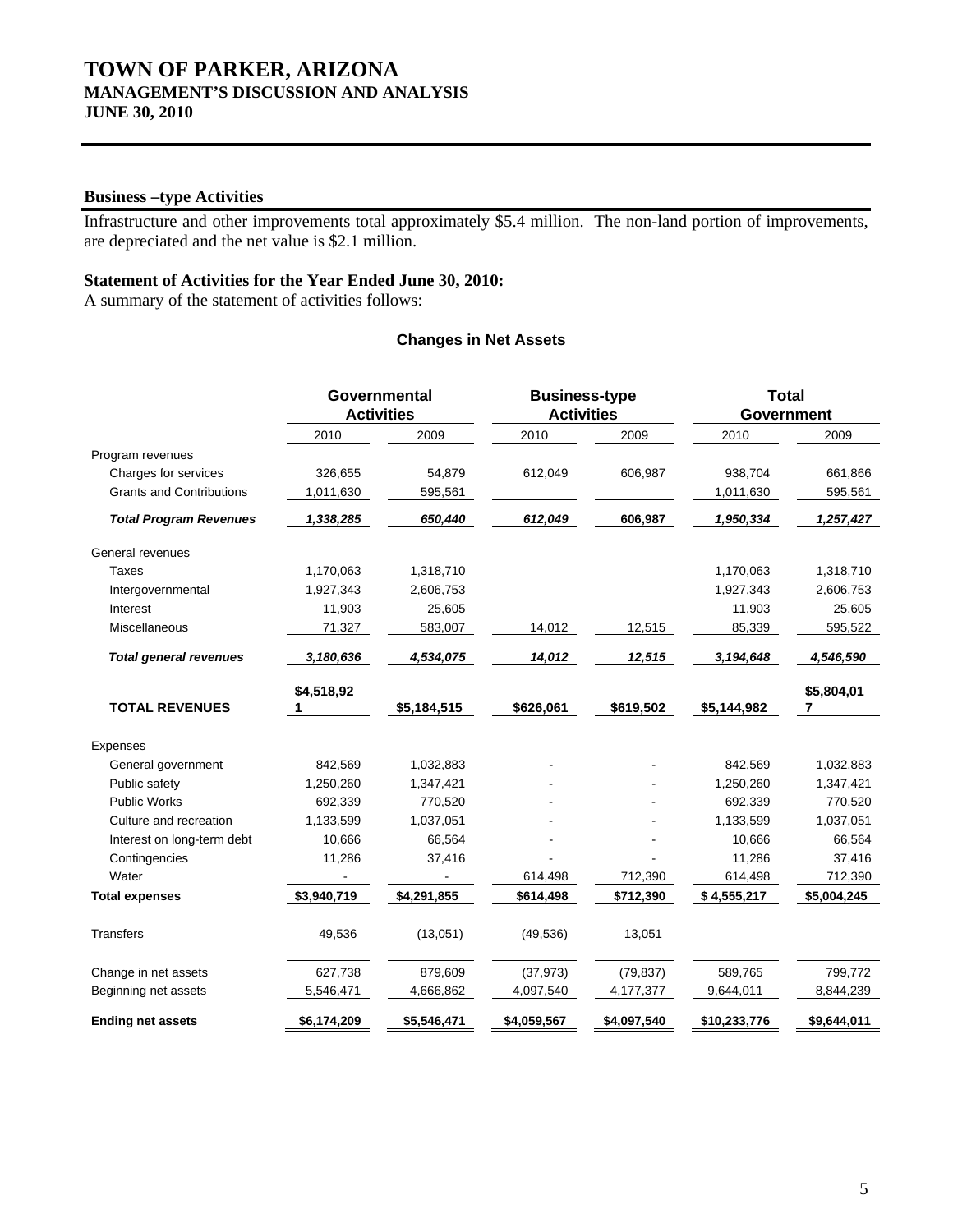#### **Government Activities**

The cost of all governmental activities this year was \$3.9 million. \$327 thousand of this cost was paid for by those who directly benefited from or contributed to the programs. \$1 million was subsidized by grants received from other governmental organizations for both capital and operating activities, and \$1.2 million was financed through general Town taxes. Other governmental revenues, including inter-governmental aid and interest amounted to \$3.3 million.

The Town's governmental functions include the following: general government, culture and recreation, public safety and public works. Each function's net cost, (total cost less revenues generated by the activities) is presented below. The new cost reflects the extent to which the Town's general taxes support each of the Governmental functions.

|                                    | GOVEHILIGHQI ACUVIUS |                      |             |             |  |  |  |  |  |  |  |  |
|------------------------------------|----------------------|----------------------|-------------|-------------|--|--|--|--|--|--|--|--|
| (in Thousands)                     |                      |                      |             |             |  |  |  |  |  |  |  |  |
|                                    |                      | <b>Total Cost of</b> |             | Net Cost of |  |  |  |  |  |  |  |  |
|                                    |                      | Services             |             | Services    |  |  |  |  |  |  |  |  |
|                                    | 2010                 | 2009                 | 2010        | 2009        |  |  |  |  |  |  |  |  |
| General government                 | 842,569              | 978,004              | 842,569     | 978,004     |  |  |  |  |  |  |  |  |
| Public safety                      | 1,250,260            | 1.347.421            | 1,250,260   | 1.347.421   |  |  |  |  |  |  |  |  |
| <b>Public Works</b><br>Culture and | 692.339              | 770.520              | 692.339     | 770.520     |  |  |  |  |  |  |  |  |
| recreation                         | 1,133,599            | 1,037,051            | 1,133,599   | 1,037,051   |  |  |  |  |  |  |  |  |
| <b>TOTAL</b>                       | \$3,918,767          | \$4,132,996          | \$3,918,767 | \$4,132,996 |  |  |  |  |  |  |  |  |

**Governmental Activities** 

# *Business-type Activities*

The cost of providing all business-type activities this year was \$614 thousand. All of this cost was paid by users.

The Town's business-type programs include water. The program's net cost (total cost, less revenues generated by the activities is presented below. The new cost reflects the extent to which general business-type revenues support each of the business type programs

### **Business-type Activities**

(in Thousands)

|              |         | <b>Total Cost of</b><br>Services |           | Net Cost of<br><b>Services</b> |  |  |
|--------------|---------|----------------------------------|-----------|--------------------------------|--|--|
|              | 2010    | 2009                             | 2010      | 2009                           |  |  |
| Water        | 614,498 | 712,390                          | (2, 449)  | (\$105,403)                    |  |  |
| <b>TOTAL</b> | 614,498 | 712,390                          | (\$2,449) | (\$105,403)                    |  |  |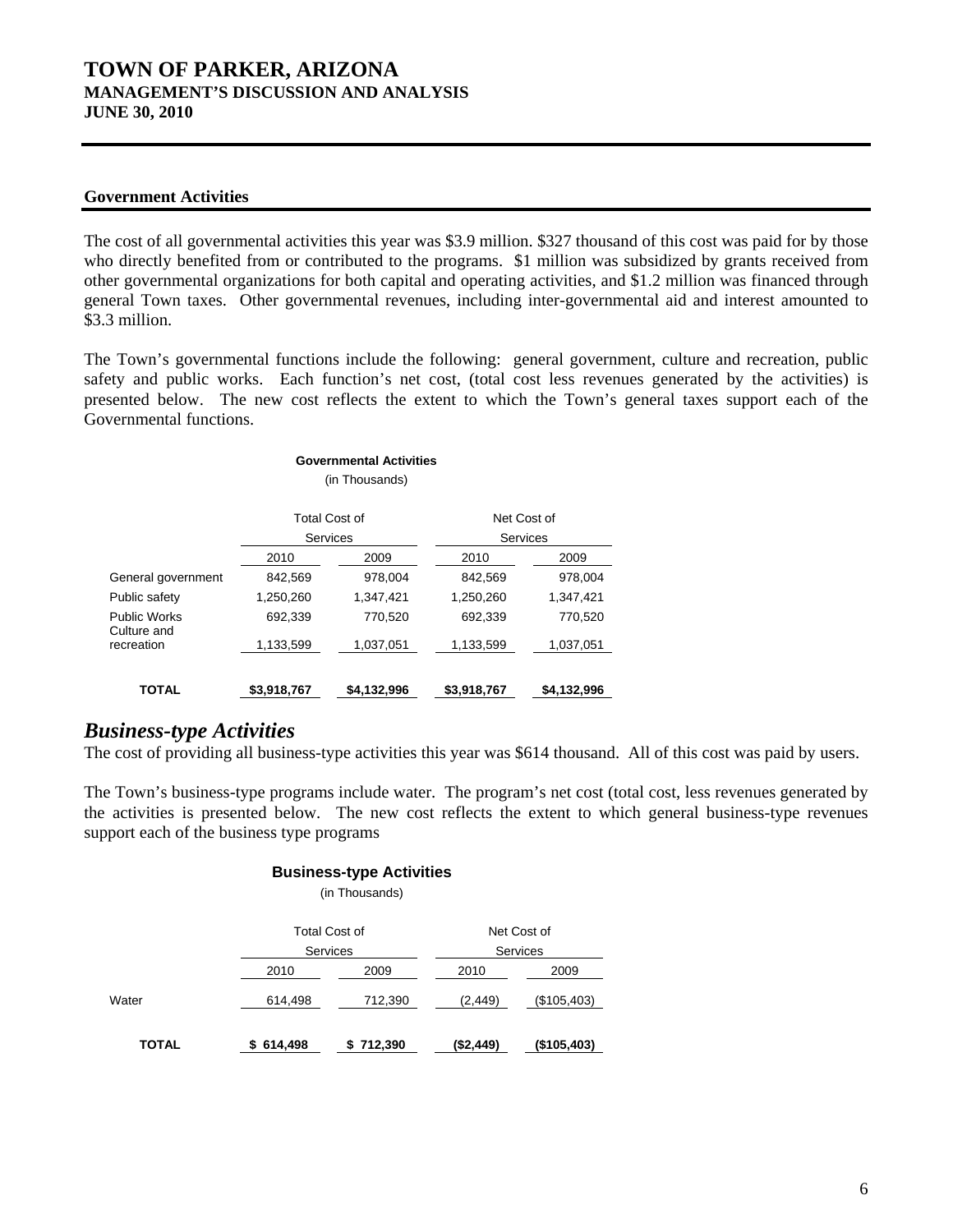# **Capital Assets and Debt Administration**

### **Capital Assets**

As of June 30, 2010 the Town had invested \$7.2 million in capital assets as reflected in the following table. Of the total additions reflected below, \$565 thousand represent current year infrastructure additions.

The following table reconciles the changes in capital assets.

#### **Change in Capital Assets**

|                          | Governmental<br><b>Activities</b> | <b>Business Type Activities</b> | Total      |
|--------------------------|-----------------------------------|---------------------------------|------------|
| <b>Beginning Balance</b> | 3.892.040                         | 3,441,685                       | 7,333,725  |
| Additions                | 530,804                           | 34.650                          | 565,454    |
| <b>Deductions</b>        | (33, 633)                         | 0                               | (33, 633)  |
| Depreciation             | (427,853)                         | (142,066)                       | (569, 919) |
| <b>Ending Balance</b>    | 3,961,358                         | 3,334,269                       | 7,295,627  |

Additional information of the Town of Parker capital assets can be found in the notes to the financial statements.

# *Debt Administration*

As of year-end, the Town had \$1.8 million in debt outstanding compared to \$2.2 million last year. The additions of \$82 thousand in debt to the Governmental Activities resulted from compensated absences for the Town of Parker.

#### **Outstanding Debt at Year-end**

|                          | <b>Governmental Activities</b> | <b>Business Type</b><br><b>Activities</b> | Total       |
|--------------------------|--------------------------------|-------------------------------------------|-------------|
| <b>Beginning Balance</b> | \$2,233,840                    | \$0                                       | \$2,233,840 |
| Additions                | 81.942                         | 0                                         | 81,942      |
| Retirements              | (478, 057)                     | 0                                         | (478, 057)  |
| Other                    |                                |                                           |             |
| <b>Ending Balance</b>    | \$1,837,725                    | \$0                                       | \$1,837,725 |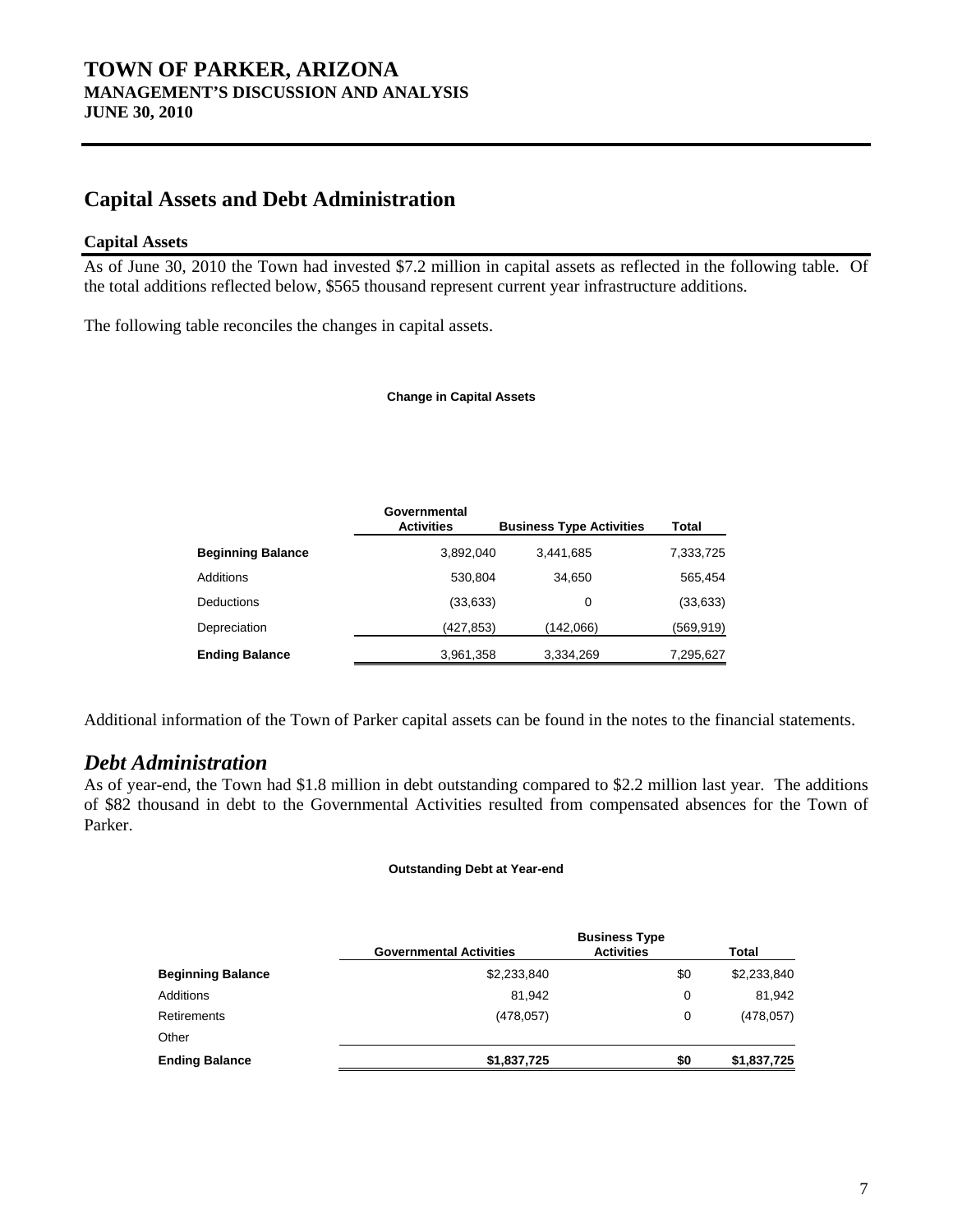| Governmental:      | 2010        | 2009        |
|--------------------|-------------|-------------|
| <b>Bonds</b>       | 735,000     | 1,075,000   |
| <b>USDA Loan</b>   | 422,879     | 449,982     |
| <b>GADA Bonds</b>  | 607,659     | 632,659     |
| Capital leases and |             |             |
| <b>Other Debt</b>  | 72,187      | 76,199      |
| Sub-total          | \$1,837,725 | \$2,233,840 |
| Business-type:     |             |             |
| Water              | 0           | 0           |
| Sub-total          | 0           | 0           |
| Total              | \$1,837,725 | \$2,233,840 |

Additional information on the Town of Parker long-term debt can be found in the notes to the financial statements.

# **Economic Factors**

### **Governmental Funds**

The Town relies heavily on state shared revenues and local sales tax. During the year 84% of the general revenues were derived from state shared revenues and local sales tax. The retail picture has not provided sufficient privilege tax revenues to sustain the operational costs of general government. The retail picture will depend upon future development of housing, commercial and industrial business within the community.

The Town's share of state-shared revenues is being carefully watched over the next few years.

The overall decline in the state's economy has lead to further reductions in state shared revenues. This has created a need to evaluate all of the Town's programs and services. Increases in some programming and user fees have been implemented.

### **Next Year's Budget and Rates**

The 2010-2011 fiscal year budget has decreased by about 2% over last year. The 2010-2011 fiscal year general fund budget has decreased by about 9% over last year.

The 2010-2011 Capital Budgets for next year was limited to the following projects:

- $\triangleright$  Highway User Fund for \$205 thousand for Equipment and Infrastructure Improvements.
- ¾ Water Fund for \$57 thousand for Infrastructure Improvements and Equipment
- $\triangleright$  General Fund for \$68 thousand –Basic maintenance to Town Hall, the Library, the Senior Center, and Various Equipment
- ¾ CDBG Grant Fund for \$187 thousand for ADA Compliance for Town Hall, the Police Department, and the Library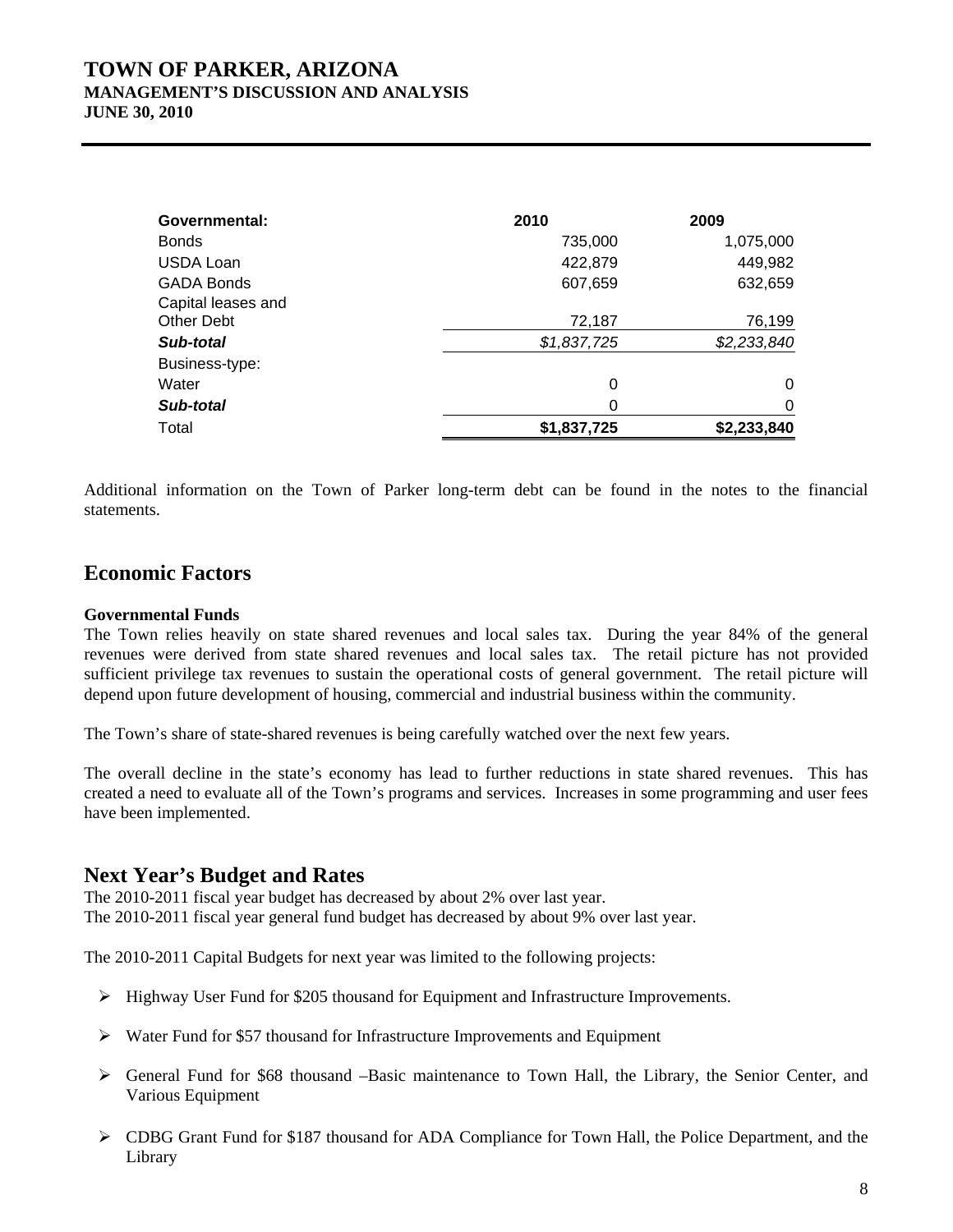¾ EECBG Grant Fund for \$90 thousand for retro-fit lighting for Town Hall, the Police Department, the Senior Center, and the Library

# **Financial Contact**

The Town's financial statements are designed to present users (citizens, taxpayers, investors, customers and creditors) with general overview of the Town's finances and to demonstrate the Town's accountability. If you have questions about the report or need additional financial information, please contact the Town's Finance Director at 1314 11<sup>th</sup> Street, Parker, AZ 85344.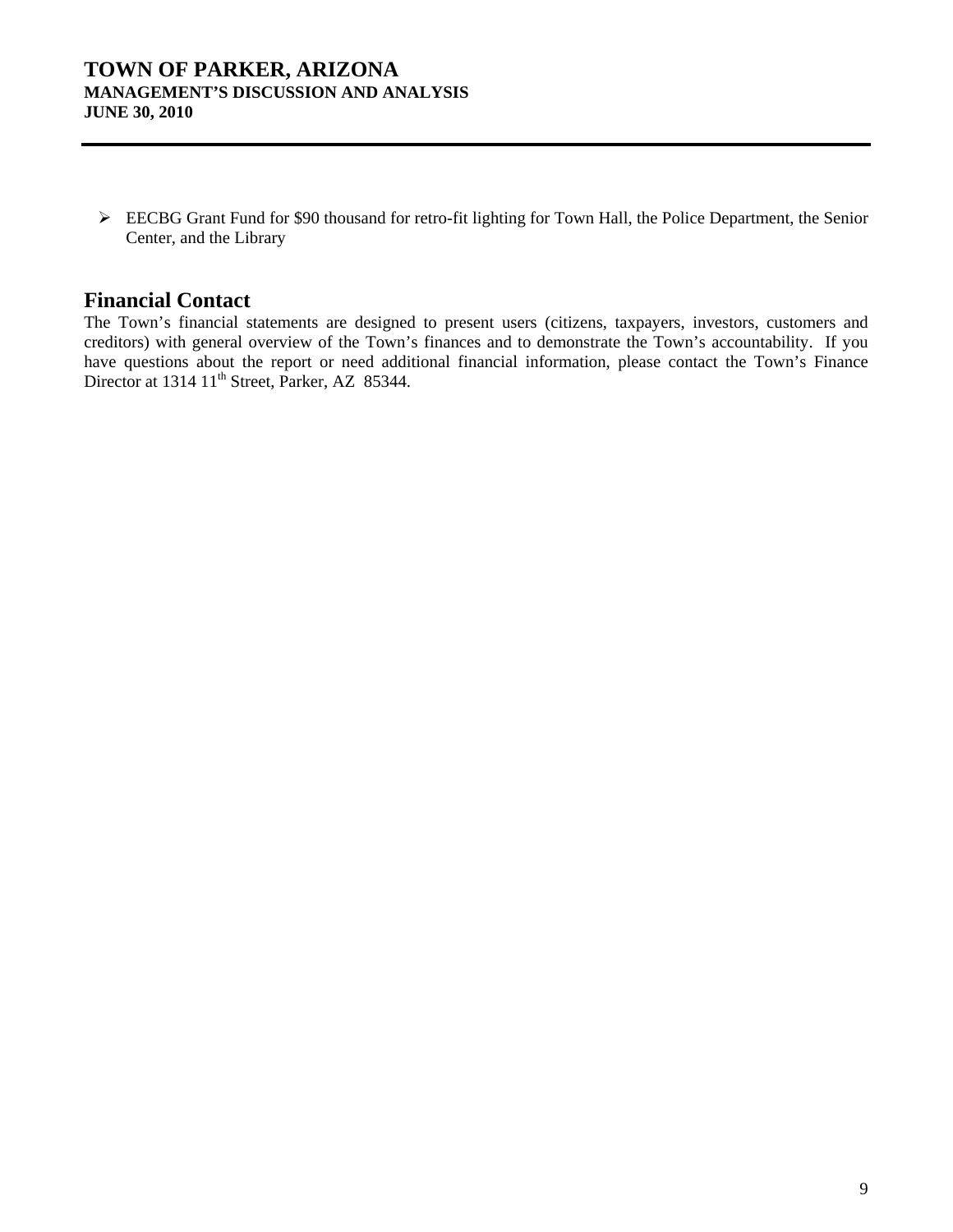# **TOWN OF PARKER, ARIZONA STATEMENT OF NET ASSETS**

**JUNE 30, 2010**

|                                                 | <b>Primary Government</b> |                                   |    |                                           |    |              |
|-------------------------------------------------|---------------------------|-----------------------------------|----|-------------------------------------------|----|--------------|
|                                                 |                           | Governmental<br><b>Activities</b> |    | <b>Business-Type</b><br><b>Activities</b> |    | <b>Total</b> |
| <b>ASSETS</b>                                   |                           |                                   |    |                                           |    |              |
| Cash and investments                            | \$                        | 3,980,632                         | \$ | 570,919                                   | \$ | 4,551,551    |
| Receivables, (net of allowances)                |                           |                                   |    |                                           |    |              |
| Accounts                                        |                           | 295,797                           |    | 61,804                                    |    | 357,601      |
| Inventory of supplies, at cost                  |                           |                                   |    | 54,039                                    |    | 54,039       |
| Restricted cash and investments:                |                           |                                   |    |                                           |    |              |
| Customer deposits                               |                           |                                   |    | 23,000                                    |    | 23,000       |
| Capital replacement                             |                           |                                   |    | 58,000                                    |    | 58,000       |
| Non-depreciable capital assets                  |                           | 1,239,780                         |    | 42,314                                    |    | 1,282,094    |
| Depreciable capital assets                      |                           | 5,401,251                         |    | 5,377,101                                 |    | 10,778,352   |
| Accumulated depreciation                        |                           | (2,679,673)                       |    | (2,085,146)                               |    | (4,764,819)  |
| <b>Total</b> assets                             |                           | 8,237,787                         |    | 4,102,031                                 |    | 12,339,818   |
| <b>LIABILITIES</b>                              |                           |                                   |    |                                           |    |              |
| <b>Current liabilities</b>                      |                           |                                   |    |                                           |    |              |
| Accounts payable                                |                           | 127,760                           |    | 15,880                                    |    | 143,640      |
| Accrued payroll and related taxes               |                           | 62,839                            |    | 2,033                                     |    | 64,872       |
| Interest payable                                |                           | 12,744                            |    |                                           |    | 12,744       |
| Liabilities payable from restricted assets      |                           |                                   |    |                                           |    |              |
| Customer deposits                               |                           | 22,510                            |    | 24,551                                    |    | 47,061       |
| Noncurrent liabilities                          |                           |                                   |    |                                           |    |              |
| Due within one year                             |                           | 485,715                           |    |                                           |    | 485,715      |
| Due in more than one year                       |                           | 1,352,010                         |    |                                           |    | 1,352,010    |
| <b>Total liabilities</b>                        |                           | 2,063,578                         |    | 42,464                                    |    | 2,106,042    |
| <b>NET ASSETS</b>                               |                           |                                   |    |                                           |    |              |
| Invested in capital assets, net of related debt |                           | 2,195,820                         |    | 3,334,269                                 |    | 5,530,089    |
| Restricted for                                  |                           |                                   |    |                                           |    |              |
| Magistrate court                                |                           | 32,932                            |    |                                           |    | 32,932       |
| <b>Rural Development</b>                        |                           |                                   |    | 50,000                                    |    | 50,000       |
| <b>HURF</b>                                     |                           | 400,000                           |    |                                           |    | 400,000      |
| Unrestricted                                    |                           | 3,545,457                         |    | 675,298                                   |    | 4,220,755    |
| Total net assets                                | \$                        | 6,174,209                         | \$ | 4,059,567                                 | \$ | 10,233,776   |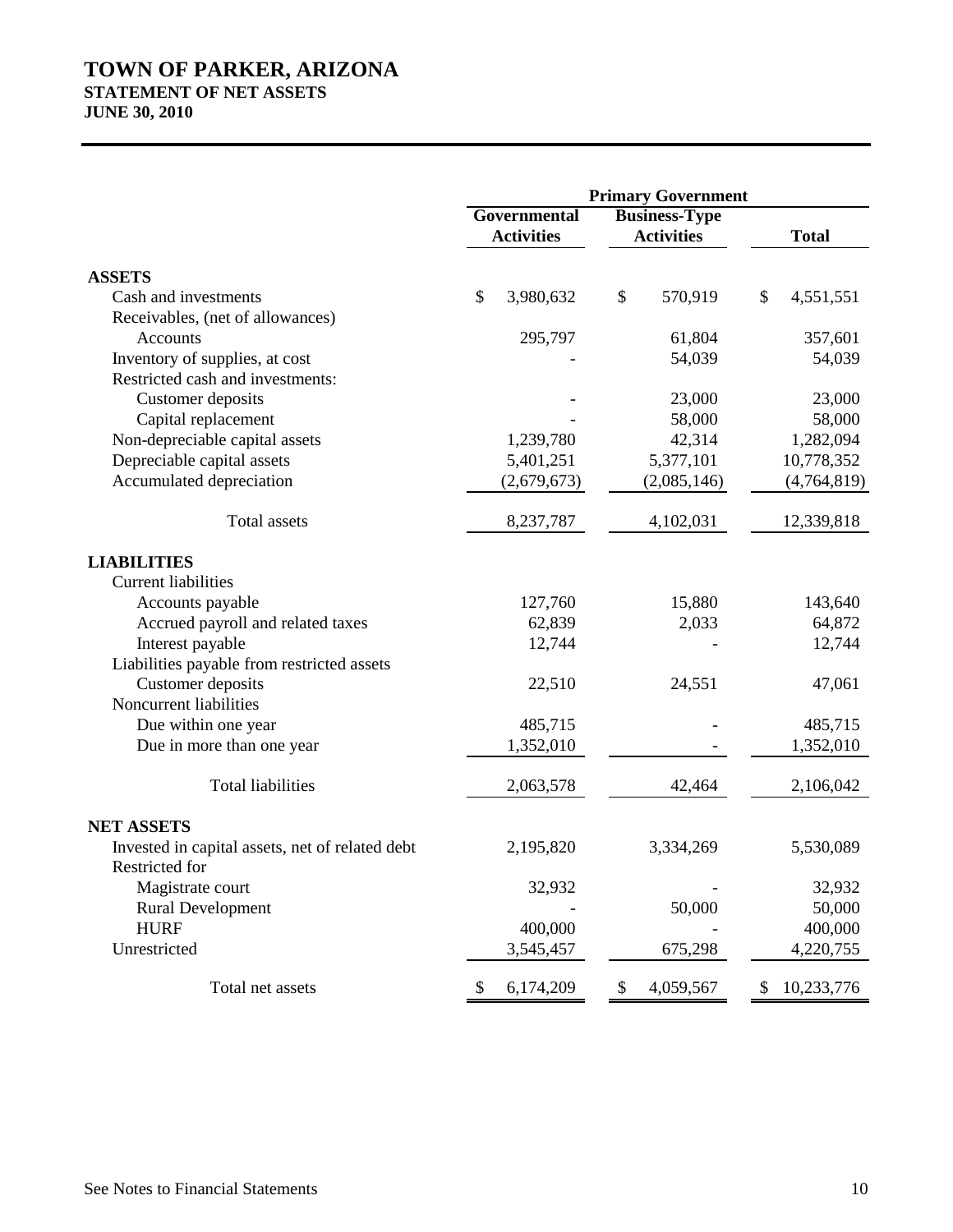# **TOWN OF PARKER, ARIZONA STATEMENT OF ACTIVITIES YEAR ENDED JUNE 30, 2010**

|                                                      |                                      | <b>Program Revenues</b>               |         |                                           |         |                                           |        |                                   | Net (Expense) Revenue and<br><b>Changes in Net Assets</b> |                                           |               |    |              |  |
|------------------------------------------------------|--------------------------------------|---------------------------------------|---------|-------------------------------------------|---------|-------------------------------------------|--------|-----------------------------------|-----------------------------------------------------------|-------------------------------------------|---------------|----|--------------|--|
|                                                      |                                      | Operating                             |         |                                           |         | Capital                                   |        |                                   |                                                           | <b>Primary Government</b>                 |               |    |              |  |
| <b>FUNCTIONS/PROGRAMS</b>                            | <b>Expenses</b>                      | <b>Charges for</b><br><b>Services</b> |         | <b>Grants</b> and<br><b>Contributions</b> |         | <b>Grants</b> and<br><b>Contributions</b> |        | Governmental<br><b>Activities</b> |                                                           | <b>Business-type</b><br><b>Activities</b> |               |    | <b>Total</b> |  |
| <b>Primary government</b><br>Governmental activities |                                      |                                       |         |                                           |         |                                           |        |                                   |                                                           |                                           |               |    |              |  |
| General government                                   | 842.569<br>\$                        | \$                                    | 230.432 | $\mathbb{S}$                              |         | \$                                        |        | \$                                | (612, 137)                                                | \$                                        |               | \$ | (612, 137)   |  |
| Public safety                                        | 1,250,260                            |                                       | 96,223  |                                           | 195,354 |                                           |        |                                   | (958, 683)                                                |                                           |               |    | (958, 683)   |  |
| Public works                                         | 692,339                              |                                       |         |                                           | 84,519  |                                           |        |                                   | (607, 820)                                                |                                           |               |    | (607, 820)   |  |
| Culture and recreation                               | 1,133,599                            |                                       |         |                                           | 651,541 |                                           | 80,216 |                                   | (401, 842)                                                |                                           |               |    | (401, 842)   |  |
| Contingencies                                        | 11,286                               |                                       |         |                                           |         |                                           |        |                                   | (11,286)                                                  |                                           |               |    | (11,286)     |  |
| Interest                                             | 10,666                               |                                       |         |                                           |         |                                           |        |                                   | (10,666)                                                  |                                           |               |    | (10,666)     |  |
|                                                      | 3,940,719                            |                                       | 326,655 |                                           | 931,414 |                                           | 80,216 |                                   | (2,602,434)                                               |                                           | $\mathcal{L}$ |    | (2,602,434)  |  |
| Business-type activities                             |                                      |                                       |         |                                           |         |                                           |        |                                   |                                                           |                                           |               |    |              |  |
| Utility enterprise fund                              | 614,498                              |                                       | 612,049 |                                           |         |                                           |        |                                   |                                                           |                                           | (2, 449)      |    | (2, 449)     |  |
| Total primary government                             | 4,555,217                            |                                       | 938,704 | S                                         | 931,414 | \$                                        | 80,216 |                                   | (2,602,434)                                               |                                           | (2, 449)      |    | (2,604,883)  |  |
|                                                      | General revenues                     |                                       |         |                                           |         |                                           |        |                                   |                                                           |                                           |               |    |              |  |
|                                                      | <b>Taxes</b>                         |                                       |         |                                           |         |                                           |        |                                   | 1,170,063                                                 |                                           |               |    | 1,170,063    |  |
|                                                      | State shared taxes                   |                                       |         |                                           |         |                                           |        |                                   | 664,186                                                   |                                           |               |    | 664,186      |  |
|                                                      | Gas and auto taxes                   |                                       |         |                                           |         |                                           |        |                                   | 1,263,157                                                 |                                           |               |    | 1,263,157    |  |
|                                                      | Investment earnings                  |                                       |         |                                           |         |                                           |        |                                   | 11.903                                                    |                                           |               |    | 11,903       |  |
|                                                      | Other income                         |                                       |         |                                           |         |                                           |        |                                   | 71,327                                                    |                                           | 14,012        |    | 85,339       |  |
|                                                      | <b>Transfers</b>                     |                                       |         |                                           |         |                                           |        |                                   | 49,536                                                    |                                           | (49, 536)     |    |              |  |
|                                                      | Total general revenues and transfers |                                       |         |                                           |         |                                           |        |                                   | 3,230,172                                                 |                                           | (35,524)      |    | 3,194,648    |  |
|                                                      | Increase in net assets               |                                       |         |                                           |         |                                           |        |                                   | 627.738                                                   |                                           | (37,973)      |    | 589,765      |  |
|                                                      | Net assets - beginning of year       |                                       |         |                                           |         |                                           |        |                                   | 5.546.471                                                 |                                           | 4.097.540     |    | 9.644.011    |  |

Net assets - end of year **business 10,233,776 6,174,209 6,174,209 6,174,209 6,174,209 6,174,209 6**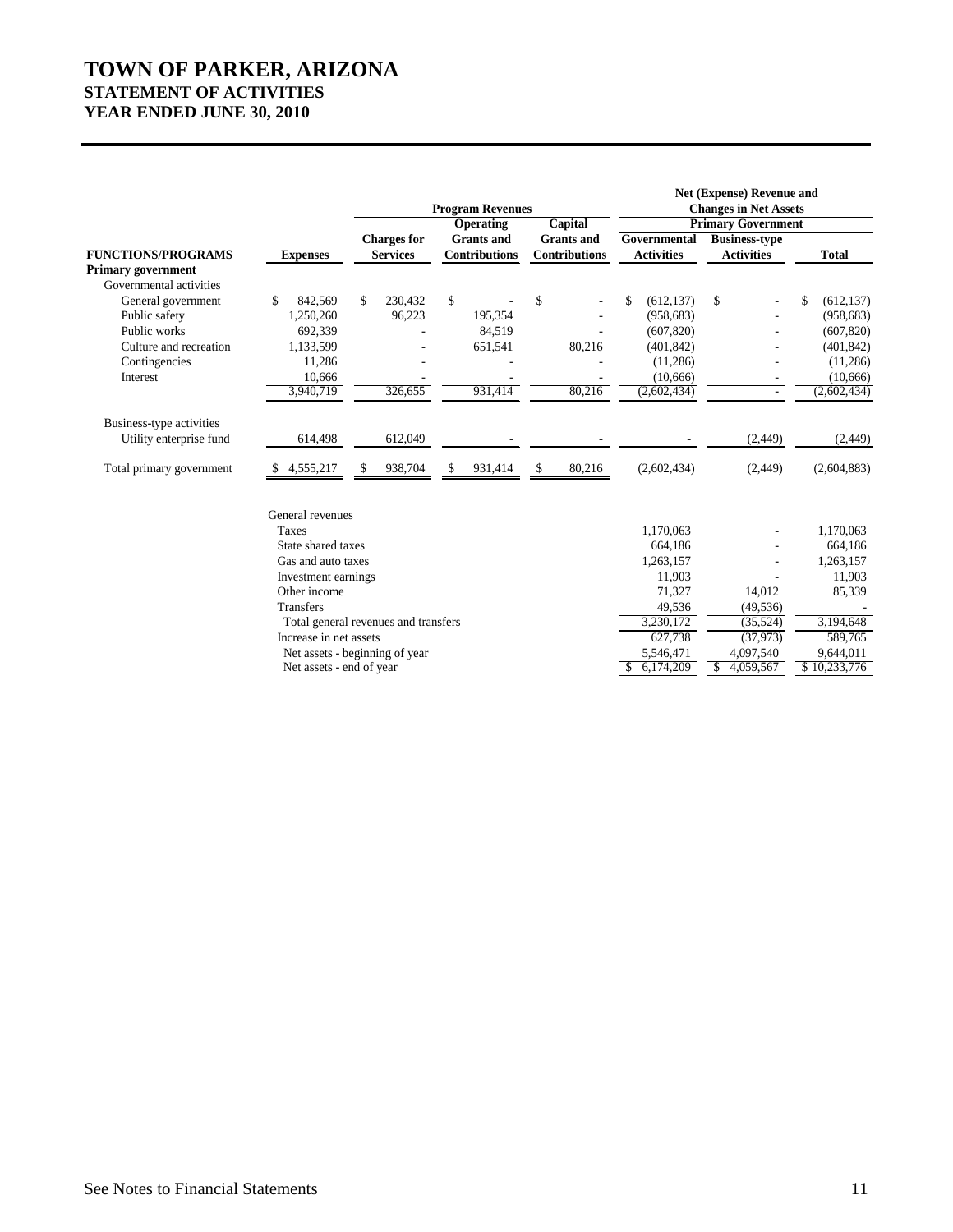# **TOWN OF PARKER, ARIZONA BALANCE SHEET GOVERNMENTAL FUNDS JUNE 30, 2010**

| <b>ASSETS</b>                                   | <b>General</b><br>Fund | <b>Highway Users</b><br><b>Revenue</b><br>Fund | <b>Impact</b><br>Fees | Other<br>Governmental<br><b>Funds</b> | <b>Total</b><br>Governmental<br><b>Funds</b> |  |  |
|-------------------------------------------------|------------------------|------------------------------------------------|-----------------------|---------------------------------------|----------------------------------------------|--|--|
| <b>ASSETS</b>                                   |                        |                                                |                       |                                       |                                              |  |  |
| Cash and investments<br>Receivables             | \$1,981,467            | \$1,237,285                                    | \$                    | \$<br>761,880                         | \$<br>3,980,632                              |  |  |
| Accounts, net                                   | 148,675                | 90,196                                         |                       | 56,926                                | 295,797                                      |  |  |
| Due from other funds                            | 244,373                |                                                |                       |                                       | 244,373                                      |  |  |
| Total assets                                    | \$2,374,515            | \$1,327,481                                    | \$                    | 818,806<br>\$                         | 4,520,802<br>$\mathbb{S}$                    |  |  |
| <b>LIABILITIES AND FUND BALANCES</b>            |                        |                                                |                       |                                       |                                              |  |  |
| <b>LIABILITIES</b>                              |                        |                                                |                       |                                       |                                              |  |  |
| Accounts payable                                | \$<br>99,226           | \$<br>9,656                                    | $\mathbb{S}$          | \$<br>18,878                          | \$<br>127,760                                |  |  |
| Accrued payroll and related taxes               | 58,269                 | 2,117                                          |                       | 2,453                                 | 62,839                                       |  |  |
| Due to other funds                              |                        |                                                | 234,887               | 9,486                                 | 244,373                                      |  |  |
| Payables from restricted assets                 |                        |                                                |                       |                                       |                                              |  |  |
| Customer deposits                               | 22,510                 |                                                |                       |                                       | 22,510                                       |  |  |
| <b>Total liabilities</b>                        | 180,005                | 11,773                                         | 234,887               | 30,817                                | 457,482                                      |  |  |
| <b>FUND BALANCES</b>                            |                        |                                                |                       |                                       |                                              |  |  |
| Reserved                                        |                        |                                                |                       |                                       |                                              |  |  |
| Magistrate court                                | 32,932                 |                                                |                       |                                       | 32,932                                       |  |  |
| 1998 Bond Issuance                              |                        | 400,000                                        |                       |                                       | 400,000                                      |  |  |
| Unreserved                                      | 2,161,578              | 915,708                                        | (234, 887)            | 787,989                               | 3,630,388                                    |  |  |
| Total fund balances (deficit)                   | 2,194,510              | 1,315,708                                      | (234, 887)            | 787,989                               | 4,063,320                                    |  |  |
| Total liabilities and fund balances \$2,374,515 |                        | \$1,327,481                                    | \$                    | 818,806<br>\$                         | 4,520,802<br>\$                              |  |  |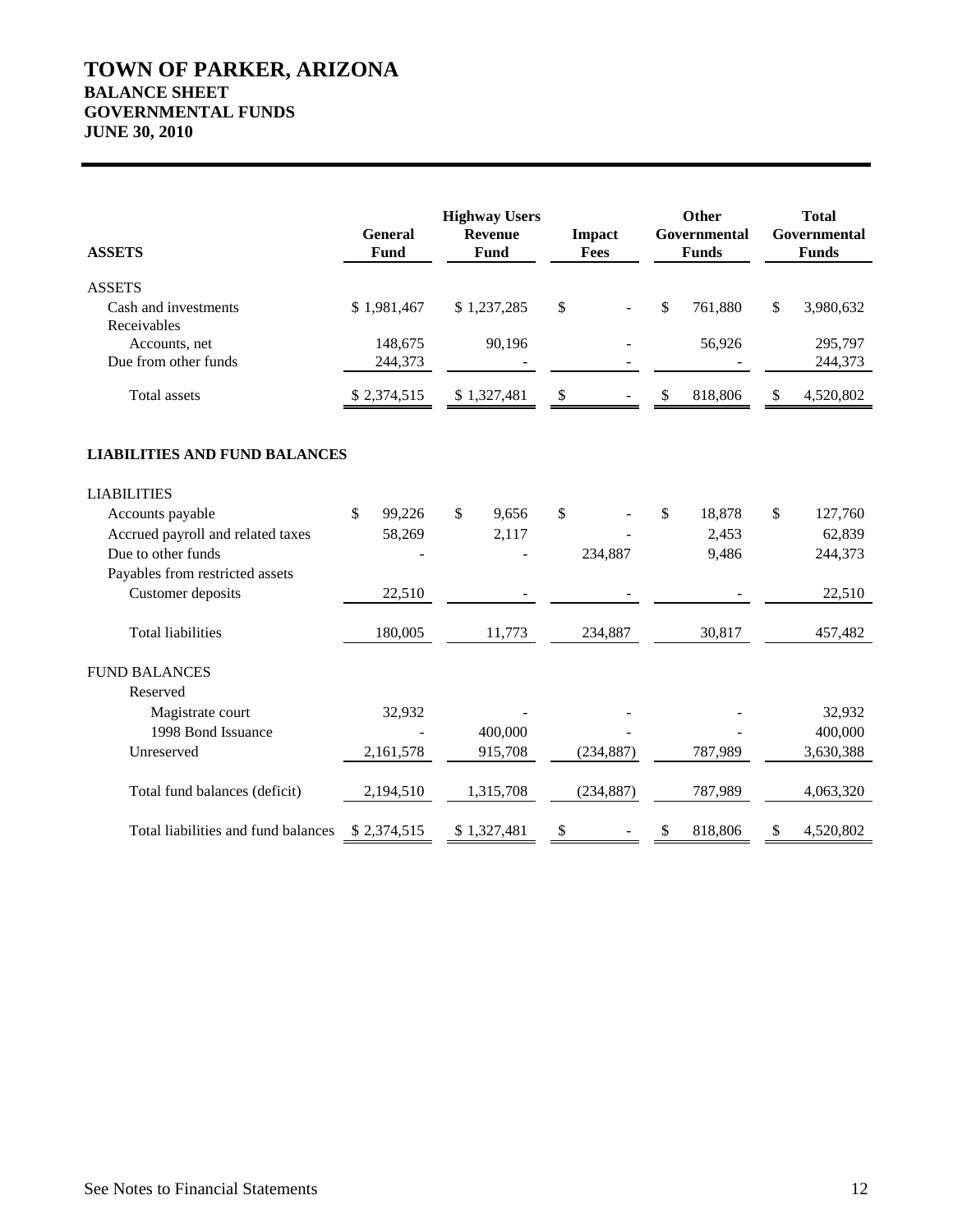# **TOWN OF PARKER, ARIZONA RECONCILIATION OF THE GOVERNMENTAL FUNDS BALANCE TO THE STATEMENT OF NET ASSETS YEAR ENDED JUNE 30, 2010**

| Amounts reported for governmental activities in the statement of net assets are<br>different because:                                                                                         |                 |
|-----------------------------------------------------------------------------------------------------------------------------------------------------------------------------------------------|-----------------|
| Total Governmental Funds -- fund balance                                                                                                                                                      | \$<br>4,063,320 |
| Capital assets used in governmental activities are not financial resources and,<br>therefore, are not reported in the funds                                                                   | 3,961,358       |
| Interest payable on long-term debt does not require current financial resources.<br>Therefore, interest payable was not reported as a liability in Governmental<br><b>Funds Balance Sheet</b> | (12,744)        |
| Long-term liabilities are not due and payable in the current period, and therefore,<br>are not reported in the funds                                                                          | (1,837,725)     |
| Government activities net assets                                                                                                                                                              | 6.174.209       |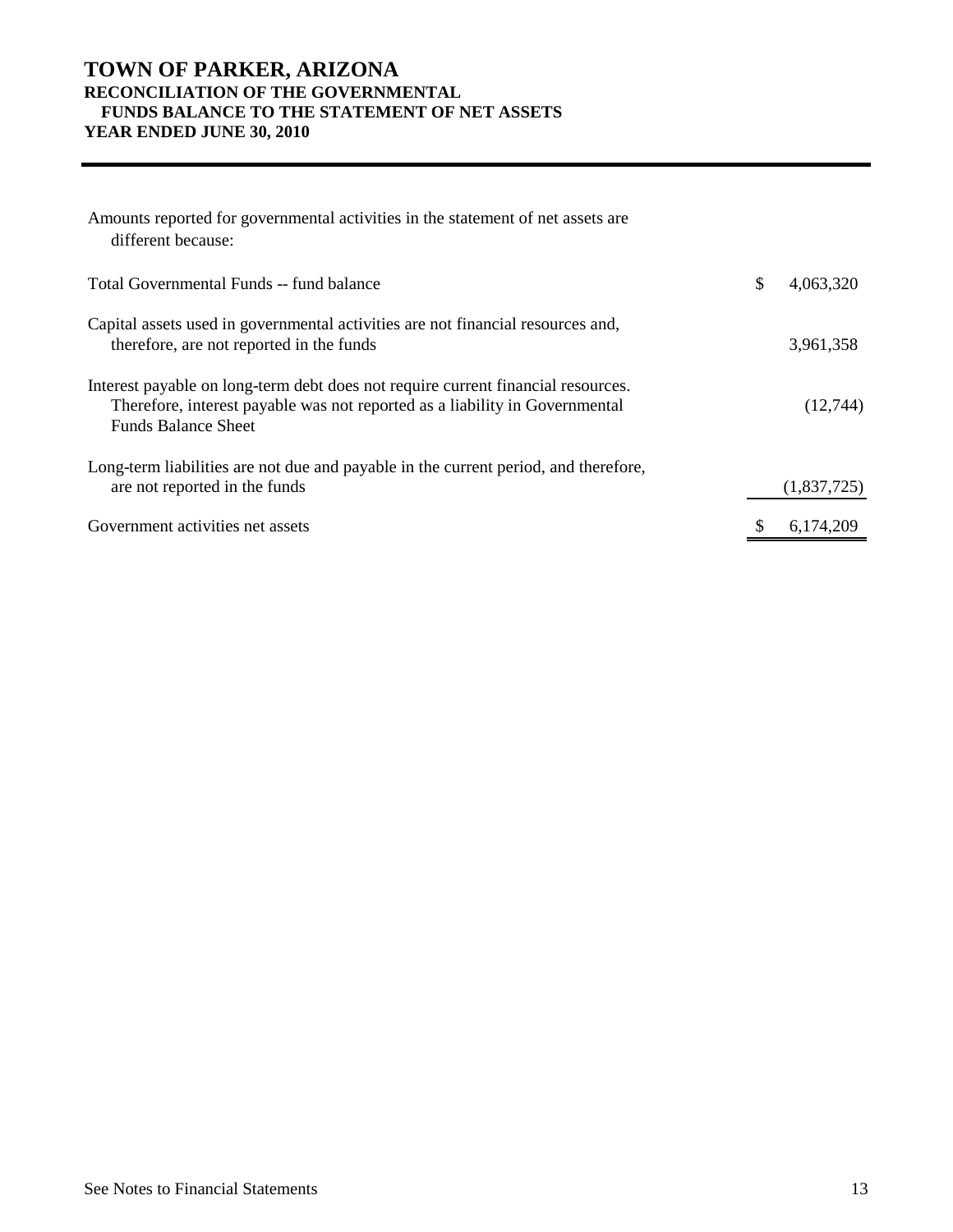# **TOWN OF PARKER, ARIZONA STATEMENT OF REVENUES, EXPENDITURES, AND CHANGES IN FUND BALANCES – GOVERNMENTAL FUNDS YEAR ENDED JUNE 30, 2010**

|                                                      | <b>General</b><br><b>Fund</b> | <b>Highway Users</b><br>Revenue<br>Fund | Impact<br>Fees   | Other<br>Governmental<br><b>Funds</b> | <b>Total</b><br>Governmental<br><b>Funds</b> |  |  |
|------------------------------------------------------|-------------------------------|-----------------------------------------|------------------|---------------------------------------|----------------------------------------------|--|--|
| <b>REVENUES</b>                                      |                               |                                         |                  |                                       |                                              |  |  |
| Taxes                                                | 1,100,124<br>\$               | \$                                      | \$               | \$<br>69,939                          | \$<br>1,170,063                              |  |  |
| Licenses and permits                                 | 165,656                       |                                         |                  |                                       | 165,656                                      |  |  |
| Intergovernmental revenues                           | 1,057,928                     | 1,005,803                               |                  | 602,542                               | 2,666,273                                    |  |  |
| Charges for services                                 | 64,776                        |                                         |                  |                                       | 64,776                                       |  |  |
| Fines and forfeits                                   | 96,223                        |                                         |                  |                                       | 96,223                                       |  |  |
| Investment earnings                                  | 11,871                        |                                         |                  | 32                                    | 11,903                                       |  |  |
| Miscellaneous earnings                               | 70,125                        | 1,202                                   |                  | 272,700                               | 344,027                                      |  |  |
| Total revenues                                       | 2,566,703                     | 1,007,005                               |                  | 945,213                               | 4,518,921                                    |  |  |
| <b>EXPENDITURES</b>                                  |                               |                                         |                  |                                       |                                              |  |  |
| Current                                              |                               |                                         |                  |                                       |                                              |  |  |
| General government                                   | 667,132                       |                                         |                  | 81,376                                | 748,508                                      |  |  |
| Public safety                                        | 1,145,568                     |                                         |                  | 48,102                                | 1,193,670                                    |  |  |
| Public works                                         | 59,885                        | 428,679                                 |                  | 29,658                                | 518,222                                      |  |  |
| Culture and recreation                               | 481,123                       |                                         |                  | 519,774                               | 1,000,897                                    |  |  |
| Debt service                                         |                               |                                         |                  |                                       |                                              |  |  |
| Principal                                            |                               |                                         |                  | 392,103                               | 392,103                                      |  |  |
| Interest and fiscal charges                          |                               |                                         |                  | 66,971                                | 66,971                                       |  |  |
| Contingencies                                        | 11,286                        |                                         |                  |                                       | 11,286                                       |  |  |
| Capital outlay                                       | 80,953                        | 10,546                                  |                  | 439,305                               | 530,804                                      |  |  |
| Total expenditures                                   | 2,445,947                     | 439,225                                 |                  | 1,577,289                             | 4,462,461                                    |  |  |
| REVENUES OVER (UNDER)                                |                               |                                         |                  |                                       |                                              |  |  |
| <b>EXPENDITURES</b>                                  | 120,756                       | 567,780                                 |                  | (632,076)                             | 56,460                                       |  |  |
| OTHER FINANCING SOURCES (USES)<br>Transfers in (out) | (53, 413)                     | (356, 125)                              |                  | 459,074                               | 49,536                                       |  |  |
| Total other financing<br>sources (uses)              | (53, 413)                     | (356, 125)                              |                  | 459,074                               | 49,536                                       |  |  |
| <b>NET CHANGE IN FUND BALANCES</b>                   | 67,343                        | 211,655                                 |                  | (173,002)                             | 105,996                                      |  |  |
| FUND BALANCES (DEFICIT),<br>beginning of year        | 2,127,167                     | 1,104,053                               | (234, 887)       | 960,991                               | 3,957,324                                    |  |  |
| FUND BALANCES (DEFICIT),<br>end of year              | 2,194,510<br>D.               | 1,315,708<br>\$                         | (234, 887)<br>\$ | \$<br>787,989                         | \$<br>4,063,320                              |  |  |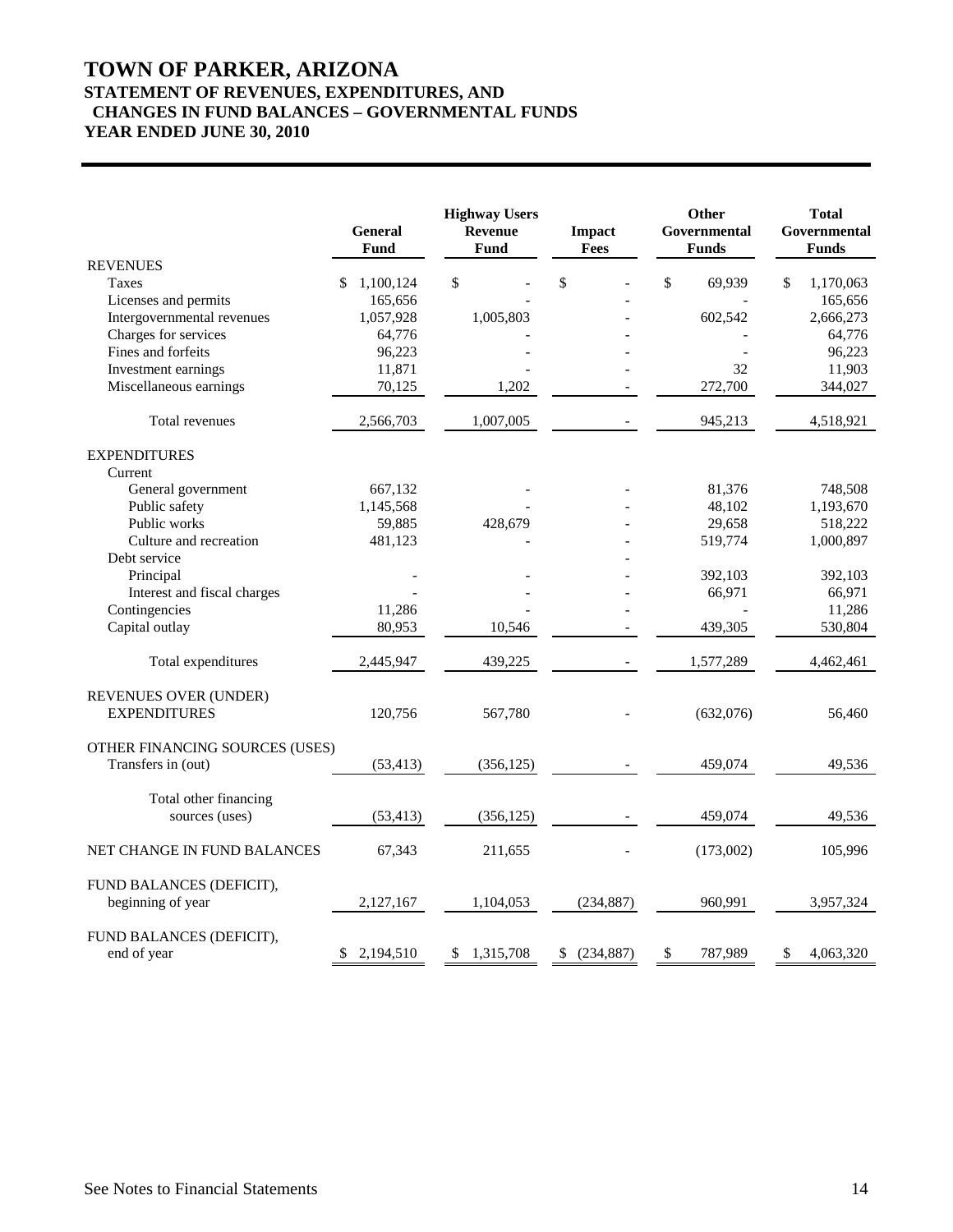# **TOWN OF PARKER, ARIZONA RECONCILIATION OF THE STATEMENT OF REVENUES, EXPENDITURES, AND CHANGES IN FUND BALANCES OF GOVERNMENTAL FUNDS TO THE STATEMENT OF ACTIVITIES YEAR ENDED JUNE 30, 2010**

| Amounts reported for governmental activities in the statement of<br>activities are different because:                                                                                                                                                                                   |                                              |
|-----------------------------------------------------------------------------------------------------------------------------------------------------------------------------------------------------------------------------------------------------------------------------------------|----------------------------------------------|
| Net change in fund balances - total governmental funds                                                                                                                                                                                                                                  | 105,996<br>\$                                |
| Capital outlays are reported in governmental funds as expenditures.<br>However, in the statement of activities, the cost of those assets is<br>allocated over their estimated useful lives as depreciation expense.<br>In the current period, these amounts are:                        |                                              |
| Capital outlay<br>Depreciation expense<br>Loss on asset disposal                                                                                                                                                                                                                        | 530,804<br>(427, 853)<br>(33, 633)<br>69,318 |
| Payments of certain long-term obligations are reported as<br>expenditures in the governmental funds but are not reported<br>as expenses in the statement of activities.<br>Principal payments on long-term debt<br>Principal payments on capital lease                                  | 392,103<br>23,411<br>415,514                 |
| Interest expense on long-term debt is reported in the Government-<br>Wide Statements of Activities and Changes in Net Assets, but does<br>not require the use of current financial resources. The following<br>amount represents the change in accrued interest from the<br>prior year. | 56,305                                       |
| Compensated absence expense reported in the statement<br>of activities do not require the use of current financial<br>resources and, therefore, are not reported as expenditures<br>in the governmental funds.                                                                          | (19, 395)                                    |
| Change in net assets of governmental activities                                                                                                                                                                                                                                         | \$<br>627,738                                |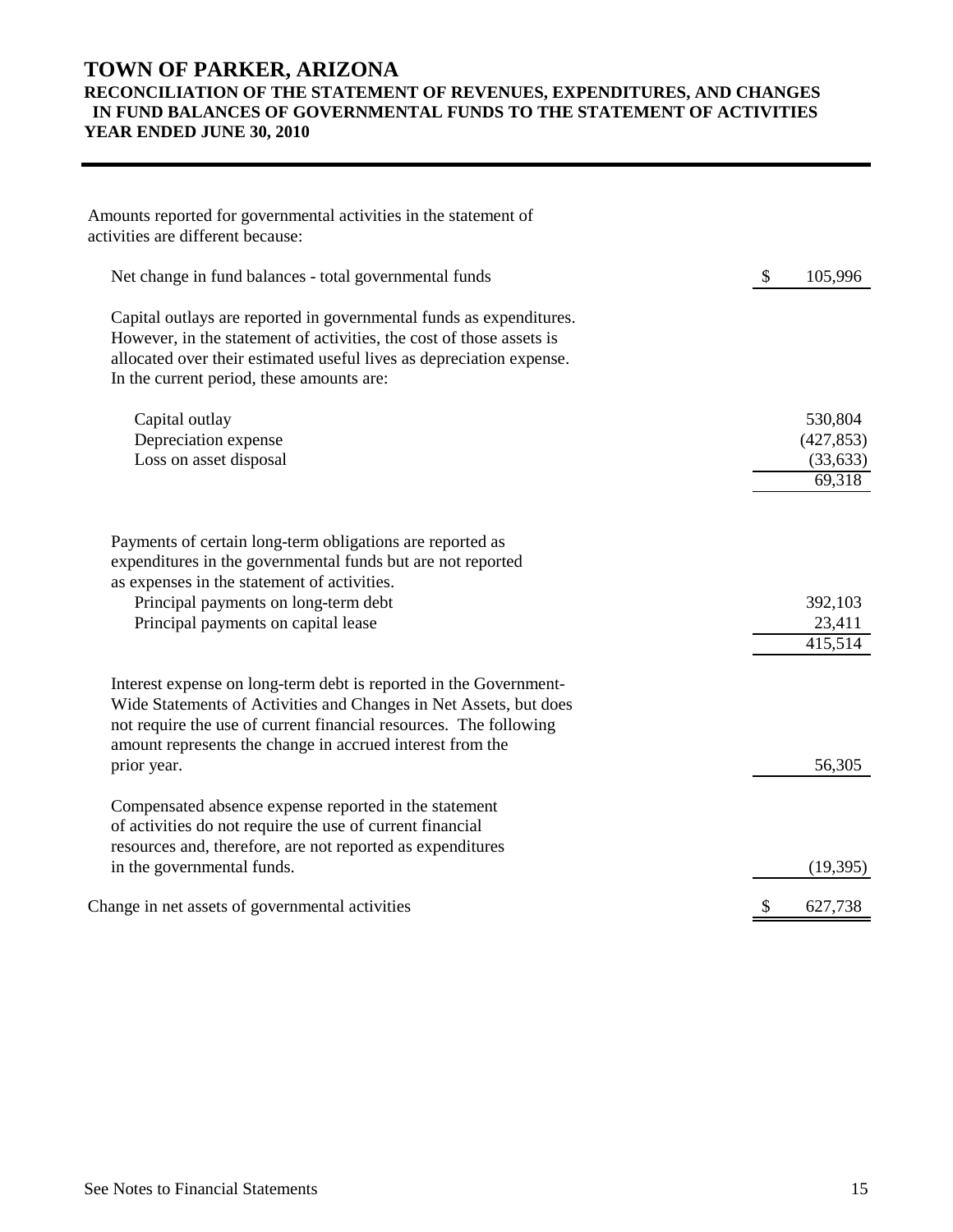# **TOWN OF PARKER, ARIZONA STATEMENT OF NET ASSETS PROPRIETARY FUNDS JUNE 30, 2010**

| <b>ASSETS</b>                                    | <b>Utility</b><br><b>Enterprise</b><br>Fund |
|--------------------------------------------------|---------------------------------------------|
| Current assets                                   |                                             |
| Cash and cash equivalents                        | \$<br>570,919                               |
| Accounts receivable, net of allowance            | 61,804                                      |
| Inventory of supplies, at cost                   | 54,039                                      |
| Total current assets                             | 686,762                                     |
| Noncurrent assets                                |                                             |
| Restricted cash:                                 |                                             |
| Customer deposits                                | 23,000                                      |
| Capital replacement                              | 58,000                                      |
| Capital assets, non-depreciable                  | 42,314                                      |
| Capital assets, depreciable, net                 | 3,291,955                                   |
| Total noncurrent assets                          | 3,415,269                                   |
| <b>Total assets</b>                              | 4,102,031                                   |
| <b>LIABILITIES</b>                               |                                             |
| <b>Current liabilities</b>                       |                                             |
| Accounts payable                                 | 15,880                                      |
| Accrued payroll and related taxes                | 2,033                                       |
| Total current liabilities                        | 17,913                                      |
| Customer deposits payable from restricted assets | 24,551                                      |
| <b>Total liabilities</b>                         | 42,464                                      |
| <b>NET ASSETS</b>                                |                                             |
| Invested in capital assets, net of related debt  | 3,334,269                                   |
| <b>Restricted for Rural Development</b>          | 50,000                                      |
| Unrestricted                                     | 675,298                                     |
| Total net assets                                 | 4,059,567<br>S                              |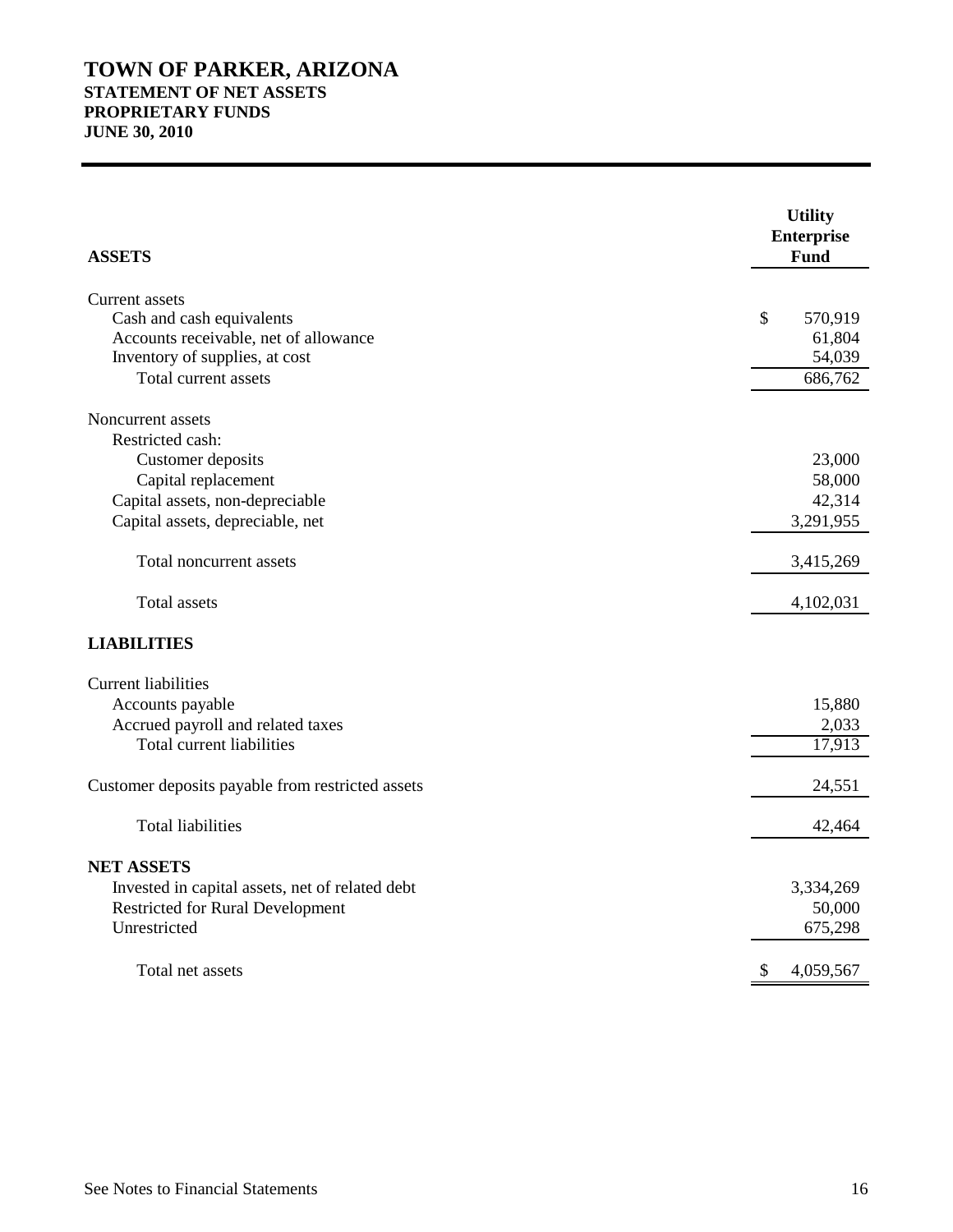# **TOWN OF PARKER, ARIZONA STATEMENT OF REVENUES, EXPENSES, AND CHANGES IN FUND NET ASSETS PROPRIETARY FUNDS YEAR ENDED JUNE 30, 2010**

|                                                                                              | <b>Utility</b><br><b>Enterprise</b><br><b>Fund</b> |
|----------------------------------------------------------------------------------------------|----------------------------------------------------|
| OPERATING REVENUES<br>Water services<br>Tap and turn-on fees<br>Penalties                    | \$<br>603,481<br>8,568<br>14,012                   |
| Total operating revenue                                                                      | 626,061                                            |
| OPERATING EXPENSES<br>Cost of sales and services<br>Depreciation<br>Total operating expenses | 472,432<br>142,066<br>614,498                      |
| <b>OPERATING LOSS</b>                                                                        | 11,563                                             |
| TRANSFERS IN/(OUT)                                                                           | (49, 536)                                          |
| <b>CHANGE IN NET ASSETS</b>                                                                  | (37, 973)                                          |
| NET ASSETS, beginning of year                                                                | 4,097,540                                          |
| NET ASSETS, end of year                                                                      | 4,059,567                                          |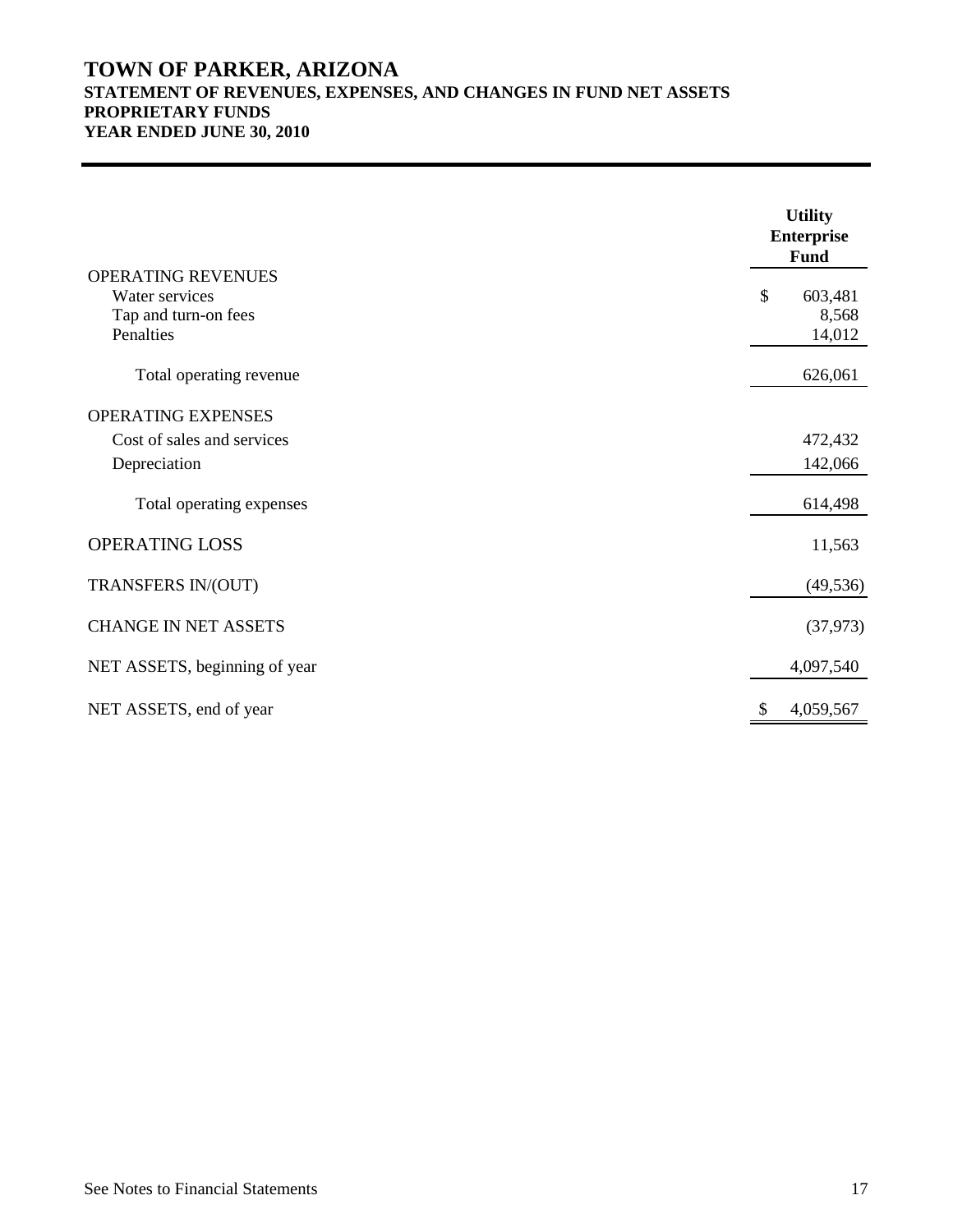# **TOWN OF PARKER, ARIZONA STATEMENT OF CASH FLOWS – PROPRIETARY FUNDS YEAR ENDED JUNE 30, 2010**

|                                                           | <b>Utility</b><br><b>Enterprise</b><br>Fund |
|-----------------------------------------------------------|---------------------------------------------|
| CASH FLOWS FROM OPERATING ACTIVITIES                      |                                             |
| Cash received from customers and users                    | \$<br>628,794                               |
| Cash paid to suppliers                                    | (258, 328)                                  |
| Cash paid to employees                                    | (223, 427)                                  |
| Net cash provided by operating activities                 | 147,039                                     |
| CASH FLOWS FROM NONCAPITAL FINANCING ACTIVITIES           |                                             |
| Transfers (in) out                                        | (49, 536)                                   |
| CASH FLOWS FROM CAPITAL AND RELATED FINANCING ACTIVITIES  |                                             |
| Acquisition and construction of capital assets            | (34,650)                                    |
| Net cash used in capital and related financing activities | (34, 650)                                   |
| NET CHANGE IN CASH AND CASH EQUIVALENTS                   | 62,853                                      |
| CASH AND CASH EQUIVALENTS, beginning of year              | 589,066                                     |
| CASH AND CASH EQUIVALENTS, end of year                    | \$<br>651,919                               |
| RECONCILIATION OF OPERATING LOSS TO NET CASH              |                                             |
| PROVIDED BY OPERATING ACTIVITIES                          |                                             |
| <b>Operating loss</b>                                     | \$<br>11,563                                |
| Adjustments to reconcile operating income to net cash     |                                             |
| provided by operating activities                          |                                             |
| Depreciation expense                                      | 142,066                                     |
| (Increase) decrease in assets:                            |                                             |
| Accounts receivable                                       | 2,733                                       |
| Inventory of supplies                                     | 6,061                                       |
| Increase (decrease) in liabilities:                       |                                             |
| Accounts payable                                          | (4,742)                                     |
| Accrued payroll and related taxes                         | (6, 546)                                    |
| Deposits payable from restricted assets                   | (4,096)                                     |
| Total adjustments                                         | 135,476                                     |
| Net cash provided by operating activities                 | \$<br>147,039                               |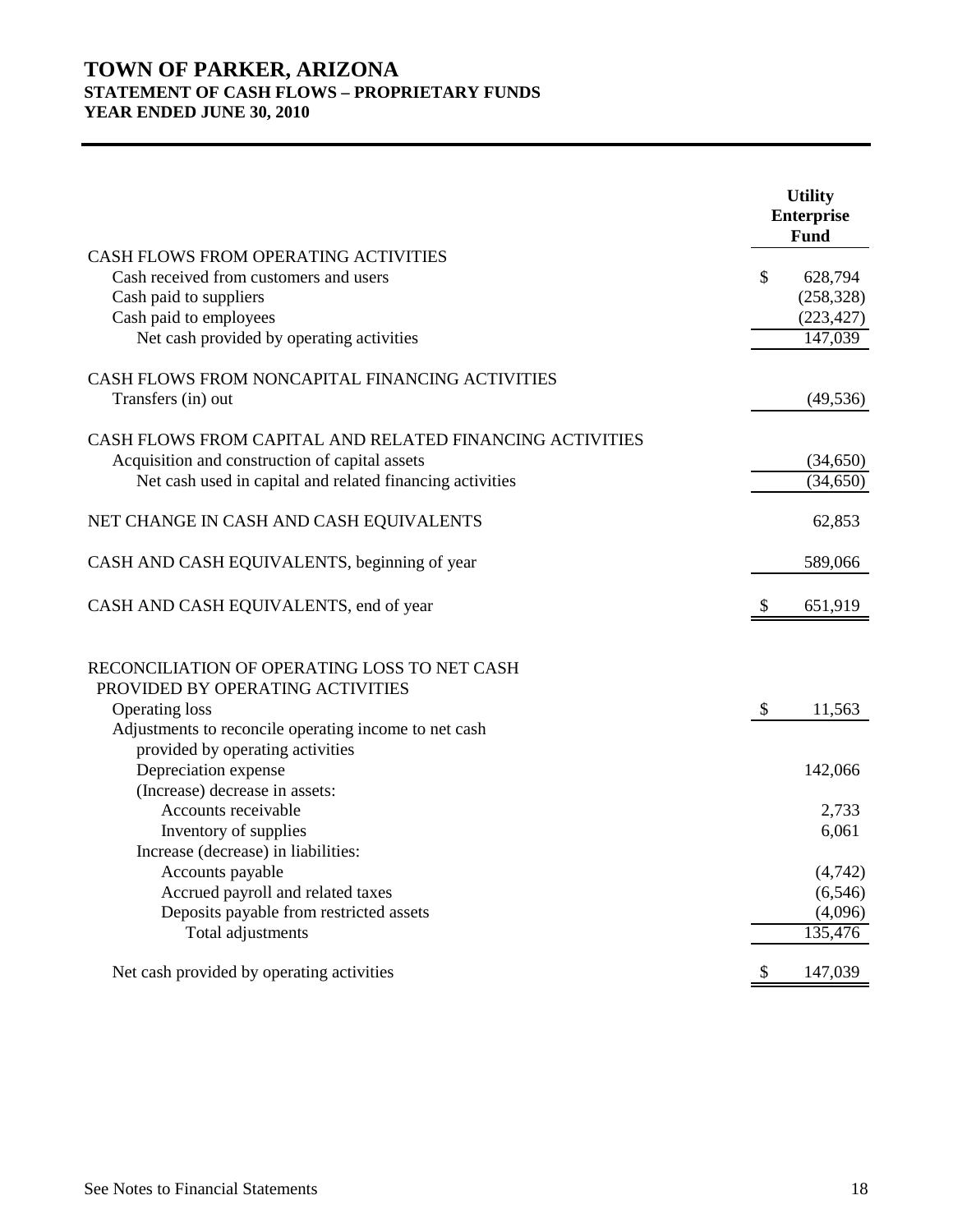# **TOWN OF PARKER, ARIZONA STATEMENT OF FIDUCIARY NET ASSETS – FIDUCIARY FUNDS YEAR ENDED JUNE 30, 2010**

|                      | <b>Utility Billing</b><br><b>Agency</b><br><b>Fund</b> |
|----------------------|--------------------------------------------------------|
| <b>ASSETS</b>        |                                                        |
| Cash and investments | \$<br>23,082                                           |
| Accounts receivable  |                                                        |
| Other                | 35,821                                                 |
| <b>Total assets</b>  | 58,903                                                 |
| <b>LIABILITIES</b>   |                                                        |
| Accounts payable     | 58,903                                                 |
| <b>NET ASSETS</b>    |                                                        |
| Unrestricted         | \$                                                     |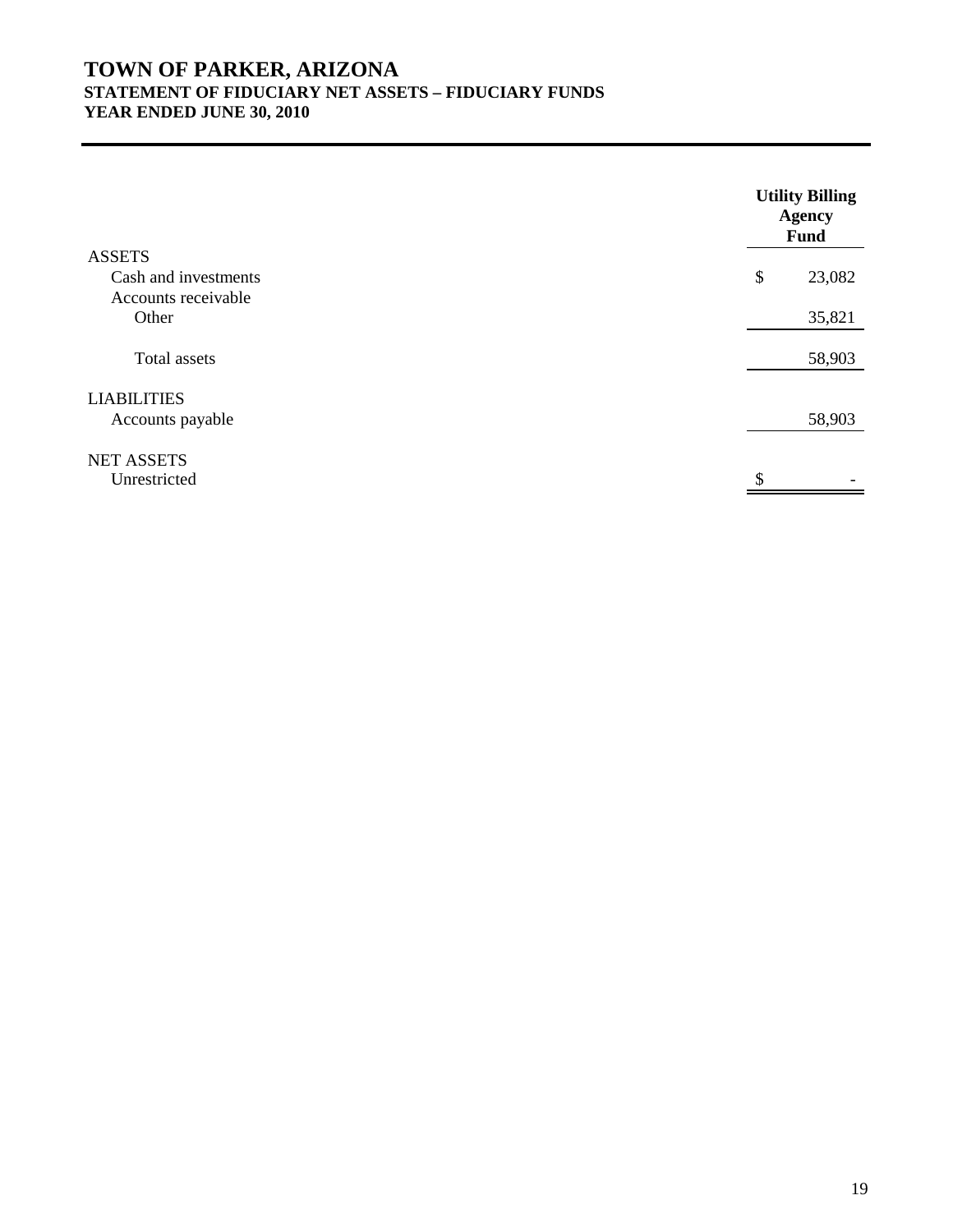# **TOWN OF PARKER, ARIZONA NOTES TO THE FINANCIAL STATEMENTS YEAR ENDED JUNE 30, 2010**

### **NOTE 1 - SUMMARY OF SIGNIFICANT ACCOUNTING POLICIES**

The basic financial statements of the Town of Parker, Arizona (the Town) have been prepared in conformity with accounting principles generally accepted in the United States of America (GAAP) as applied to government units. The Governmental Accounting Standards Board (GASB) is the accepted standard-setting body for establishing governmental accounting and financial reporting principles. A summary of the Town's more significant accounting policies follows.

### *A. Reporting Entity*

The Town was incorporated on June 7, 1948 under Arizona Revised Statute Chapter 9, Section 101 and is governed by a seven member council. Oversight responsibility includes financial interdependency, the selection of governing authority, the designation of management, the ability to significantly influence operations, and the accountability for fiscal matters.

#### Component Units

As required by accounting principles generally accepted in the United States of America, these financial statements present the primary government and its component units, entities for which the government is considered to be financially accountable. Blended component units, although legally separate entities, are in substance, part of the Town's operations, and so data from these units are combined with data of the primary government. Discretely presented component units, on the other hand, are reported in a separate column in the government-wide financial statements to emphasize they are legally separate from the Town. The blended component unit discussed below has a June 30 year-end. The Town has no discretely presented component units.

#### **Blended Component Unit**

The Town of Parker Municipal Property Corporation (MPC), a non-profit corporation, was created by the Town in 1998 primarily for the purpose of financing the costs of electric distribution to serve current and future development in Parker South. The MPC is governed by a Board of Directors appointed by the Town Council. For financial reporting purposes, transactions of the MPC are included as if it were part of the Town's operations.

### **Joint Venture**

The Colorado River Sewage System Joint Venture is a sewage disposal system that carries out the collection, purification, and disposal of sewage and industrial waste for the Town and Colorado River Indian Tribes. The Joint Venture is controlled by a Board of Directors, composed of five members, two selected by the Town, two by the Tribes, while the fifth member is selected by the other four members with approval of the Secretary of the Interior or delegate. In accordance with terms of the Joint Venture agreement, on or prior to May 1 each year, the manager of the Joint Venture will prepare and submit a budget to the Board of Directors for approval and authorization. Funding is provided by user fees. Due to unavailability of information relating to the Town's joint venture share of profit or losses, a footnote disclosure only has been provided.

#### *B. Measurement Focus, Basis of Accounting, and Basis of Presentation*

The accounts of the Town are organized and operated on the basis of funds. A fund is an independent fiscal and accounting entity with a self-balancing set of accounts. Fund accounting segregates funds according to their intended purpose and is used to aid management in demonstrating compliance with finance-related legal and contractual provisions. The minimum number of funds is maintained consistent with legal and managerial requirements.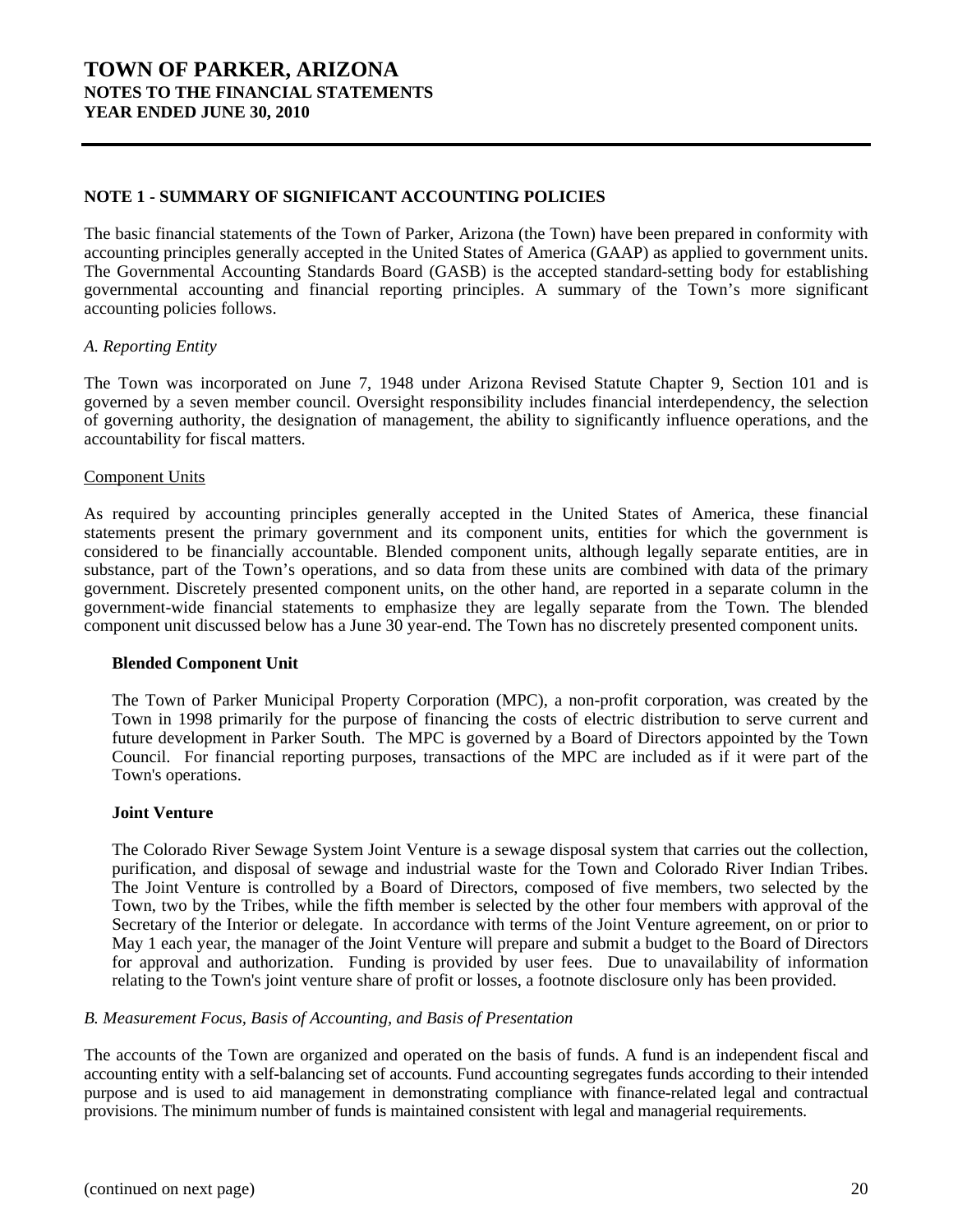### Government-Wide Financial Statements

The statement of net assets and the statement of activities report all of the non-fiduciary activities of the Town, the primary government, as a whole. These statements distinguish between activities that are governmental and those that are considered business-type activities. Governmental activities, which are normally supported by intergovernmental revenues and transfers from business-type activities, are reported separately from business-type activities, which rely to a significant extent on fees and charges for services. Likewise, the primary government is reported separately from any legally separate, discretely presented component units for which the primary government is financially accountable. As mentioned above, the Town has no discretely presented component units.

The government-wide statements are prepared using the economic resources measurement focus and the accrual basis of accounting. This is the same approach used in the preparation of the proprietary fund and fiduciary fund financial statements but differs from the manner in which governmental fund financial statements are prepared. Revenues are recorded when earned and expenses are recorded when a liability is incurred, regardless of the timing of related cash flows. Grants and similar items are recognized as revenue as soon as all eligibility requirements imposed by the provider have been met.

The government-wide statements of activities present a comparison between expenses and program revenues for each segment of the business-type activities of the Town and for each governmental program. Direct expenses are those that are specifically associated with the specific function or segment. Program revenues include 1) charges to customers or applicants who purchase, use, or directly benefit from the goods, services, or privileges provided by a given function or segment and 2) grants and contributions that are restricted to meeting the operational or capital requirements of a particular function or segment. Revenues, which are not classified as program revenue, are presented as general revenues. The comparison of program revenues and expenses identifies the extent to which each program or business segment is self-financing or draws from the general revenues of the Town.

Net assets should be reported as restricted when constraints placed on net asset use are either externally imposed by creditors (such as through debt covenants), grantors, contributors, or laws or regulations of other governments or imposed by law through constitutional provisions or enabling legislation. The net assets restricted for other purposes result from special revenue funds and the restrictions on their net asset use.

#### Fund Financial Statements

Fund financial statements report detailed information about the Town. The focus of governmental and enterprise fund financial statements is on major funds rather than reporting funds by type. Each major fund is presented in a separate column. Non-major funds are aggregated and presented in a single column.

#### **Net Assets**

Net assets are required to be displayed in three components: 1) invested in capital assets, net of related debt, 2) restricted and 3) unrestricted. Invested in capital assets, net of related debt is capital assets net of accumulated depreciation and reduced by outstanding balances of any bond or debt that are attributable to the acquisition, construction, or improvements of those assets. Restricted net assets are those with constraints placed on their use by either: 1) externally imposed creditors (such as through debt covenants), grantors, contributors, or laws or regulations of other governments, or 2) imposed by law through constitutional provisions or enabling legislation. All net assets not otherwise classified as restricted, are shown as unrestricted resources first, then unrestricted resources as needed.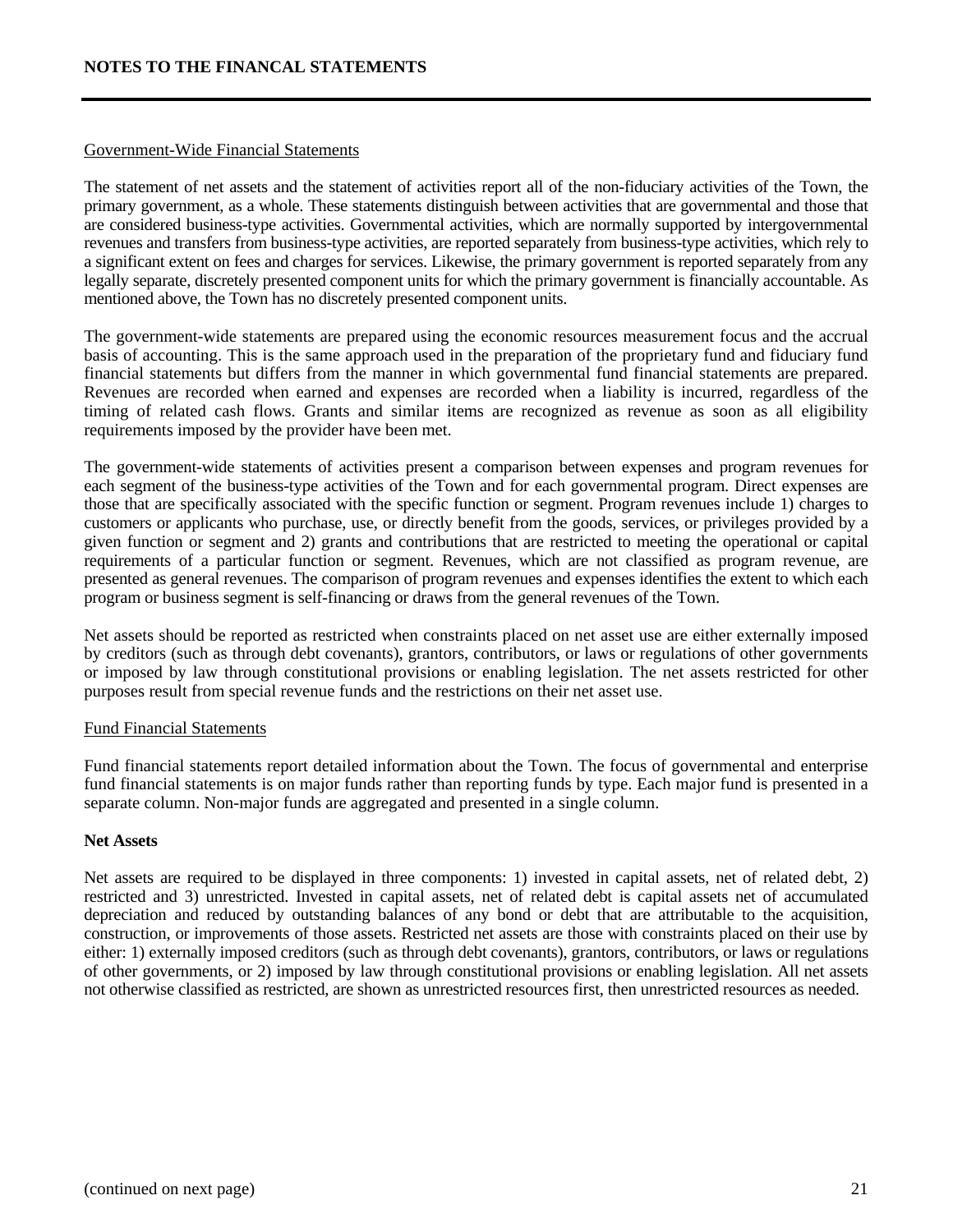#### **Governmental Funds**

All governmental funds are accounted for using modified accrual basis of accounting and current financial resources measurement focus. Revenues are considered to be available when they are collectible within the current period or soon enough thereafter to pay liabilities of the current period. Taxpayer-assessed income, gross receipts, and sales taxes are considered "measurable" when in the hands of intermediary collecting governments and are recognized as revenue at that time. The Town considers all revenues reported in the governmental funds to be available if collected within 60 days of year end. Anticipated refunds of such taxes are recorded as liabilities and reductions of revenue when they are measurable and their validity seems certain.

Expenditures are generally recognized under the modified accrual basis of accounting when the related fund liability is incurred. An exception to this general rule includes principal and interest on long-term debt, including compensated absences, which is recognized when due.

The Town reports the following major governmental funds:

 GENERAL FUND – The General Fund is the general operating fund of the Town. It is used to account for all financial resources except for those required to be accounted for in another fund.

 HIGHWAY USER REVENUE FEE FUND – The HURF Fund accounts for revenue and expenditures that are legally restricted to expenditures for the construction, repair, and maintenance of public works and streets.

 IMPACT FEES FUND – The Impact Fees Fund accounts for revenues and expenditures that are restricted to the development of Parker South.

#### **Proprietary Funds**

All proprietary funds are accounted for on the flow of economic resources measurement focus and use of the accrual basis of accounting. Under this method, revenues are recorded when earned and expenses are recorded at the time liabilities are incurred. Proprietary funds distinguish operating revenues and expenses from nonoperating items. Operating revenues and expenses generally result from providing services and producing and delivering goods in connection with a proprietary fund's principal ongoing operations. Revenues and expenses not meeting this definition are reported as non-operating revenues and expenses. The government-wide and proprietary funds apply Financial Accounting Standards Board (FASB) pronouncements and Accounting Principal Board (APB) opinions issued on or before November 30, 1989, unless these pronouncements conflict with or contradict GASB pronouncements, in which case, GASB prevails.

The Town reports the following major proprietary fund:

 UTILITY ENTERPRISE FUND – The Utility Enterprise Fund is used to account for provision of water distribution to the residents and commercial users of the Town.

In addition, the Town reports the following agency fund:

 UTILITY BILLING AGENCY FUND – The Utility Billing Agency Fund (not included in the governmentwide statements) is used to account for assets held by the Town as an agent for individuals, private organizations, other governments, and/or other funds. Agency Funds are custodial in nature (assets equal liabilities) and do not involve measurements of results of operations.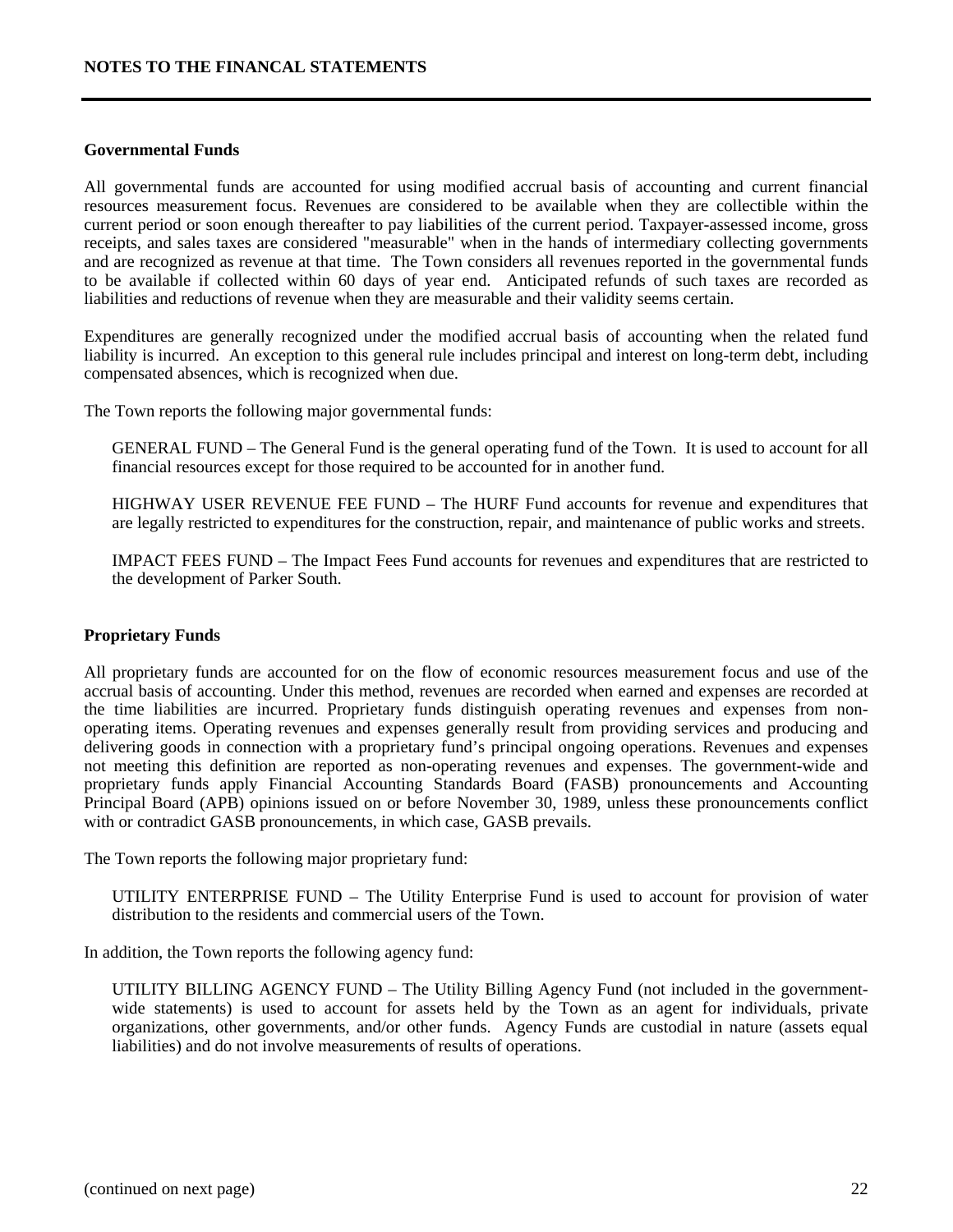When both restricted and unrestricted resources are available for use, it is the Town's policy to use restricted resources first, then unrestricted resources as they are needed.

### **Budgetary Data**

Budgets are adopted for the General, Special Revenue, Capital Projects and Utility Enterprise Fund. The following procedures are followed in establishing the budgetary information in these financial statements:

- 1. The Town Manager submits to the Town Council a proposed operating budget for the fiscal year to commence on July 1, of the year. The proposed budget includes proposed expenditures and the means of financing them.
- 2. Public hearings and council workshops on the budget are held each year to obtain citizen input.
- 3. Prior to, or on the third Monday of July of each fiscal year, the Town Council must adopt a tentative budget. Once adopted, the total expenditures may not be increased upon final adoption, but may be decreased. The tentative budget must be published once a week for two consecutive weeks prior to final adoption. Final adoption must occur on or before the second Monday in August.
- 4. The level of control for each adopted budget is the fund level. The Town Manager may, subject to Town Council approval, transfer encumbered appropriation balances within a fund. With Town Council approval, transfers of unencumbered appropriation balances may be transferred between funds. Amounts shown are as originally adopted, or as amended by Council as of June 30, 2010. Appropriations lapse at year-end.
- 5. Formal budgetary integration was employed in all the budgeted funds as a management control device. All the fund budgets have been adopted on a consistent basis with the basic financial statements.

#### *C. Cash and Investments*

The Town's cash and cash equivalents are considered to be cash on hand, demand deposits and short-term investments with maturities of three months or less.

A pooled cash account and a pooled investment account are maintained for all Town funds. The pooling of funds provides the Town the ability to maximize earnings by investing larger amounts of idle cash for longer periods of time. The investments are invested primarily with the Arizona State Treasurer's Local Government Investment Pool.

Investments are stated at fair value. The fair value of each share in the Local Government Investment Pool is equal to \$1. Interest earnings, and correspondingly, interest expense for those funds with negative balances, are not allocated to the various funds.

#### *D. Receivables*

Accounts receivable consists primarily of utility service charges for water and garbage services and miscellaneous receivables from various sources.

### *E. Transfers*

Legally authorized transfers from funds receiving revenues to funds through which the resources are to be expended and operating loss subsidies are recorded as transfers.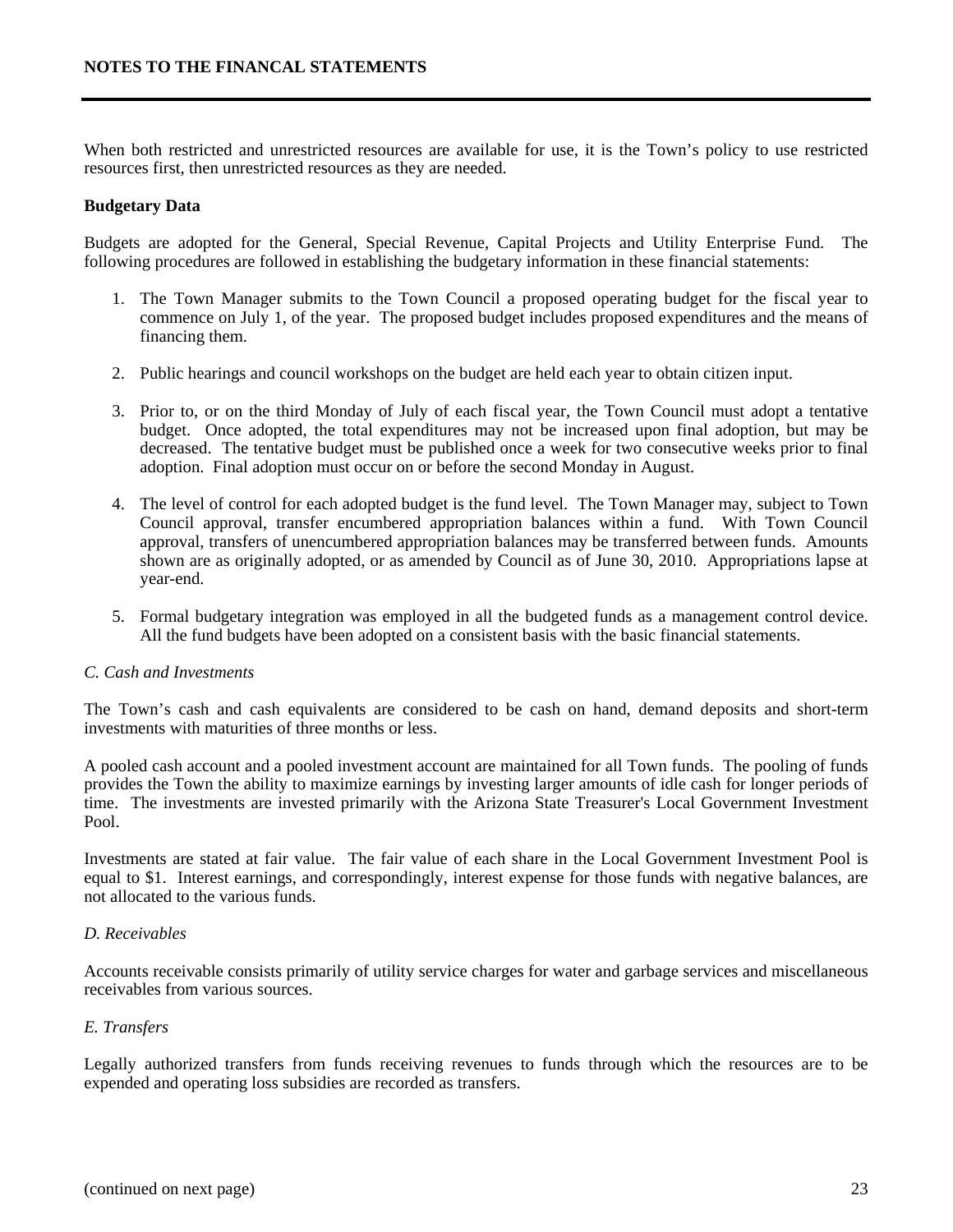#### *F. Inventories*

Inventories are valued at lower of cost (first-in, first-out method) or market, and consist of water works supplies in the Utility Enterprise Fund. Inventory items in other funds are not significant and are recorded as expenditures at the time of purchase. Therefore, the inventory items in the funds other than the Utility Enterprise Fund are not included in the balance sheets for those funds.

### *G. Capital Assets*

Capital assets, which include property, plant, equipment, and infrastructure assets, are reported in the applicable governmental or business-type activities columns in the government-wide financial statements. The Town capitalizes all assets with an initial, individual cost greater than \$5,000 with an estimated useful life in excess of one year. The valuation basis for capital assets are historical costs, or where historical costs is not available, estimated historical costs based on replacement costs. Donated capital assets are capitalized at estimated fair value on date donated. The costs of normal maintenance and repairs that do not add to the value of the asset or materially extend assets lives are not capitalized.

Major outlays for capital assets and improvements are capitalized as projects are constructed. Interest incurred during the construction phase of capital assets of business-type activities is included as part of the capitalized value of the asset constructed.

Depreciation of governmental activities' capital assets is computed and recorded by the straight-line method using the following estimated useful lives:

| <b>Asset Classification</b> | Years   |
|-----------------------------|---------|
| <b>Buildings</b>            | $20-40$ |
| Building improvements       | 20      |
| Equipment                   | $5-10$  |
| Vehicles                    | $5-10$  |

Depreciation of business-type activities' capital assets is computed and recorded by the straight-line method using the following estimated useful lives:

| <b>Asset Classification</b> | Years     |
|-----------------------------|-----------|
| <b>Buildings</b>            | $20-40$   |
| Infrastructure              | $30 - 75$ |
| Equipment                   | $5-10$    |
| Vehicles                    | $5-10$    |
|                             |           |

#### *H. Compensated Absences*

Employees can earn vacation time at the rate of ten days per year for the first five years, 15 days per year after five years of service through nine years, and 20 days per year after ten years of service. The maximum permissible accumulation is 20 days of vacation for ten years of service or less, and 25 days for employees with more than ten years of service. At termination, employees are paid for any accumulated vacation up to the maximum accumulation. Vested or accumulated vacation leave is recorded as an expense and liability of those funds as the benefits accrue to employees.

Employees earn health leave at the rate of 12 days per year. The maximum accumulation is 24 days. Health leave is not a form of additional vacation time and upon termination, the accumulated health leave is not paid out to the employee. No liability is recorded for non vesting accumulating rights to receive sick pay benefits.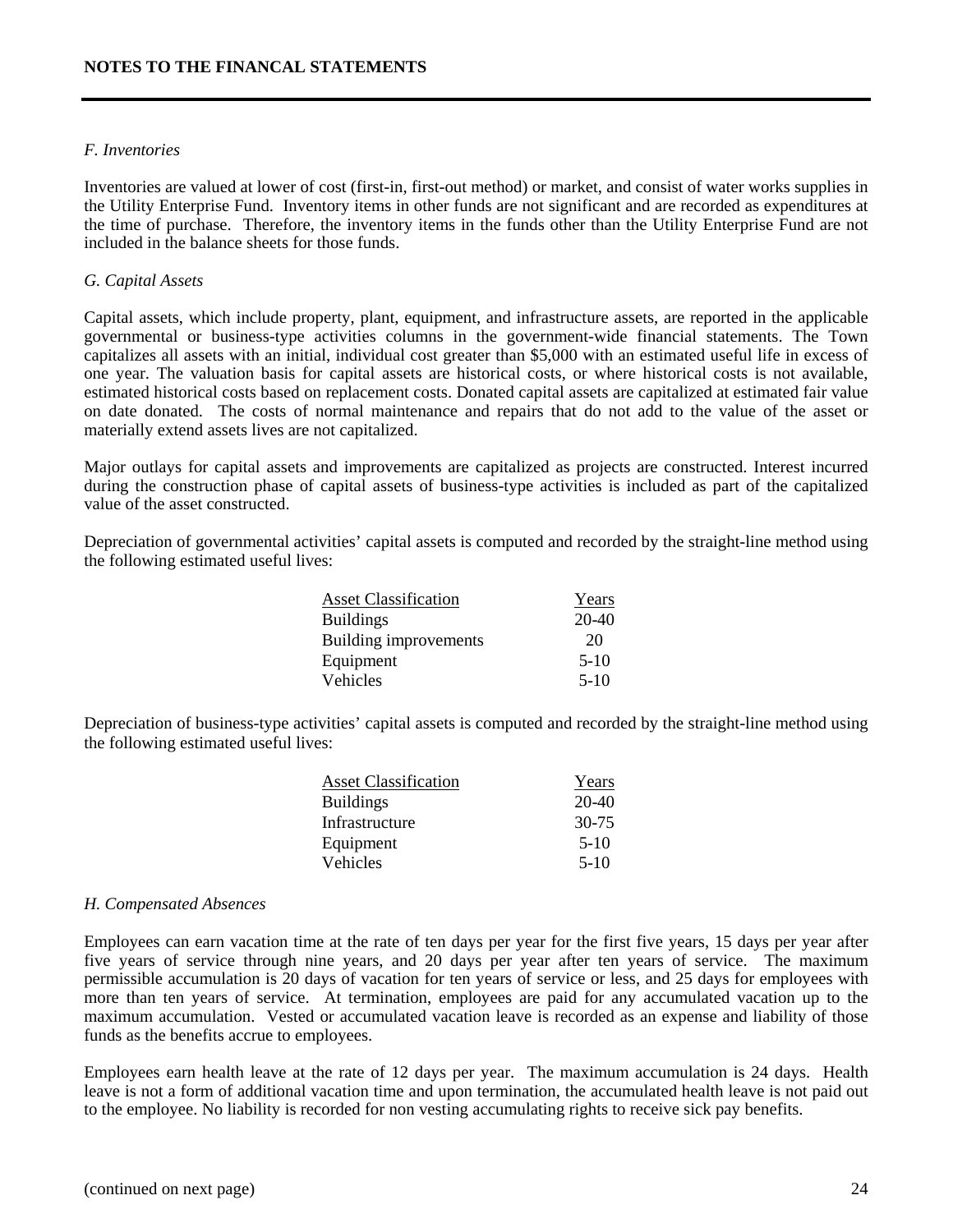### *I. Funding of Retirement Plan Costs*

The Town funds retirement plan costs as accrued.

#### *J. Use of Estimates*

The preparation of financial statements in accordance with accounting principles generally accepted in the United States of America requires management to make estimates and assumptions that affect certain reported amounts and disclosures. Accordingly, actual results could differ from those estimates.

### **NOTE 2 - DEPOSITS AND INVESTMENTS**

#### *Deposits*

At year-end, the carrying amount of the Town's deposits was \$1,613,965 and the bank balances were \$1,686,809. The difference represents outstanding checks and deposits which are held in the checking accounts at the financial institutions trust departments until the checks are presented for payment. The deposits include short term certificates of deposits of \$474,889.

#### *Restricted Cash and Investments*

At year-end, the Town had restricted cash and investments in the amount of \$81,000 included in the above balances. Of the restricted balances, \$23,000 was restricted for customer deposits and \$58,000 was restricted for the purchase of capital items.

#### *Investments*

Arizona Revised Statutes authorize the Town to invest idle funds in obligations of the U.S. Treasury and U.S. agencies, certificates of deposit, repurchase agreements, and in the Local Government Investment Pool of the Arizona State Treasurer.

As of June 30, 2010, the Town's investments included \$3,018,462 which were invested in the Local Government Investment Pool. In this pool, the Town's monies are combined with those of the other investors in the pool. As such, the Town does not own specific securities within the pool; they are, therefore, not categorized. The Local Government Investment Pool, however, is managed by the Arizona State Treasurer in accordance with Arizona law. The majority of the investments in the Pool are rated AAA. Included in the Town's investments are funds related to reserve requirements related to debt instruments of \$450,000 and \$32,932 of funds held by the courts.

#### *Risk Disclosures*

*Interest Rate Risk* – As a means of limiting its exposure to fair value losses arising from rising interest rates, the Town's investment portfolio maturities do not exceed five years at time of purchase.

*Credit Risk* – State law limits investments in commercial paper and corporate bonds to the top two ratings issued by nationally recognized statistical rating organizations (NRSROs). The Town limits its investments in these investment types to the top rating issued by NRSROs, including raters Standard & Poor's, Fitch Ratings, and Moody's Investors Service.

*Custodial Credit Risk* – Custodial credit risk is the risk that in the event of a bank failure, the Town's deposits may not be returned. As of June 30, 2010 all deposits held by the Town were covered under the FDIC's Temporary Liquidity Guarantee Program.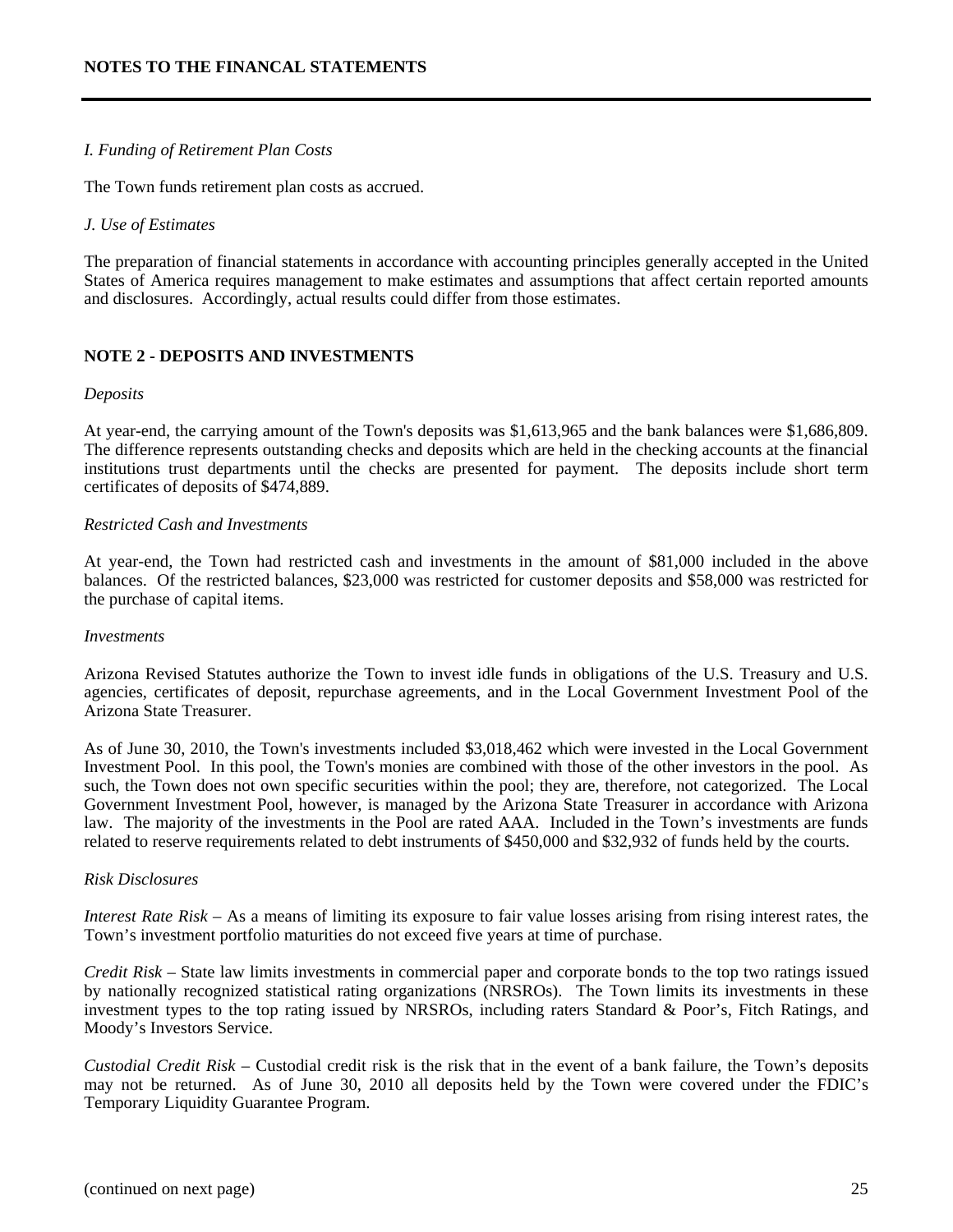### **NOTE 3 - RECEIVABLES**

Receivables as of year-end for the governmental individual major and nonmajor funds and agency funds in the aggregate, including the applicable allowances for the uncollectible accounts are as follows:

|                       |   |                          | <b>Highway Users</b>     |                          | <b>Nonmajor</b>          |   | <b>Utility</b>    |     | <b>Utility</b>           |              |
|-----------------------|---|--------------------------|--------------------------|--------------------------|--------------------------|---|-------------------|-----|--------------------------|--------------|
|                       |   | General                  | Revenue                  | Drug                     | Governmental             |   | <b>Enterprise</b> |     | <b>Billing</b>           |              |
|                       |   | <b>Fund</b>              | <b>Fund</b>              | <b>Seizure</b>           | <b>Funds</b>             |   | <b>Fund</b>       |     | <b>Agency Fund</b>       | <b>Total</b> |
| Receivables           |   |                          |                          |                          |                          |   |                   |     |                          |              |
| <b>Customers</b>      | S | $\overline{\phantom{a}}$ | $\overline{\phantom{0}}$ | $\overline{\phantom{a}}$ | \$<br>56,926             | S | 72,522            | \$. | $\overline{\phantom{0}}$ | 129.448      |
| Intergovernmental     |   | 148.675                  | 90.196                   |                          | $\overline{\phantom{0}}$ |   |                   |     |                          | 238,871      |
| Other                 |   |                          |                          |                          |                          |   |                   |     | 35.821                   | 35,821       |
| Gross receivables     |   | 148,675                  | 90,196                   | $\overline{\phantom{0}}$ | 56,926                   |   | 72,522            |     | 35,821                   | 404,140      |
| Less allowance for    |   |                          |                          |                          |                          |   |                   |     |                          |              |
| uncollectibles        |   |                          |                          |                          |                          |   | (10, 718)         |     |                          | (10, 718)    |
| Net total receivables |   | 148.675                  | 90,196                   |                          | 56,926                   |   | 61,804            |     | 35,821                   | 393,422      |

### **NOTE 4 - INTERFUND RECEIVABLES, PAYABLES, AND TRANSFERS**

|                          | <b>Transfers</b><br>in (out) | <b>Due</b><br>(to) from |  |  |
|--------------------------|------------------------------|-------------------------|--|--|
| Governmental funds       |                              |                         |  |  |
| Major governmental funds |                              |                         |  |  |
| General fund             |                              |                         |  |  |
| Unrestricted             | \$<br>53,413                 | \$<br>244,373           |  |  |
| <b>HURF</b> fund         | 356,125                      |                         |  |  |
| <b>Impact Fees</b>       |                              | (234, 887)              |  |  |
| Other governmental funds |                              |                         |  |  |
| Unrestricted             | (459, 074)                   | (9,486)                 |  |  |
|                          | (49, 536)                    |                         |  |  |
| Business-type funds      |                              |                         |  |  |
| Utility enterprise fund  |                              |                         |  |  |
| Unrestricted             | 49,536                       |                         |  |  |
|                          | 49,536                       |                         |  |  |
| Total                    | \$                           | \$                      |  |  |

Amounts due from or due to other funds represent short-term obligations on open account, and arise primarily from the nature of the Town's treatment of bank accounts. The Town maintains an overall checking account with each fund's cash pooled for banking purposes. Excess cash is invested in the State of Arizona Local Government Investment Pool to properly manage cash.

Transfers are made primarily to cover debt service payments and certain shared salary expenses.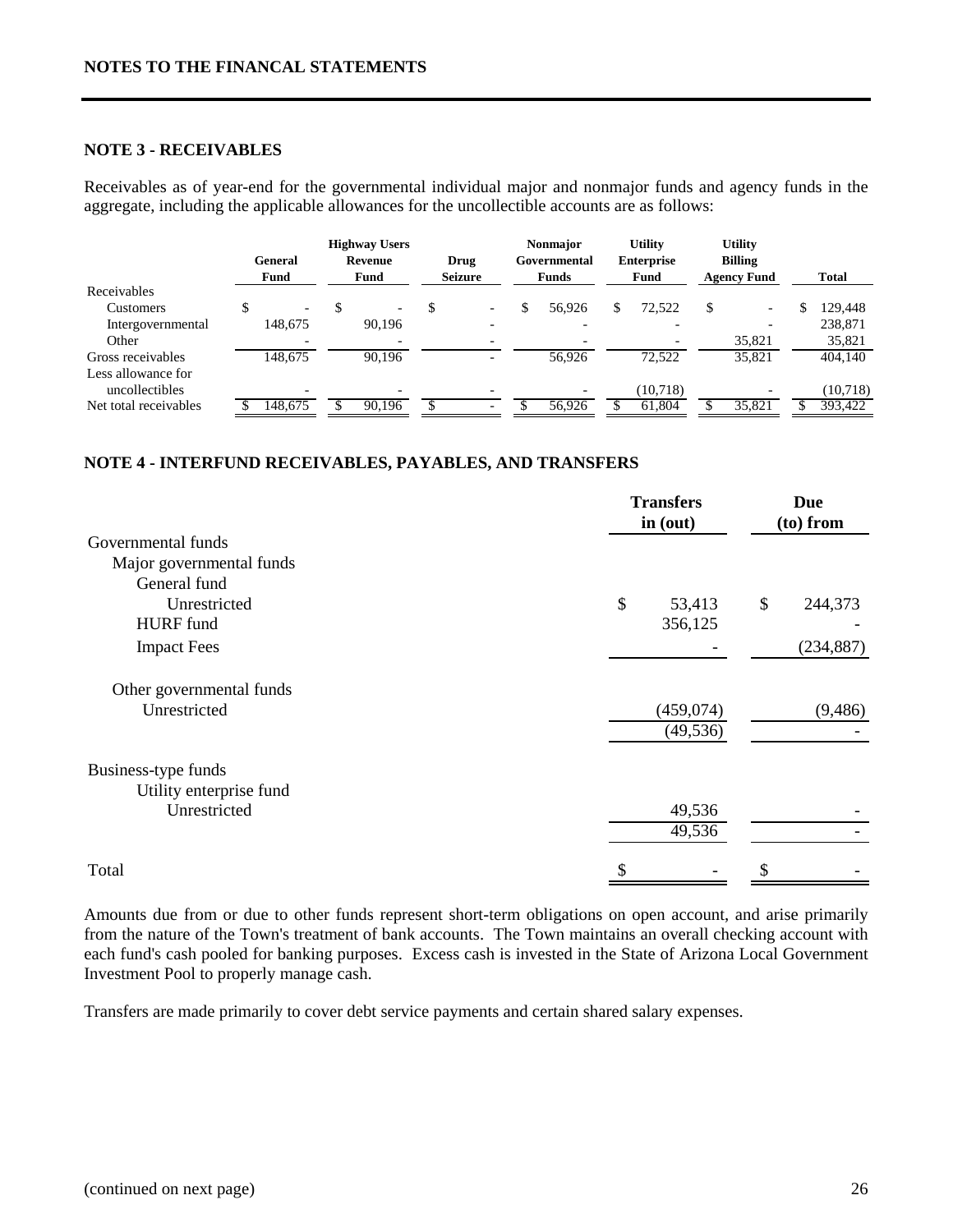# **NOTE 5 - CAPITAL ASSETS**

Capital assets activity for the year ended June 30, 2010, was as follows:

|                                             | <b>Beginning</b> |                  |                  | <b>Ending</b><br><b>Balance</b> |  |
|---------------------------------------------|------------------|------------------|------------------|---------------------------------|--|
|                                             | <b>Balance</b>   | <b>Increases</b> | <b>Deletions</b> |                                 |  |
| <b>Governmental activities:</b>             |                  |                  |                  |                                 |  |
| Not being depreciated:                      |                  |                  |                  |                                 |  |
| Land                                        | \$<br>881,525    | \$               | \$               | \$<br>881,525                   |  |
| <b>Construction in Process</b>              |                  | 358,255          |                  | 358,255                         |  |
| Total capital assets not being depreciated  | 881,525          | 358,255          |                  | 1,239,780                       |  |
| Other capital assets:                       |                  |                  |                  |                                 |  |
| Infrastructure                              | 2,814,017        | 116,306          | (305, 364)       | 2,624,959                       |  |
| Buildings and improvements                  | 1,284,693        |                  |                  | 1,284,693                       |  |
| Equipment and vehicles                      | 1,607,380        | 56,243           | (172, 024)       | 1,491,599                       |  |
| Total capital assets being depreciated      | 5,706,090        | 172,549          | (477, 388)       | 5,401,251                       |  |
| Less: Accumulated depreciation:             |                  |                  |                  |                                 |  |
| Infrastructure                              | (900, 677)       | (144,205)        | 271,731          | (773, 151)                      |  |
| Buildings and improvements                  | (600, 453)       | (35,307)         |                  | (635,760)                       |  |
| Equipment and vehicles                      | (1, 194, 445)    | (248, 341)       | 172,024          | (1,270,762)                     |  |
| Total accumulated depreciation              | (2,695,575)      | (427, 853)       | 443,755          | (2,679,673)                     |  |
| Total capital assets being depreciated, net | 3,010,515        | (255, 304)       | (33, 633)        | 2,721,578                       |  |
| Governmental activities capital assets, net | 3,892,040        | 102,951          | (33, 633)        | 3,961,358                       |  |

|                                              | <b>Beginning</b> |                  |                  | <b>Ending</b>  |  |
|----------------------------------------------|------------------|------------------|------------------|----------------|--|
|                                              | <b>Balance</b>   | <b>Increases</b> | <b>Decreases</b> | <b>Balance</b> |  |
| <b>Business-type activities:</b>             |                  |                  |                  |                |  |
| Not being depreciated:                       |                  |                  |                  |                |  |
| Land                                         | 42,314           | \$               | \$               | \$<br>42,314   |  |
| Construction in progress                     | 488,053          |                  | (488, 053)       |                |  |
| Total capital assets not being depreciated   | 530,367          |                  | (488, 053)       | 42,314         |  |
| Other capital assets:                        |                  |                  |                  |                |  |
| Infrastructure                               | 4,733,278        | 512,709          |                  | 5,245,987      |  |
| <b>Buildings</b>                             | 46,580           |                  |                  | 46,580         |  |
| Equipment and vehicles                       | 74,540           | 9,994            |                  | 84,534         |  |
| Total capital assets being depreciated       | 4,854,398        | 522,703          |                  | 5,377,101      |  |
| Less: Accumulated depreciation:              |                  |                  |                  |                |  |
| Infrastructure                               | (1,851,772)      | (140,790)        |                  | (1,992,562)    |  |
| <b>Buildings</b>                             | (16,880)         | (1,164)          |                  | (18,044)       |  |
| Equipment and vehicles                       | (74, 428)        | (112)            |                  | (74, 540)      |  |
| Total accumulated depreciation               | (1,943,080)      | (142,066)        |                  | (2,085,146)    |  |
| Total capital assets being depreciated, net  | 2,911,318        | 380,637          |                  | 3,291,955      |  |
| Business-type activities capital assets, net | 3,441,685        | \$<br>380,637    | \$<br>(488, 053) | 3,334,269      |  |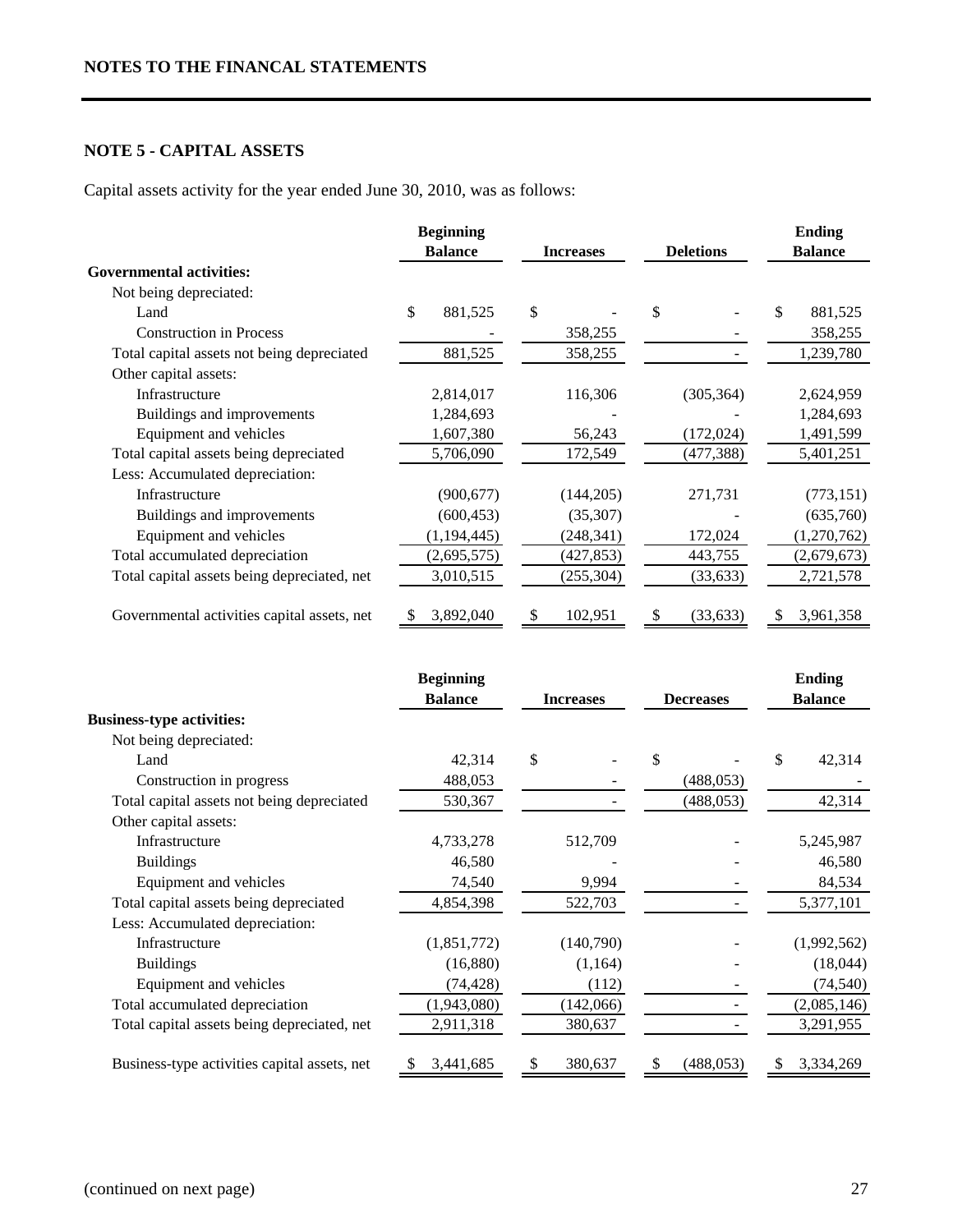Depreciation expense was charged by program/function as follows:

| Government Activities                               |              |
|-----------------------------------------------------|--------------|
| General government                                  | \$<br>94.061 |
| Public safety                                       | 60,606       |
| Public works                                        | 174,117      |
| Culture and recreation                              | 99,069       |
| Total governmental activities depreciation expense  | 427,853      |
| <b>Business - type Activities</b>                   |              |
| Utility enterprise fund                             | 142,066      |
| Total business-type activities depreciation expense | 142,066      |

### **NOTE 6 - LONG-TERM DEBT**

The following is a summary of long-term debt for the year ended June 30, 2010:

|                                  | <b>Beginning</b><br><b>Balance</b> | <b>Additions</b> | <b>Reductions</b>            | <b>Ending</b><br><b>Balance</b> | <b>Amounts</b><br><b>Due Within</b><br><b>One Year</b> |
|----------------------------------|------------------------------------|------------------|------------------------------|---------------------------------|--------------------------------------------------------|
| <b>Governmental activities:</b>  |                                    |                  |                              |                                 |                                                        |
| Governmental obligation bonds    |                                    |                  |                              |                                 |                                                        |
| <b>HURF</b> revenue bonds        | \$1,075,000                        | $\mathbb{S}$     | \$<br>(340,000)              | 735,000<br>\$.                  | 360,000<br>\$                                          |
| GADA revenue bonds               | 632,659                            |                  | (25,000)                     | 607,659                         | 25,000                                                 |
|                                  | 1,707,659                          |                  | (365,000)                    | 1,342,659                       | 385,000                                                |
| Notes payable                    |                                    |                  |                              |                                 |                                                        |
| USDA loan payable                | 449,982                            |                  | (27, 103)                    | 422,879                         | 28,528                                                 |
| Capital leases                   |                                    |                  |                              |                                 |                                                        |
| Police vehicles, annual payments |                                    |                  |                              |                                 |                                                        |
| of \$26,199, including interest  |                                    |                  |                              |                                 |                                                        |
| at 6.4%, final payment made      |                                    |                  |                              |                                 |                                                        |
| January 22, 2010                 | 23,407                             |                  | (23, 407)                    |                                 |                                                        |
| Compensated absences             | 52,792                             | 81,942           | (62, 547)                    | 72,187                          | 72,187                                                 |
| Governmental activities          |                                    |                  |                              |                                 |                                                        |
| long-term liabilities            | \$2,233,840                        | \$<br>81,942     | $\mathbb{S}^-$<br>(478, 057) | \$1,837,725                     | 485,715<br>\$                                          |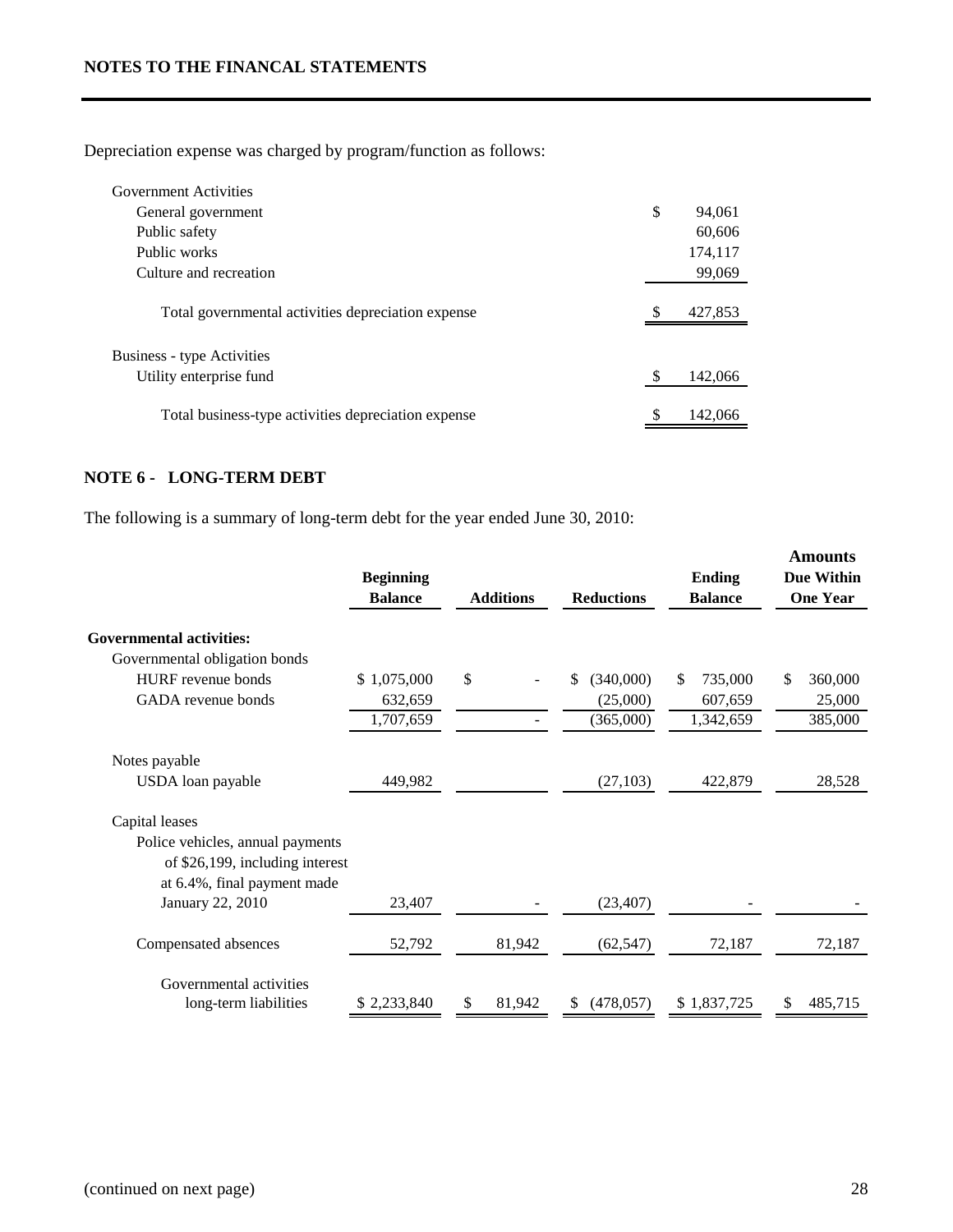| <b>Year Ended</b> |                  | <b>HURF Revenue Bonds</b> |                  | <b>USDA Loan</b> |                  | <b>GADA Revenue Bonds</b> |               |  |
|-------------------|------------------|---------------------------|------------------|------------------|------------------|---------------------------|---------------|--|
| June 30           | <b>Principal</b> | <b>Interest</b>           | <b>Principal</b> | <b>Interest</b>  | <b>Principal</b> | <b>Interest</b>           | and Interest  |  |
| 2011              | \$360,000        | $\mathbb{S}$<br>11,025    | \$<br>28,528     | \$<br>21,008     | 25,000<br>\$.    | \$<br>27,918              | \$<br>473,479 |  |
| 2012              | 375,000          | 5,625                     | 30.025           | 19.511           | 25,000           | 26.918                    | 482,079       |  |
| 2013              |                  |                           | 31,600           | 17.936           | 30,000           | 25,818                    | 105,354       |  |
| 2014              |                  |                           | 33.258           | 16.278           | 30,000           | 24,581                    | 104,117       |  |
| 2015              |                  |                           | 35,003           | 14.533           | 30,000           | 23,306                    | 102,842       |  |
| 2016-2020         |                  |                           | 204,572          | 43,108           | 165,000          | 96.141                    | 508,821       |  |
| 2021-2025         |                  |                           | 59.893           | 2.067            | 210,000          | 51.013                    | 322,973       |  |
| 2026-2030         |                  |                           |                  |                  | 92,659           | 5,000                     | 97,659        |  |
| Total             | 735,000          | 16.650                    | 422,879          | 134,441<br>SS.   | 607.659<br>SS.   | 280.695<br>S.             | \$2,197,324   |  |

**Governmental Activities - Bonds, Loans, & Leases**

Included in the long-term obligations of the governmental activities is an accrual for vacation time, recorded as compensated absences of \$72,187. Sick time amounts have been earned by employees as of June 30, 2010, but the payment there of will not require available spendable resources.

### *HURF Revenue Bonds*

Highway User Revenue Fee (HURF) bonds are issued specifically for the purpose of constructing street and highway projects. These bonds are repaid out of the HURF Fund by gas tax revenues collected by the State of Arizona and distributed to cities and towns based on a formula of population and gas sales within each county.

1998 Highway User Revenue Bonds Projects of 1997, Series A (1998) is due in annual installments of \$100,000 to \$375,000 through July 1, 2012; average interest rate of 4.33 percent. The original issue amount was \$4,000,000.

There are a number of limitations and restrictions contained in the bond indentures. The Town is in compliance with all significant limitations and restrictions.

### *GADA Revenue Bonds*

Greater Arizona Development Authority (GADA) bonds are issued specifically for the purpose of reconstruction of streets, construction of a water pipeline for the public works building and additions to a water treatment plant.

Greater Arizona Development Authority Infrastructure Revenue Bonds, Series 2007A due in annual installments of \$25,000 to \$50,000 through August 1, 2026, average interest rate of 4.49 percent. Original issuance amount \$690,402.

There are a number of limitations and restrictions contained in the bond indentures. The Town is in compliance with all significant limitations and restrictions.

### *Loan Payable – USDA*

In September 2002, the Town obtained a loan of \$600,000 from the United States Department of Agriculture for the construction of a water facility plant for Parker South. The loan requires monthly payments of \$4,128 including principal and interest through September 2022 and has a stated interest rate of 5.125 per annum.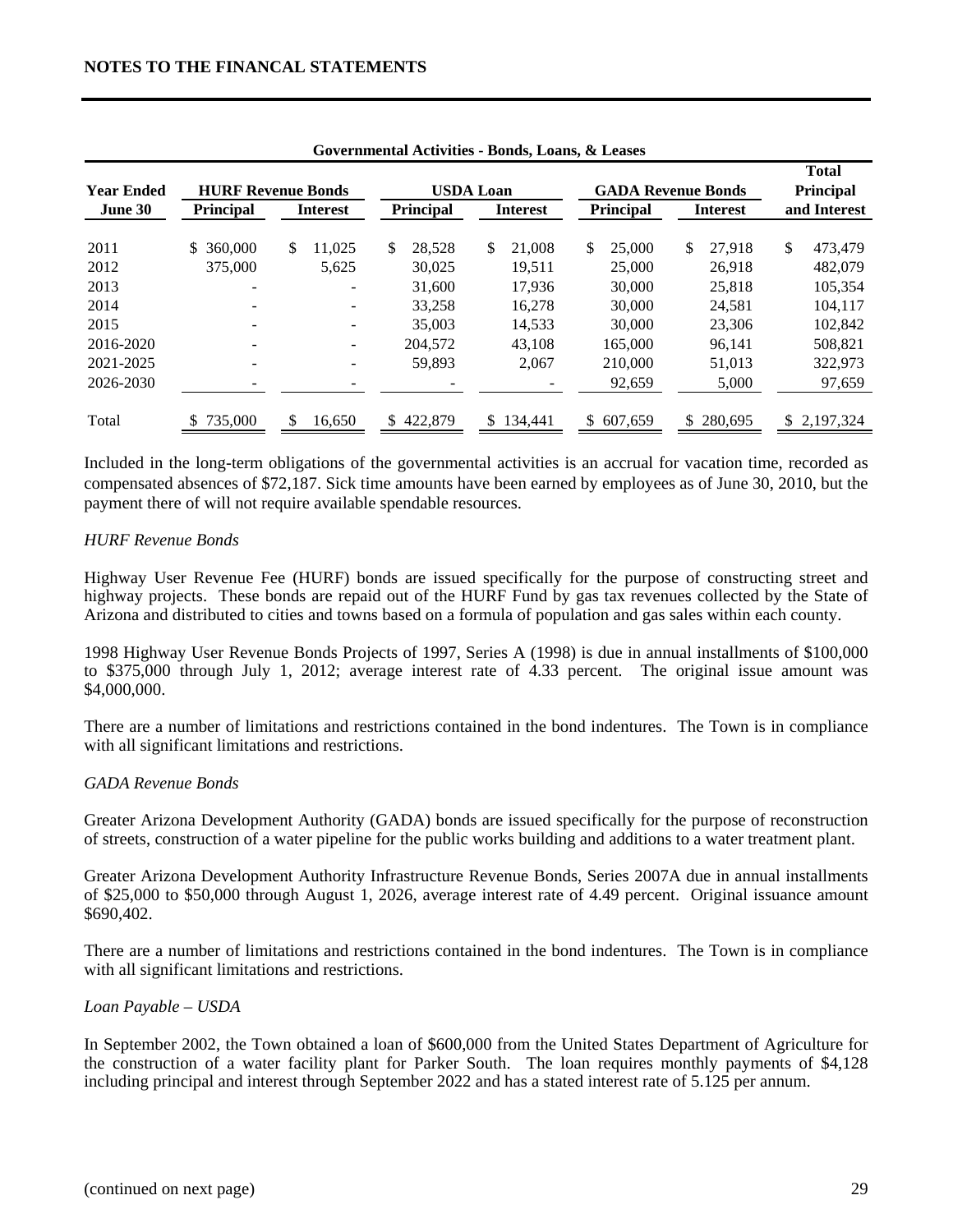### *Capital Leases*

The Town has acquired several assets under the provisions of long-term capital lease agreements. The leases call for three annual payments of approximately \$26,199 beginning in 2008 including interest at a stated rate of 6.5 per annum. The leases matured on January 22, 2010. The total cost of the assets acquired under capital lease was \$78,597 with an accumulated depreciation of \$39,299 as of June 30, 2010.

### **NOTE 7 - WASTE BILLING AGREEMENT**

The Town has entered into an agreement with a privately owned waste disposal company whereby the Town bills and collects disposal customers for services provided. These amounts are recorded in the Utility Billing Agency Fund. The Town receives ten percent of the collections and remits the balance to the disposal company. Revenues received by the Town under this agreement are recorded in the Utility Enterprise Fund.

### **NOTE 8 - INVESTMENT IN JOINT VENTURE**

The Town's investment in the Colorado River Sewage System Joint Venture is based upon the ratio of gallonage of sewage contributed to the System to the total gallonage of sewage processed through the plant by each joint venture member. As of June 30, 2010, the percentage of net profits or losses allocable to each joint venture member is not available to adequately record the Town's proportionate share of the joint venture operations. Below are balances as of June 30, 2010:

| <b>ASSETS</b>                                   |    |            |
|-------------------------------------------------|----|------------|
| Current assets                                  | \$ | 500,716    |
| Investments                                     |    | 624,081    |
| Note receivable                                 |    | 32,395     |
| Capital assets, non-depreciable                 |    | 87,653     |
| Capital assets, depreciable, net                |    | 1,067,938  |
| <b>Total Assets</b>                             |    | 2,312,783  |
| <b>LIABILITIES AND NET ASSETS</b>               |    |            |
| <b>Current liabilities</b>                      | \$ | 57,365     |
| Net assets                                      |    |            |
| Invested in capital assets, net of related debt |    | 1,155,591  |
| Unrestricted                                    |    | 1,099,827  |
|                                                 |    | 2,255,418  |
| Total                                           |    | 2,312,783  |
| OPERATING REVENUE AND EXPENSES                  |    |            |
| Operating revenue                               | S  | 1,282,942  |
| Operating expense, less depreciation            |    | 1,292,919  |
| Depreciation expense                            |    | 190,837    |
| Total expense                                   |    | 1,483,756  |
| <b>Operating loss</b>                           |    | (200, 814) |
| Non-operating income                            |    | 9,774      |
| Change in net assets                            |    | (191,040)  |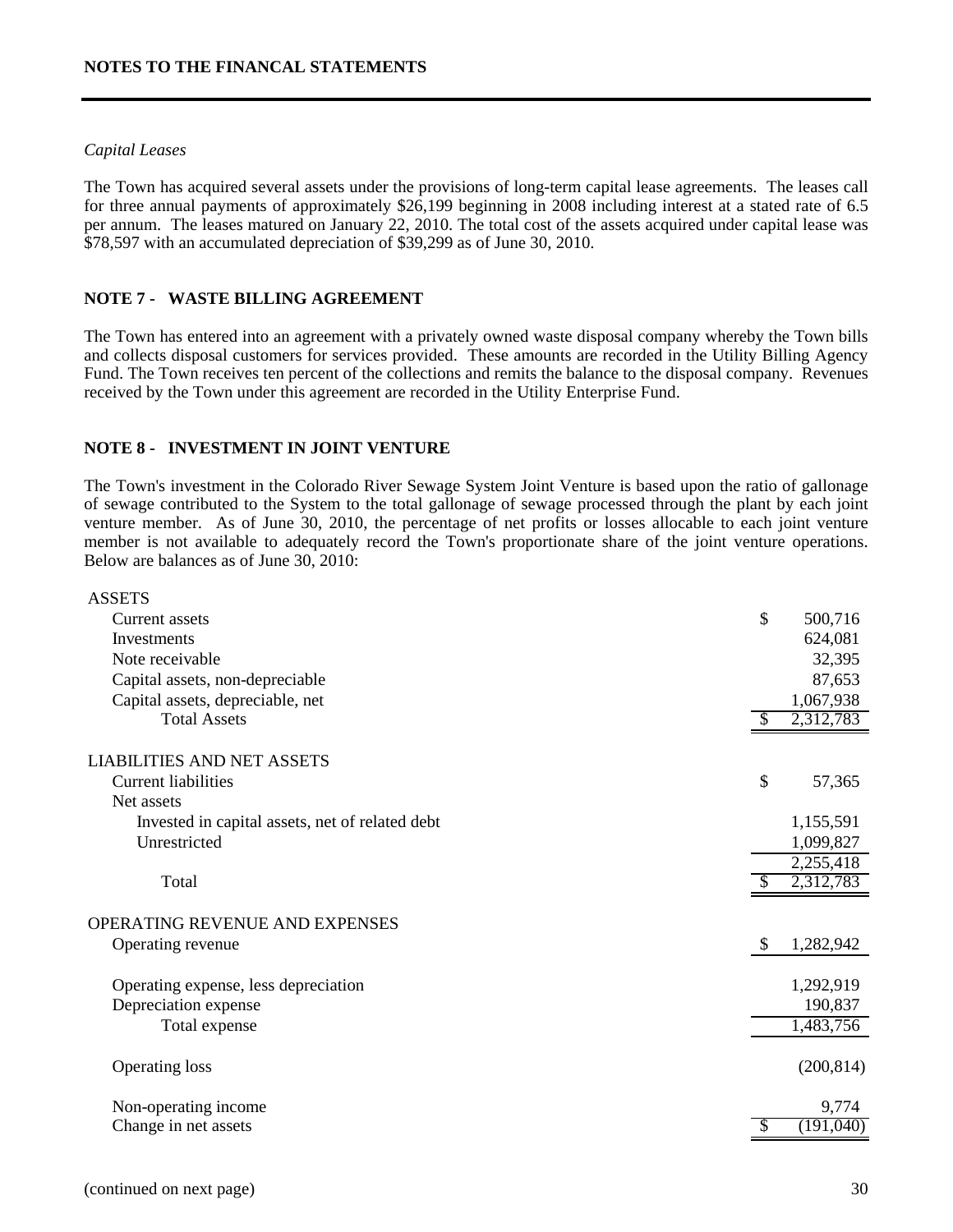### **NOTE 9 - EMPLOYEE RETIREMENT PLANS**

#### *Retirement Systems*

The Town's permanent full-time employees belong to statewide government retirement systems. Sworn police officers belong to the Arizona Public Safety Personnel Retirement System. Other Town employees belong to the Arizona State Retirement Plan.

#### *Arizona State Retirement Plan*

#### A. Plan Description

All full-time Town employees, except public safety personnel, participate in the Arizona State Retirement System (the System), a multiple-employer cost sharing defined benefit plan pension plan. The System was established by the State of Arizona to provide pension benefits for employees of the state and employees of participating political subdivisions and school districts. The System is administered in accordance with Title 38, Chapter 5, of the Arizona Revised Statutes. The System provides for retirement, disability, health insurance benefits, and death and survivor benefits. The Arizona State Retirement System issues a publicly available financial report that includes financial statements and required supplementary information for the System. That report may be obtained by writing to Arizona State Retirement System, P.O. Box 33910, Phoenix, AZ 85067 or by calling 1- 800-621-33778.

#### B. Funding Policy

The Arizona Revised Statues (ARS) provide statutory authority for determining the employees' and employers' contributions amounts as a percentage of covered payroll. Employers are required to contribute at the same rate as employees. Although the statutes prescribe the basis of making the actuarial calculations, the Arizona legislature is able to legislate a contribution rate other than the actuarially determined rate. The actuarially determined contribution rate for the years ended June 30, 2010, 2009 and 2008 were 9.40, (8.95% retirement and .50% long-term disability) 9.45% and 9.60% respectively, for both employers and employees. The total contributions made by the Town for the years ended June 30, 2010, 2009, and 2008 were \$115,094, \$110,996, and \$79,479, respectively, equal to the required contributions for each year.

#### *Retirement Plan for Public Safety Employees*

#### A. Plan Description

All of the Town's public safety personnel (police officers) participate in the Public Safety Personnel Retirement System (PSPRS), an agent multiple-employer defined benefit pension plan. PSPRS was established by Title 38, Chapter 5, article 4 of the Arizona Revised Statutes to provide pension benefits for public safety employees of certain state and local governments. The PSPRS is jointly administered by the fund manager and 229 local boards. PSPRS provides retirement benefits, as well as death and disability benefits. The Public Safety Personnel retirement System of the State of Arizona issues a publicly available financial report that includes financial and required supplementary information. The report may be obtained by writing to Public Safety Personnel Retirement System, 3010 E. Camelback Rd, Suite 200, Phoenix AZ 85016 or by calling (602) 255-5575.

### B. Funding Policy

The System is funded through member contributions of 7.65% of gross payroll, an employer contribution set by an actuarial valuation expressed as a percent of gross payroll, and a distribution of net earnings of the Fund. The Town's contribution rate for police for the fiscal year ended June 30, 2010 was 9.91% of annual covered payroll. Contribution rates for police were 7.48% and 7.22% in 2009 and 2008, respectively.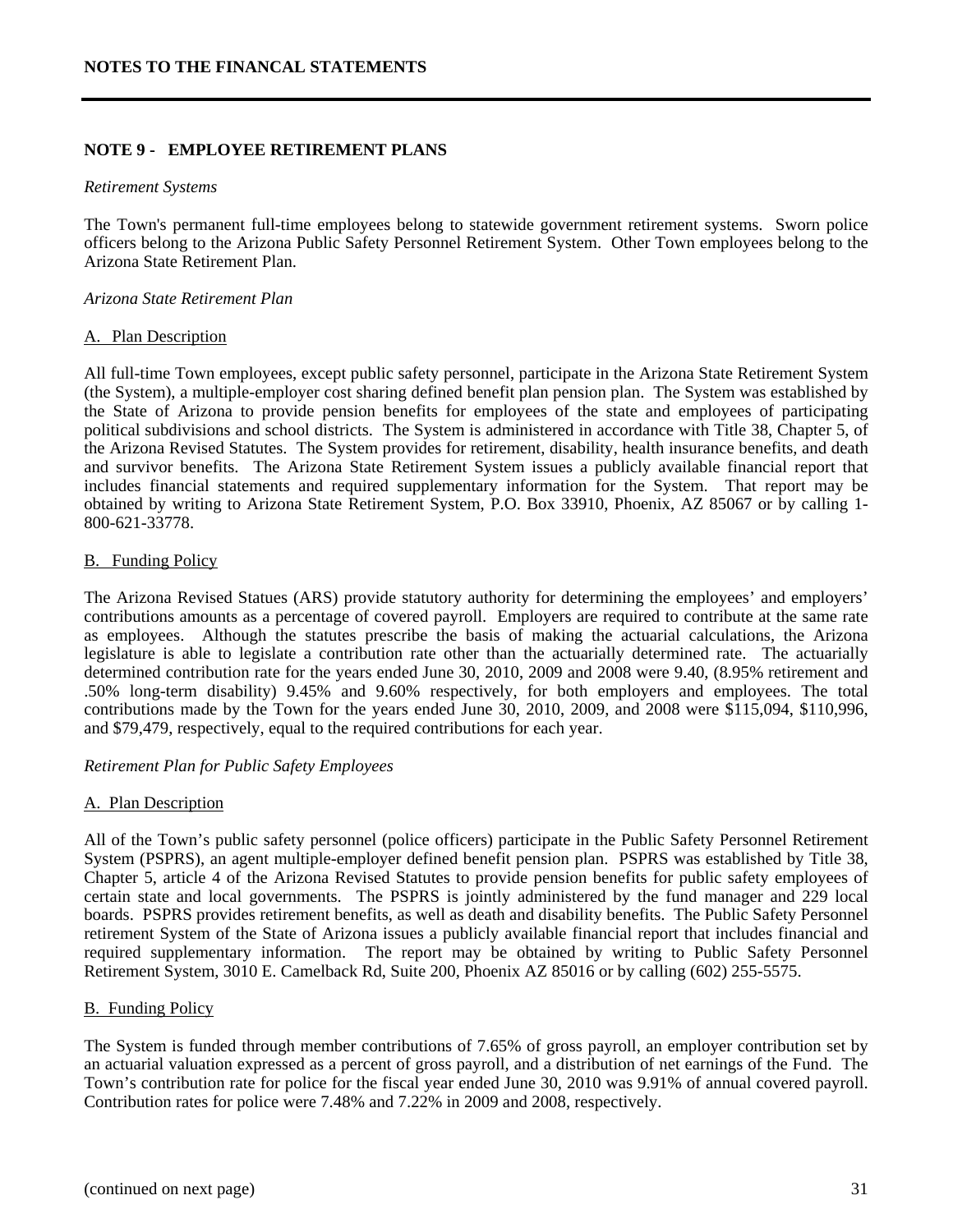#### B. Annual Pension Cost

For 2010, the Town's annual pension costs of \$53,747 were equal to the Town's required and actual contributions. The required contribution was determined as part of the June 30, 2009 actuarial valuation using the individual entry age normal cost method. Significant actuarial assumptions used in determining the pension benefit obligation include (a) a rate of return on the investment of present and future assets of 8.5% per year compounded annually, (b) projected salary increases of 5.5% per year compounded annually attributable to inflation, and (c) additional projected salary increases ranging from 1.0% to 3.0% per year, depending on age, attributable to seniority/merit. The actuarial value of APSPRS assets are determined on a smoothed market basis which spreads differences between actual and assumed investment return over a seven-year period.

| <b>Three-Year Trend Information for APSPRS</b> |    |                                     |                                         |                                  |  |  |  |
|------------------------------------------------|----|-------------------------------------|-----------------------------------------|----------------------------------|--|--|--|
| Fiscal Year<br>Ended                           |    | <b>Annual Pension</b><br>Cost (APC) | Percentage of<br><b>APC</b> Contributed | <b>Net Pension</b><br>Obligation |  |  |  |
| 6/30/2009                                      | S  | 37,784                              | 100%                                    | S                                |  |  |  |
| 6/30/2008                                      | \$ | 38,685                              | 100%                                    | S                                |  |  |  |
| 6/30/2007                                      | S  | 23,373                              | 100%                                    | S                                |  |  |  |

The following schedule of funding progress, presented as required supplemental information (RSI) presents multiyear trend information about whether the actuarial values of plan assets are increasing or decreasing over time relative to the actuarial accrued liabilities for benefits:

| <b>Schedule of Funding Progress for APSPRS</b> |                                       |                                                                  |                            |                          |                           |                                                                           |  |  |
|------------------------------------------------|---------------------------------------|------------------------------------------------------------------|----------------------------|--------------------------|---------------------------|---------------------------------------------------------------------------|--|--|
| Actuarial<br>Valuation<br>Date                 | Actuarial<br>Value of<br>Assets $(a)$ | Actuarial<br>Accrued<br>Liability<br>(AAL)<br>Entry<br>Age $(b)$ | Unfunded<br>AAL<br>$(b-a)$ | Funded<br>Ratio<br>(a/b) | Covered<br>Payroll<br>(c) | <b>UAAL</b><br>as a<br>Percentage<br>of Covered<br>Payroll<br>$((b-a)/c)$ |  |  |
| 6/30/2007                                      | 1,445,663                             | 1,680,365                                                        | 234,702                    | 86.0%                    | 536,549                   | 6.56%                                                                     |  |  |
| 6/30/2008                                      | 1,527,840                             | 1,612,505                                                        | 84,665                     | 94.7%                    | 535,743                   | 43.70%                                                                    |  |  |
| 6/30/2009                                      | 1,699,651                             | 1,891,962                                                        | 192,311                    | 89.8%                    | 504,828                   | 15.80%                                                                    |  |  |

### **NOTE 10 - RISK MANAGEMENT**

The Town is exposed to various risks of loss relating to torts; theft of, damage to and destruction of asset; errors and omissions; and natural disasters. Thus, the Town participates in the Arizona Municipal Risk Retention Pool (AMRRP), which provides a comprehensive municipal coverage program including property, general liability, public official's liability, automobile liability, and physical damage, bonds, and crime. The basic coverage program is standard for all participants and deemed to be appropriate by the governing board of the AMRRP. Individual limits are determined by the Council and staff members.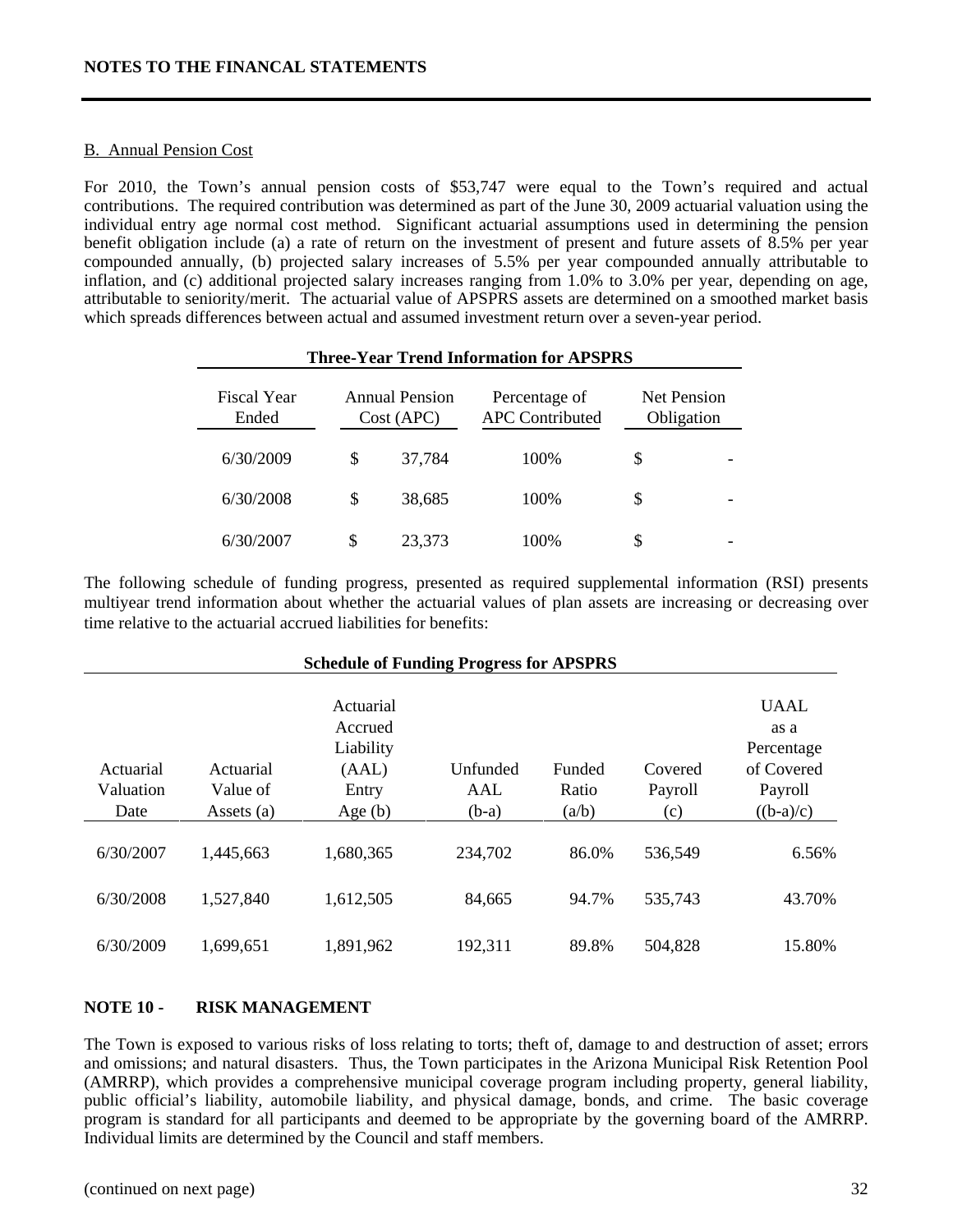The limit for the basic coverage is \$13 million per occurrence on a claim made basis. The AMRRP is structured such that member premiums are based on the actuarial review that will provide adequate reserves to allow the pool to meet its expected financial obligation. The pool has the authority to assess its members' additional premiums should reserves and annual premiums be insufficient to meet the pools obligations. The Town can be assessed up to the amount of the current year's contribution. The Town's obligation is to file claims timely. The AMRRP is responsible for investigating claims and billing the Town for any deductible portion. The Town's loss has not exceeded its coverage in any of the last three years, and the deductible portion has not been material to the Town's financial position.

### **NOTE 11 - DEFICIT FUND BALANCES**

The following Special Revenue funds have deficit fund equity balances as of June 30, 2010 as a result of revenues inadequate to cover expenses. Future revenue collected is expected to fund the deficit fund equity balances.

| <b>Impact Fees Fund</b> | (234, 887) |
|-------------------------|------------|
| WIFA Fund               | (9,486)    |

### **NOTE 12 - CONTINGENT LIABILITY**

The Town is a party to a number of legal actions arising in the ordinary course of its business. In management's opinion, the Town has adequate legal defenses regarding each of these actions and does not believe that they will materially affect the Town's operations or financial position.

# # # # #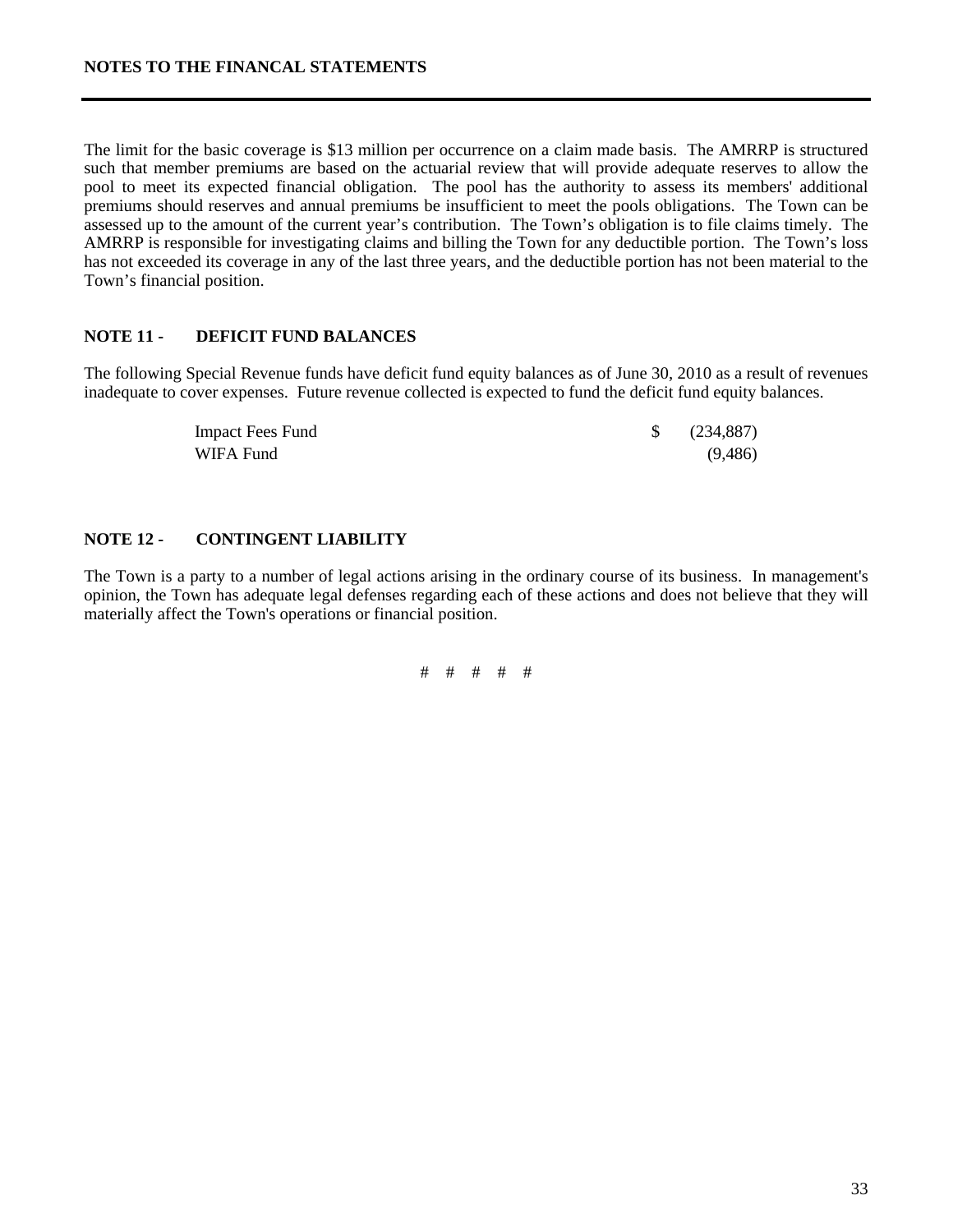# **TOWN OF PARKER, ARIZONA**

# **REQUIRED AND OTHER SUPPLEMENTAL INFORMATION**

This portion of supplementary information contains statements, schedules or other information that the Governmental Accounting Standards Board (GASB) has determined to be necessary to supplement, although not required to be part of, the basic statements of the Town.

| <b>Required Supplementary Information:</b>                                         | <u>Page</u> |
|------------------------------------------------------------------------------------|-------------|
| Required Supplemental Information – Arizona Public Safety Personnel                | 35          |
| Required Supplemental Information – Schedule of Revenues, Expenditures and Changes | 36          |
| Required Supplemental Information – Schedule of Revenues, Expenditures and Changes |             |
| <b>Other Supplementary Information:</b>                                            |             |
|                                                                                    | 39          |
|                                                                                    | 40          |
| Statement of Revenues, Expenditures and Changes in Fund Balances –                 | 41          |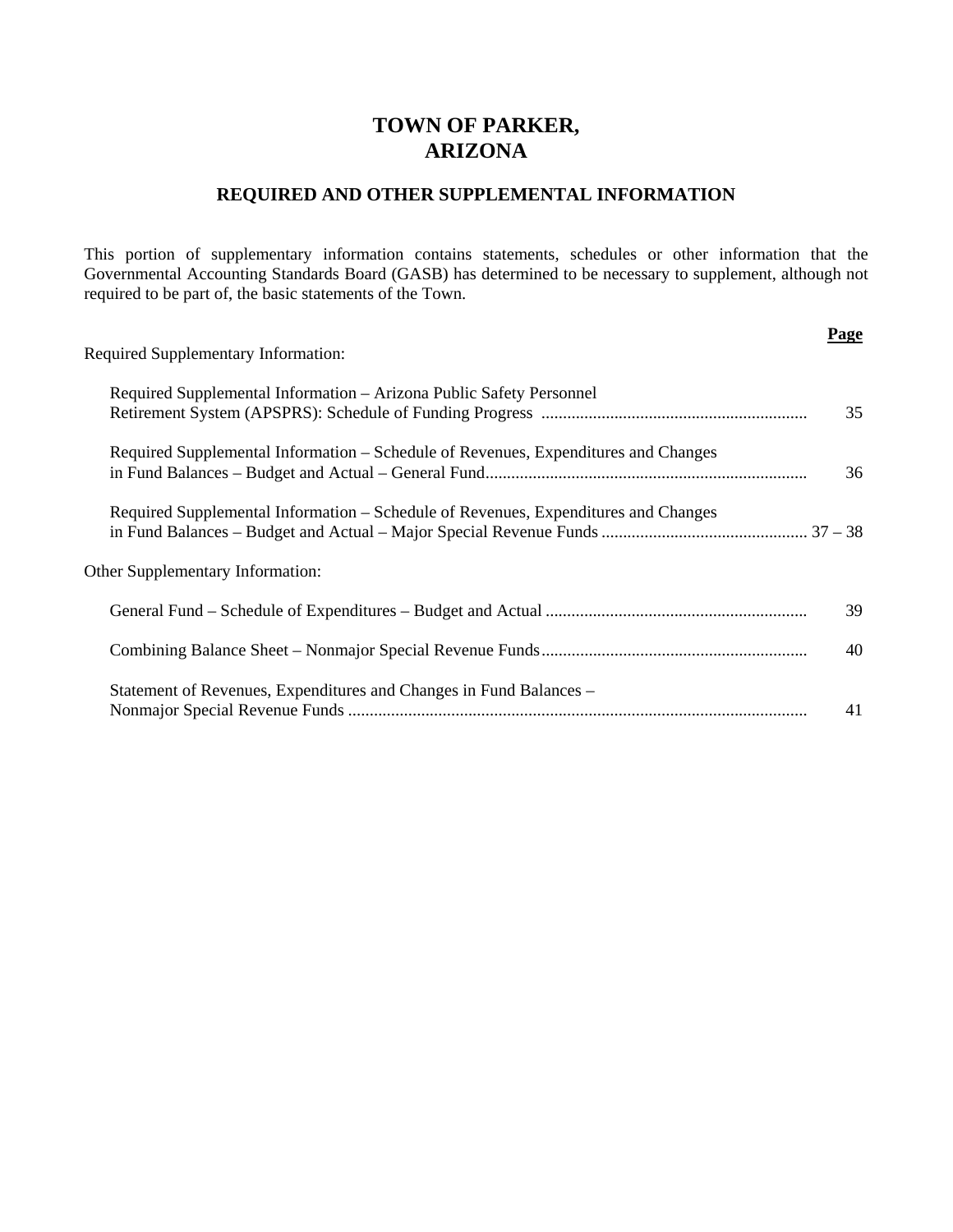# **TOWN OF PARKER, ARIZONA REQUIRED SUPPLEMENTARY INFORMATION SCHEDULE OF FUNDING PROCESS YEAR ENDED JUNE 30, 2010**

| <b>Schedule of Funding Progress for APSPRS</b> |                                       |                                                                  |                            |                          |                           |                                                                           |  |  |  |
|------------------------------------------------|---------------------------------------|------------------------------------------------------------------|----------------------------|--------------------------|---------------------------|---------------------------------------------------------------------------|--|--|--|
| Actuarial<br>Valuation<br>Date                 | Actuarial<br>Value of<br>Assets $(a)$ | Actuarial<br>Accrued<br>Liability<br>(AAL)<br>Entry<br>Age $(b)$ | Unfunded<br>AAL<br>$(b-a)$ | Funded<br>Ratio<br>(a/b) | Covered<br>Payroll<br>(c) | <b>UAAL</b><br>as a<br>Percentage<br>of Covered<br>Payroll<br>$((b-a)/c)$ |  |  |  |
| 6/30/2007                                      | 1,445,663                             | 1,680,365                                                        | 234,702                    | 86.0%                    | 536,549                   | 6.56%                                                                     |  |  |  |
| 6/30/2008                                      | 1,527,840                             | 1,612,505                                                        | 84,665                     | 94.7%                    | 535,743                   | 43.70%                                                                    |  |  |  |
| 6/30/2009                                      | 1,699,651                             | 1,891,962                                                        | 192,311                    | 89.8%                    | 504,828                   | 15.80%                                                                    |  |  |  |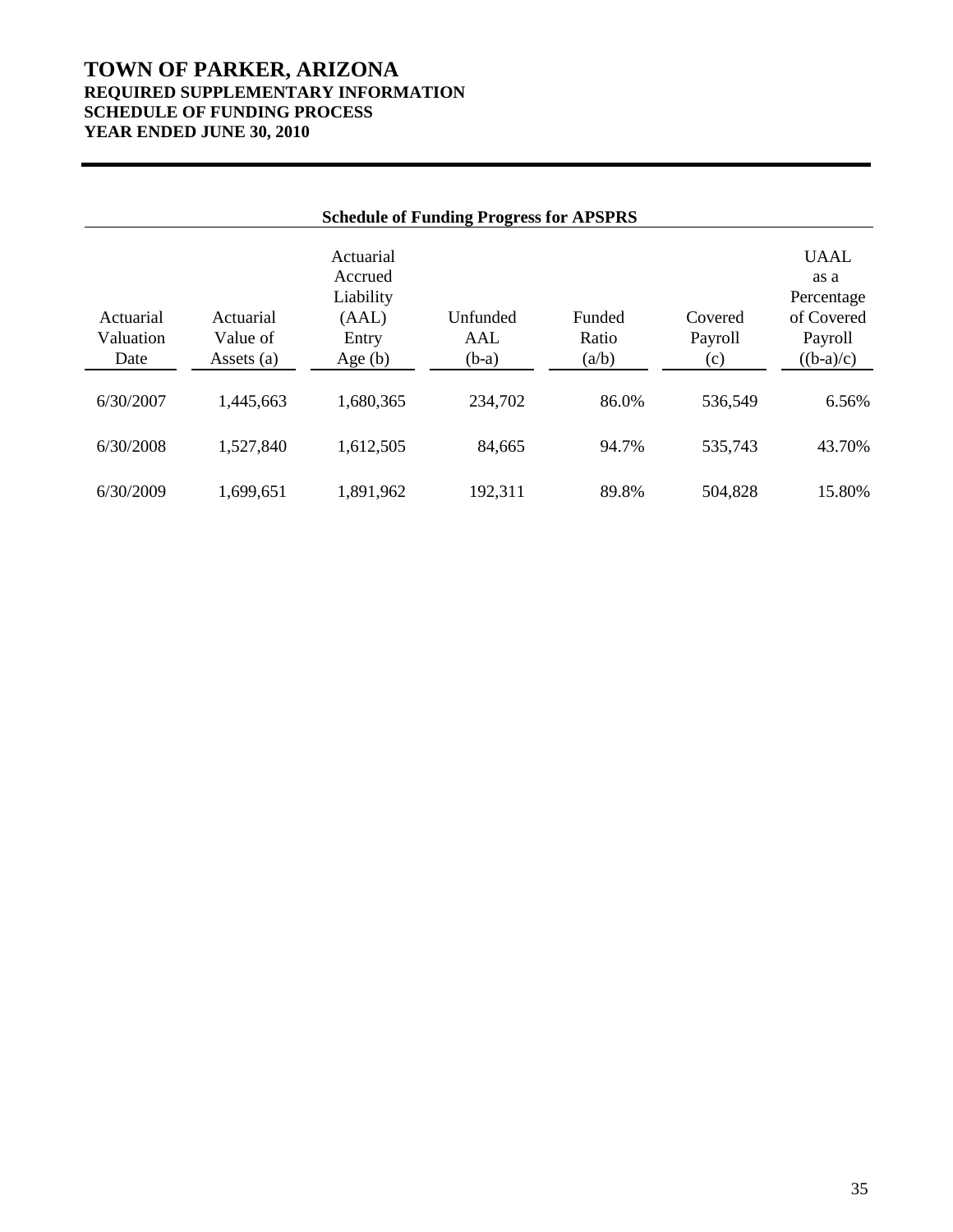# **TOWN OF PARKER, ARIZONA REQUIRED SUPPLEMENTARY INFORMATION GENERAL FUND SCHEDULE OF REVENUES, EXPENDITURES, AND CHANGES IN FUND BALANCES – BUDGET AND ACTUAL YEAR ENDED JUNE 30, 2010**

|                                  | Original<br>and Final<br><b>Budget</b> | <b>Actual</b>   | <b>Variance</b><br>with<br><b>Budget-</b><br><b>Positive</b><br>(Negative) |
|----------------------------------|----------------------------------------|-----------------|----------------------------------------------------------------------------|
| <b>REVENUES</b>                  |                                        |                 |                                                                            |
| <b>Taxes</b>                     | \$<br>909,375                          | \$<br>1,100,124 | \$<br>190,749                                                              |
| Licenses and permits             | 182,000                                | 165,656         | (16, 344)                                                                  |
| Intergovernmental revenues       | 1,017,638                              | 1,057,928       | 40,290                                                                     |
| Charges for services             | 49,800                                 | 64,776          | 14,976                                                                     |
| Fines and forfeits               | 90,200                                 | 96,223          | 6,023                                                                      |
| Investment earnings              | 22,000                                 | 11,871          | (10, 129)                                                                  |
| Miscellaneous earnings           | 40,850                                 | 70,125          | 29,275                                                                     |
| Total revenues                   | 2,311,863                              | 2,566,703       | 254,840                                                                    |
| <b>EXPENDITURES</b>              |                                        |                 |                                                                            |
| Current                          |                                        |                 |                                                                            |
| General government               | 833,690                                | 667,132         | 166,558                                                                    |
| Public safety                    | 1,266,409                              | 1,145,568       | 120,841                                                                    |
| Public works                     | 67,970                                 | 59,885          | 8,085                                                                      |
| Culture and recreation           | 551,753                                | 481,123         | 70,630                                                                     |
| Contingencies                    | 140,985                                | 11,286          | 129,699                                                                    |
| Capital outlay                   | 76,056                                 | 80,953          | (4, 897)                                                                   |
| Total expenditures               | 2,936,863                              | 2,445,947       | 490,916                                                                    |
| <b>REVENUES OVER (UNDER)</b>     |                                        |                 |                                                                            |
| <b>EXPENDITURES</b>              | (625,000)                              | 120,756         | 745,756                                                                    |
| OTHER FINANCING SOURCES (USES)   |                                        |                 |                                                                            |
| Transfers in (out)               | (55,000)                               | (53, 413)       | 1,587                                                                      |
| NET CHANGE IN FUND BALANCE       | (680,000)                              | 67,343          | 747,343                                                                    |
| FUND BALANCES, beginning of year | 2,127,167                              | 2,127,167       |                                                                            |
| FUND BALANCES, end of year       | \$<br>1,447,167                        | \$<br>2,194,510 | \$<br>747,343                                                              |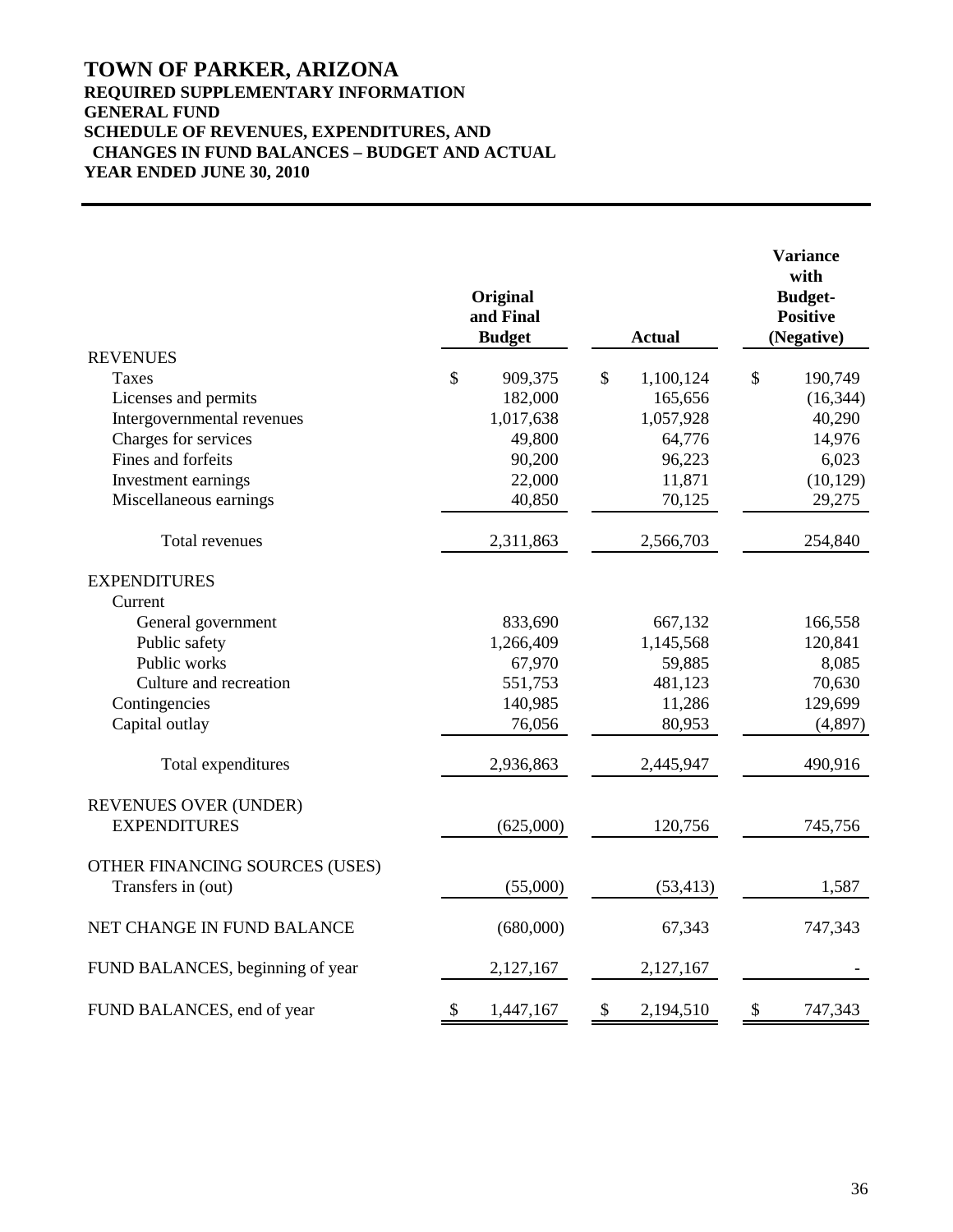# **TOWN OF PARKER, ARIZONA REQUIRED SUPPLEMENTAL INFORMATION HIGHWAY USERS REVENUE FUND SCHEDULE OF REVENUE, EXPENDITURES, AND CHANGES IN FUND BALANCES – BUDGET AND ACTUAL YEAR ENDED JUNE 30, 2010**

|                                              | Original<br>and Final<br><b>Budget</b> | <b>Actual</b>   | <b>Variance</b><br>with<br><b>Budget-</b><br><b>Positive</b><br>(Negative) |                   |  |
|----------------------------------------------|----------------------------------------|-----------------|----------------------------------------------------------------------------|-------------------|--|
| <b>REVENUES</b>                              |                                        |                 |                                                                            |                   |  |
| Intergovernmental                            | \$<br>1,013,296                        | \$<br>1,005,803 | \$                                                                         | (7, 493)          |  |
| Miscellaneous earnings                       | 10,000                                 | 1,202           |                                                                            | (8,798)           |  |
| Total revenues                               | 1,023,296                              | 1,007,005       |                                                                            | (16,291)          |  |
| <b>EXPENDITURES</b>                          |                                        |                 |                                                                            |                   |  |
| Current                                      |                                        |                 |                                                                            |                   |  |
| Public works                                 | 561,022<br>504,799                     | 428,679         |                                                                            | 132,343           |  |
| Contingencies                                |                                        |                 |                                                                            | 504,799<br>40,804 |  |
| Capital outlay                               | 51,350                                 | 10,546          |                                                                            |                   |  |
| Total expenditures                           | 1,117,171                              | 439,225         |                                                                            | 677,946           |  |
| REVENUES OVER (UNDER)<br><b>EXPENDITURES</b> | (93, 875)                              | 567,780         |                                                                            | 661,655           |  |
|                                              |                                        |                 |                                                                            |                   |  |
| <b>OTHER FINANCING USES</b>                  |                                        |                 |                                                                            |                   |  |
| Transfers in (out)                           | (356, 125)                             | (356, 125)      |                                                                            |                   |  |
| NET CHANGE IN FUND BALANCE                   | (450,000)                              | 211,655         |                                                                            | 661,655           |  |
| FUND BALANCES, beginning of year             | 1,104,053                              | 1,104,053       |                                                                            |                   |  |
| FUND BALANCES, end of year                   | \$<br>654,053                          | \$<br>1,315,708 | \$                                                                         | 661,655           |  |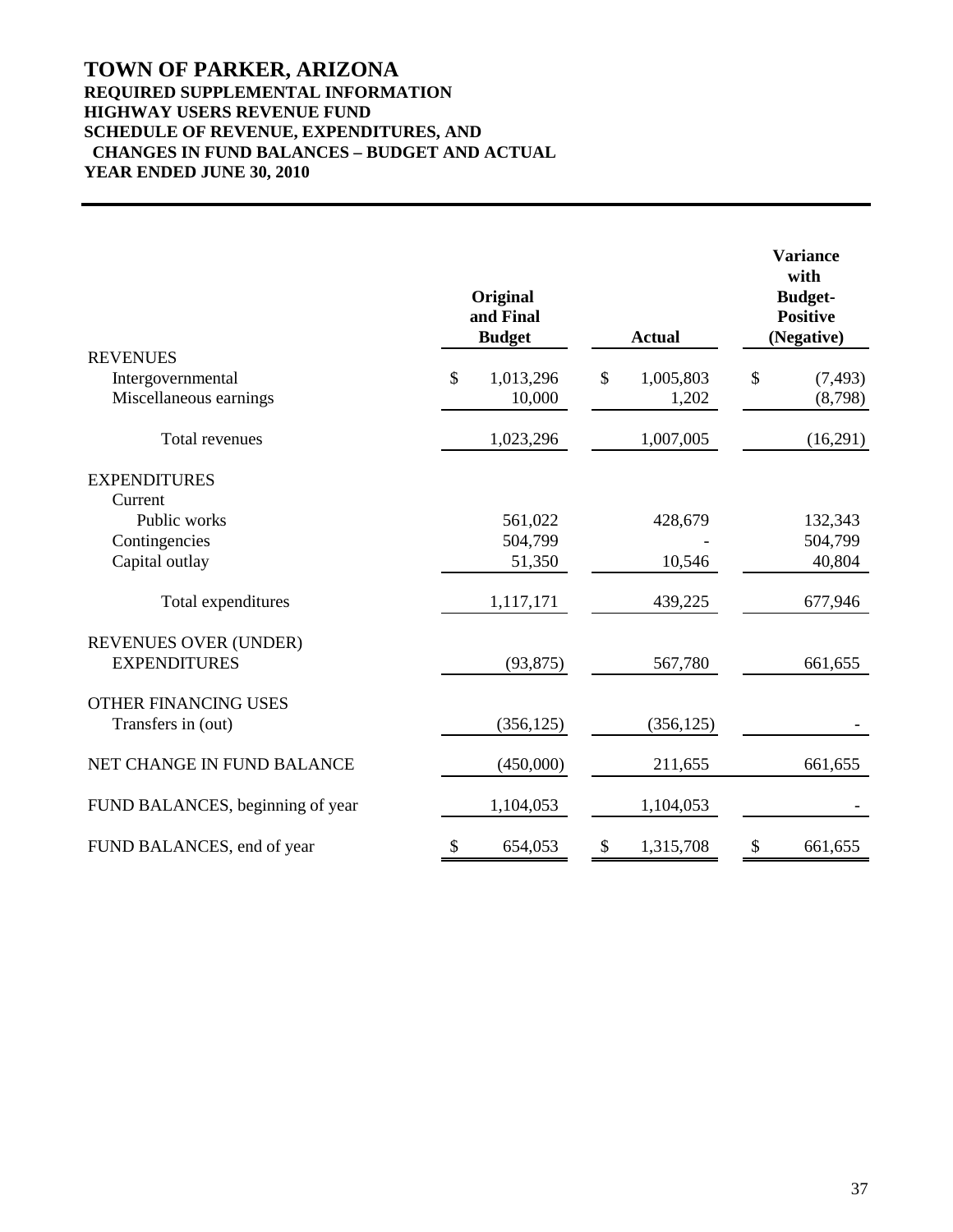# **TOWN OF PARKER, ARIZONA REQUIRED SUPPLEMENTAL INFORMATION IMPACT FEES FUND SCHEDULE OF REVENUE, EXPENDITURES, AND CHANGES IN FUND BALANCES – BUDGET AND ACTUAL YEAR ENDED JUNE 30, 2010**

|                                                     |               | Original<br>and Final<br><b>Budget</b> | <b>Actual</b> | <b>Variance</b><br>with<br><b>Budget-</b><br><b>Positive</b><br>(Negative) |         |  |
|-----------------------------------------------------|---------------|----------------------------------------|---------------|----------------------------------------------------------------------------|---------|--|
| <b>REVENUES</b><br>Miscellaneous earnings           | <sup>\$</sup> | 287,070                                | \$            | \$                                                                         | 287,070 |  |
| Total revenues                                      |               | 287,070                                |               |                                                                            | 287,070 |  |
| <b>EXPENDITURES</b><br>Public works                 |               | 287,070                                |               |                                                                            | 287,070 |  |
| Total expenditures                                  |               | 287,070                                |               |                                                                            | 287,070 |  |
| <b>REVENUES OVER (UNDER)</b><br><b>EXPENDITURES</b> |               |                                        |               |                                                                            |         |  |
| OTHER FINANCING SOURCES (USES)<br>Transfers out     |               |                                        |               |                                                                            |         |  |
| NET CHANGE IN FUND BALANCE                          |               |                                        |               |                                                                            |         |  |
| FUND BALANCES, beginning of year                    |               | 234,887                                | 234,887       |                                                                            |         |  |
| FUND BALANCES, end of year                          |               | 234,887                                | \$<br>234,887 | \$                                                                         |         |  |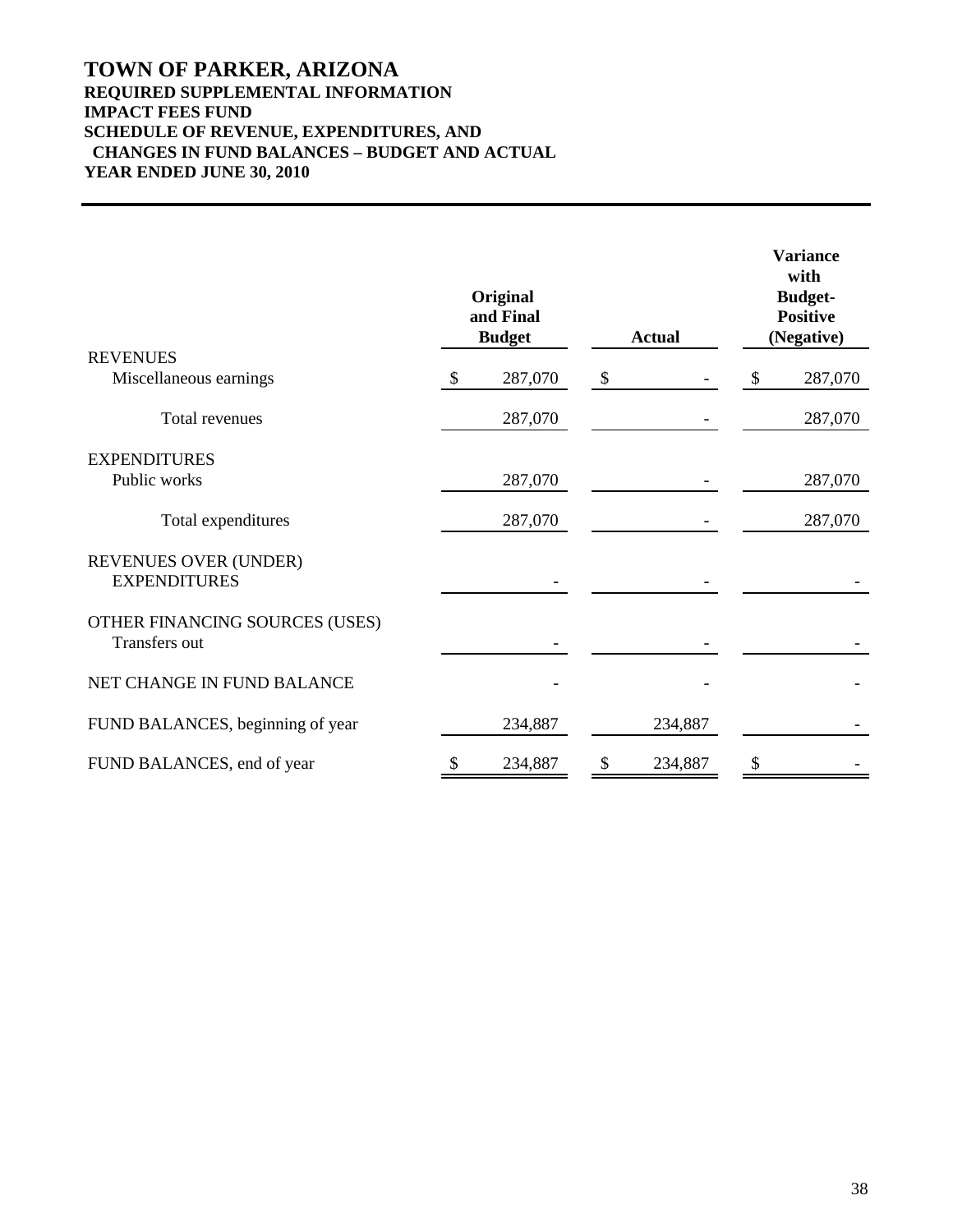# **TOWN OF PARKER, ARIZONA SUPPLEMENTAL INFORMATION GENERAL FUND SCHEDULE OF EXPENDITURES – BUDGET AND ACTUAL YEAR ENDED JUNE 30, 2010**

|                                    | Original<br>and Final<br><b>Budget</b> | <b>Actual</b>   | <b>Variance</b><br>with<br><b>Budget-</b><br><b>Positive</b><br>(Negative) |         |  |
|------------------------------------|----------------------------------------|-----------------|----------------------------------------------------------------------------|---------|--|
| <b>GENERAL GOVERNMENT</b>          |                                        |                 |                                                                            |         |  |
| Mayor and Town Council             | \$<br>36,760                           | \$<br>34,081    | \$                                                                         | 2,679   |  |
| Magistrate                         | 98,000                                 | 90,483          |                                                                            | 7,517   |  |
| Town office                        | 254,015                                | 232,949         |                                                                            | 21,066  |  |
| Attorney                           | 105,000                                | 83,121          |                                                                            | 21,879  |  |
| Building maintenance               | 103,640                                | 79,105          |                                                                            | 24,535  |  |
| Finance                            | 223,375                                | 145,207         |                                                                            | 78,168  |  |
| Elections                          | 10,900                                 | 186             |                                                                            | 10,714  |  |
| Outside agencies                   | 2,000                                  | 2,000           |                                                                            |         |  |
| Total general government           | 833,690                                | 667,132         |                                                                            | 166,558 |  |
| <b>PUBLIC SAFETY</b>               |                                        |                 |                                                                            |         |  |
| Police                             | 1,137,884                              | 1,031,207       |                                                                            | 106,677 |  |
| Building regulation and inspection | 95,305                                 | 81,689          |                                                                            | 13,616  |  |
| Animal control                     | 33,220                                 | 32,672          |                                                                            | 548     |  |
| Total public safety                | 1,266,409                              | 1,145,568       |                                                                            | 120,841 |  |
| <b>PUBLIC WORKS</b>                |                                        |                 |                                                                            |         |  |
| Waste collection and disposal      | 2,600                                  | 2,093           |                                                                            | 507     |  |
| Cemetery                           | 65,370                                 | 57,792          |                                                                            | 7,578   |  |
| Total public works                 | 67,970                                 | 59,885          |                                                                            | 8,085   |  |
| <b>CULTURE AND RECREATION</b>      |                                        |                 |                                                                            |         |  |
| Parks                              | 254,621                                | 212,113         |                                                                            | 42,508  |  |
| Swimming pool                      | 7,010                                  | 6,546           |                                                                            | 464     |  |
| Library                            | 215,220                                | 197,914         |                                                                            | 17,306  |  |
| Other recreation                   | 8,135                                  | 4,811           |                                                                            | 3,324   |  |
| Senior citizens                    | 66,767                                 | 59,739          |                                                                            | 7,028   |  |
| Total culture and recreation       | 551,753                                | 481,123         |                                                                            | 70,630  |  |
| <b>CONTINGENCIES</b>               | 140,985                                | 11,286          |                                                                            | 129,699 |  |
| CAPITAL OUTLAYS                    | 76,056                                 | 80,953          |                                                                            | (4,897) |  |
| TOTAL EXPENDITURES                 | \$<br>2,936,863                        | \$<br>2,445,947 | \$                                                                         | 490,916 |  |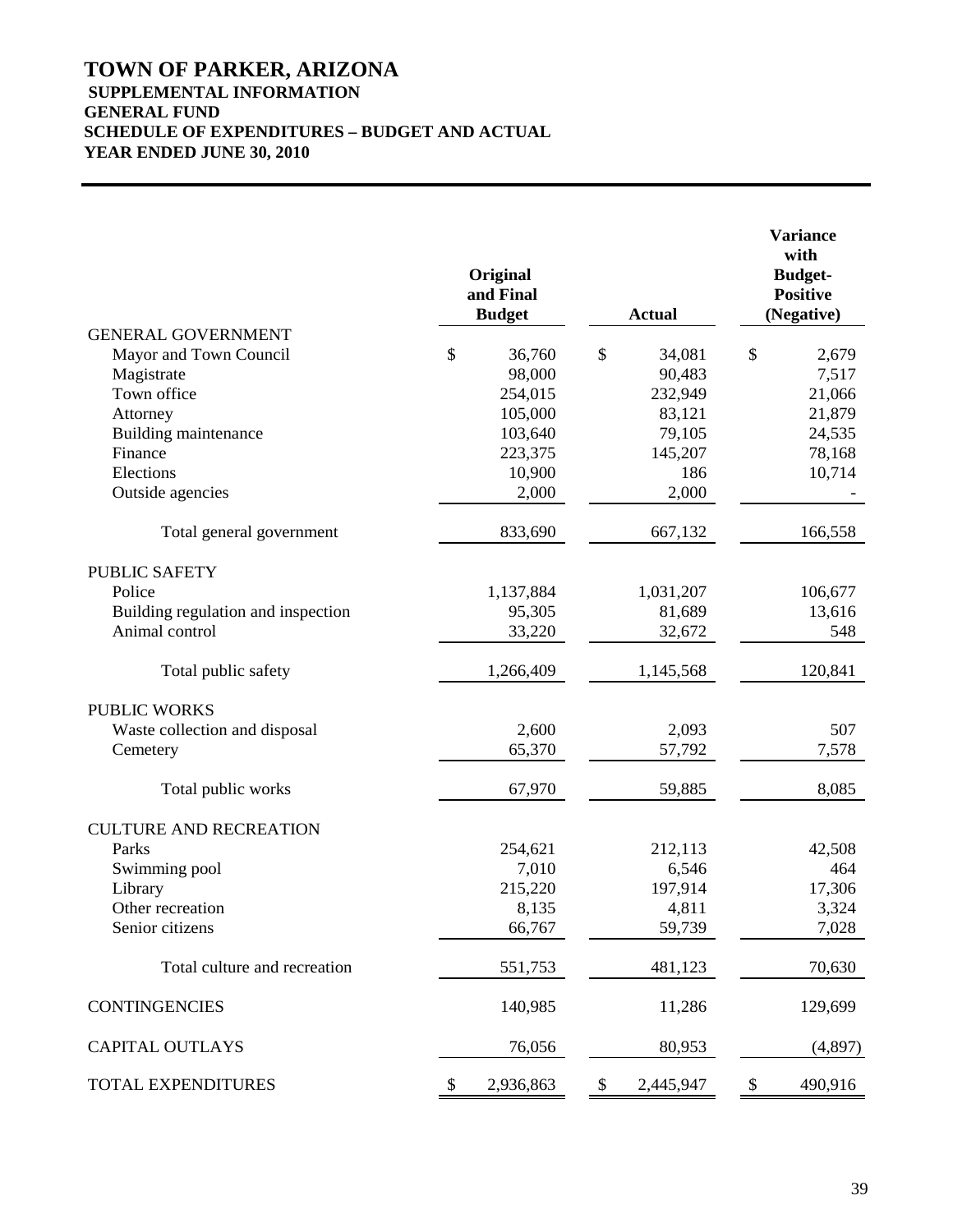# **TOWN OF PARKER, ARIZONA SUPPLEMENTAL INFORMATION NONMAJOR SPECIAL REVENUE FUNDS COMBINING BALANCE SHEETS JUNE 30, 2010**

|                                             |    | <b>Bed Tax</b><br>Fund |     | Congregate<br><b>Meals Fund</b> |    | Home<br><b>Delivered</b><br><b>Meals</b> |    | <b>GADA</b><br>Fund |    | Local<br>Transportation<br><b>Assistance</b><br>Fund |              | <b>School</b><br><b>Resource</b><br><b>Officer</b> |    | Library<br>Fund |  |
|---------------------------------------------|----|------------------------|-----|---------------------------------|----|------------------------------------------|----|---------------------|----|------------------------------------------------------|--------------|----------------------------------------------------|----|-----------------|--|
| <b>ASSETS</b>                               |    |                        |     |                                 |    |                                          |    |                     |    |                                                      |              |                                                    |    |                 |  |
| Cash and investments<br>Accounts receivable | \$ | 59,773                 | \$. | 78,903<br>39,606                | \$ | 48,242<br>17,223                         | S  | 292,002             | \$ | 30,558                                               | $\mathbb{S}$ | 14,071                                             | S  | 27,789          |  |
| Total assets                                |    | 59,773                 | S   | 118,509                         | \$ | 65,465                                   | \$ | 292,002             | \$ | 30,558                                               | \$           | 14,071                                             | S  | 27,789          |  |
| <b>LIABILITIES AND FUND BALANCES</b>        |    |                        |     |                                 |    |                                          |    |                     |    |                                                      |              |                                                    |    |                 |  |
| <b>LIABILITIES</b>                          |    |                        |     |                                 |    |                                          |    |                     |    |                                                      |              |                                                    |    |                 |  |
| Accounts payable                            |    | 260                    |     | 3,160                           |    | 3,395                                    |    |                     |    | 156                                                  |              |                                                    |    | 2,165           |  |
| Accrued payroll and related taxes           |    |                        |     | 432                             |    | 548                                      |    |                     |    |                                                      |              | 286                                                |    | 1,129           |  |
| Due to other funds - unrestricted           |    |                        |     |                                 |    |                                          |    |                     |    |                                                      |              |                                                    |    |                 |  |
| <b>Total liabilities</b>                    |    | 260                    |     | 3,592                           |    | 3,943                                    |    |                     |    | 156                                                  |              | 286                                                |    | 3,294           |  |
| FUND BALANCES (DEFICIT)                     |    |                        |     |                                 |    |                                          |    |                     |    |                                                      |              |                                                    |    |                 |  |
| Unreserved (deficit)                        |    | 59,513                 |     | 114,917                         |    | 61,522                                   |    | 292,002             |    | 30,402                                               |              | 13,785                                             |    | 24,495          |  |
| Total liabilities and fund balances         | \$ | 59,773                 | \$  | 118,509                         | \$ | 65,465                                   | \$ | 292,002             | \$ | 30,558                                               | \$           | 14,071                                             | \$ | 27,789          |  |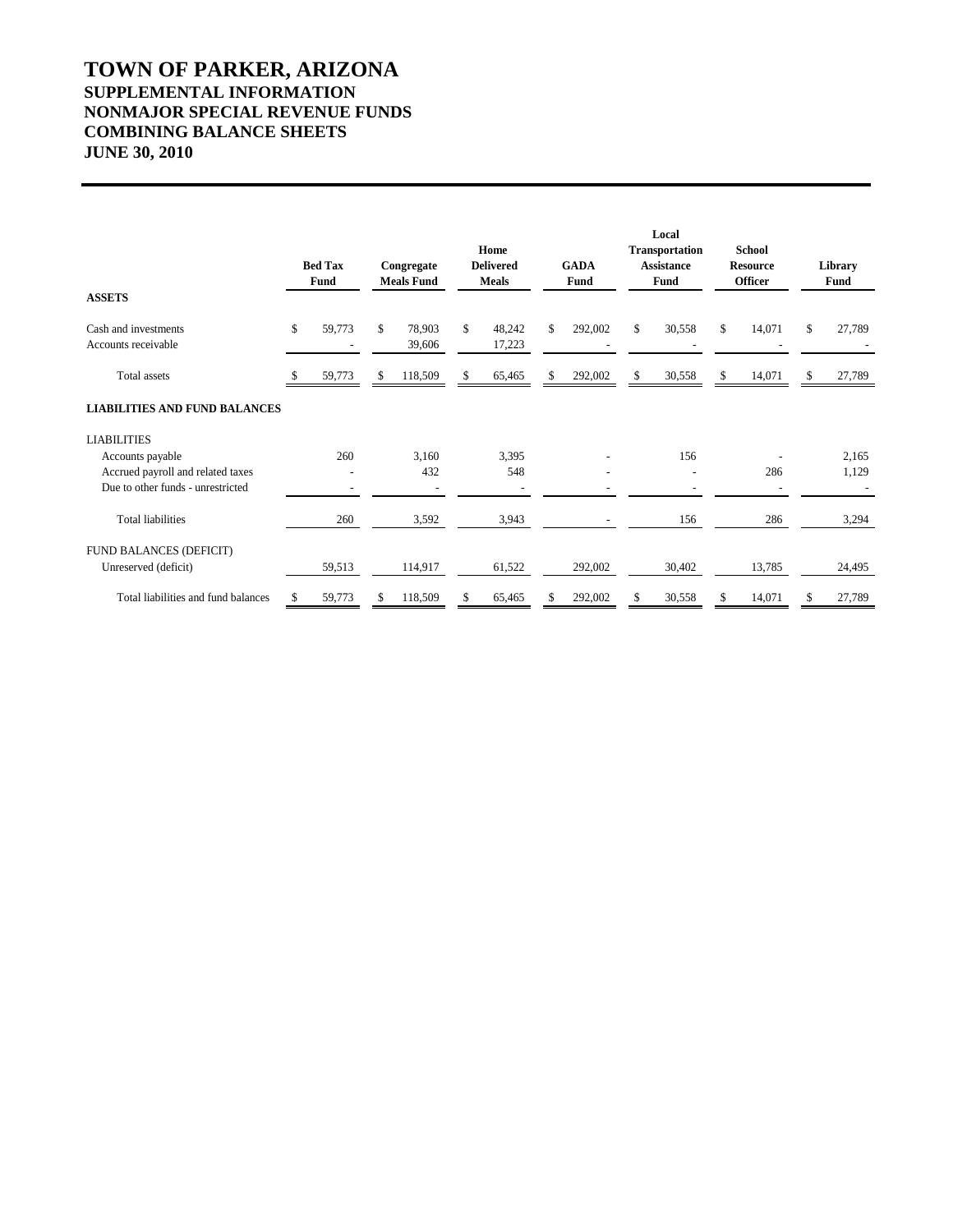| Library<br>Grant C-070                   | <b>Bequests</b><br><b>Restricted</b><br>Fund |              | <b>CDBG</b><br>Fund |    |                                    |                          |              |                          | <b>WIFA</b><br>Fund | Heritage<br>Fund |                                          | <b>Police Grant</b><br>Fund |  | Drug<br><b>Seizure</b> | Debt<br><b>Service</b> | <b>Totals</b> |
|------------------------------------------|----------------------------------------------|--------------|---------------------|----|------------------------------------|--------------------------|--------------|--------------------------|---------------------|------------------|------------------------------------------|-----------------------------|--|------------------------|------------------------|---------------|
| \$<br>23,154<br>$\overline{\phantom{a}}$ | \$<br>10,014                                 | $\mathbb{S}$ | 23,745              | \$ | $\sim$<br>$\overline{\phantom{a}}$ | \$<br>$\sim$             | $\mathbb{S}$ | 10,314                   | $\mathbb{S}$        | 143,315<br>97    | \$<br>$\sim$<br>$\overline{\phantom{a}}$ | \$<br>761,880<br>56,926     |  |                        |                        |               |
| \$<br>23,154                             | \$<br>10,014                                 | \$           | 23,745              | \$ |                                    | \$                       | \$           | 10,314                   | \$                  | 143,412          | \$                                       | \$<br>818,806               |  |                        |                        |               |
|                                          |                                              |              |                     |    |                                    |                          |              |                          |                     |                  |                                          |                             |  |                        |                        |               |
| 240                                      |                                              |              |                     |    |                                    |                          |              | 9,502                    |                     |                  |                                          | 18,878                      |  |                        |                        |               |
| 58                                       |                                              |              |                     |    |                                    | $\overline{a}$           |              | $\overline{\phantom{a}}$ |                     |                  | ۰                                        | 2,453                       |  |                        |                        |               |
| $\overline{\phantom{a}}$                 |                                              |              |                     |    | 9,486                              |                          |              |                          |                     |                  |                                          | 9,486                       |  |                        |                        |               |
| 298                                      |                                              |              |                     |    | 9,486                              |                          |              | 9,502                    |                     |                  | -                                        | 30,817                      |  |                        |                        |               |
| 22,856                                   | 10,014                                       |              | 23,745              |    | (9,486)                            | $\overline{\phantom{a}}$ |              | 812                      |                     | 143,412          | $\overline{\phantom{a}}$                 | 787,989                     |  |                        |                        |               |
| \$<br>23,154                             | \$<br>10,014                                 | \$           | 23,745              | \$ | ÷,                                 | \$                       | \$           | 10,314                   | \$                  | 143,412          | \$<br>$\overline{\phantom{a}}$           | \$<br>818,806               |  |                        |                        |               |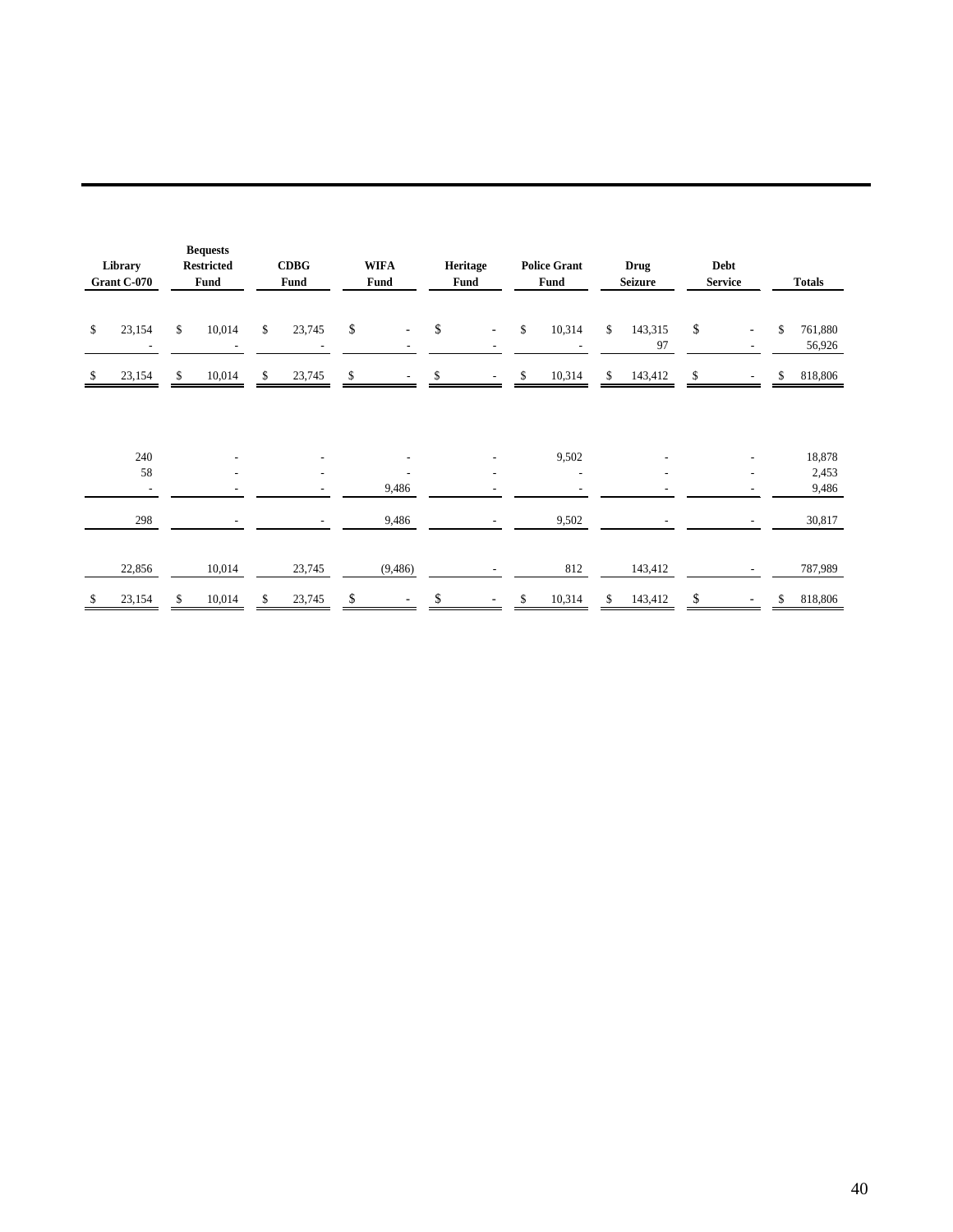# **TOWN OF PARKER, ARIZONA SUPPLEMENTAL INFORMATION NONMAJOR SPECIAL REVENUE FUNDS COMBINING STATEMENT OF REVENUES, EXPENDITURES, AND CHANGES IN FUND BALANCES YEAR ENDED JUNE 30, 2010**

|                                |                        |                                 | Home                             |                     | Local<br>Transportation   | <b>School</b>                     |  |
|--------------------------------|------------------------|---------------------------------|----------------------------------|---------------------|---------------------------|-----------------------------------|--|
|                                | <b>Bed Tax</b><br>Fund | Congregate<br><b>Meals Fund</b> | <b>Delivered</b><br><b>Meals</b> | <b>GADA</b><br>Fund | <b>Assistance</b><br>Fund | <b>Resource</b><br><b>Officer</b> |  |
| <b>REVENUES</b>                |                        |                                 |                                  |                     |                           |                                   |  |
| Intergovernmental              | \$<br>L,               | \$<br>121,664                   | \$<br>122,738                    | \$                  | \$<br>12,871              | \$<br>41,207                      |  |
| Taxes                          | 69,939                 |                                 |                                  |                     |                           |                                   |  |
| Investment earnings            |                        |                                 |                                  |                     |                           |                                   |  |
| Miscellaneous earnings         |                        | 46,963                          | 48,955                           |                     |                           |                                   |  |
| Total revenues                 | 69,939                 | 168,627                         | 171,693                          |                     | 12,871                    | 41,207                            |  |
| <b>EXPENDITURES</b>            |                        |                                 |                                  |                     |                           |                                   |  |
| Current                        |                        |                                 |                                  |                     |                           |                                   |  |
| General government             | 65,317                 |                                 |                                  |                     |                           |                                   |  |
| Public safety                  |                        |                                 |                                  |                     |                           | 30,949                            |  |
| Public works                   |                        |                                 |                                  |                     | 5,969                     |                                   |  |
| Culture and recreation         |                        | 129,868                         | 154,774                          |                     |                           |                                   |  |
| Debt service                   |                        |                                 |                                  |                     |                           |                                   |  |
| Principal                      |                        |                                 |                                  |                     |                           |                                   |  |
| Interest and fiscal charges    |                        |                                 |                                  |                     |                           |                                   |  |
| Capital Outlay                 |                        |                                 |                                  |                     |                           |                                   |  |
| Total expenditures             | 65,317                 | 129,868                         | 154,774                          |                     | 5,969                     | 30,949                            |  |
| <b>REVENUES OVER</b>           |                        |                                 |                                  |                     |                           |                                   |  |
| (UNDER) EXPENDITURES           | 4,622                  | 38,759                          | 16,919                           |                     | 6,902                     | 10,258                            |  |
| OTHER FINANCING SOURCES (USES) |                        |                                 |                                  |                     |                           |                                   |  |
| Transfers in (out)             |                        |                                 |                                  |                     |                           |                                   |  |
| Total other financing          |                        |                                 |                                  |                     |                           |                                   |  |
| sources (uses)                 |                        |                                 |                                  |                     |                           |                                   |  |
| NET CHANGE IN FUND BALANCE     | 4,622                  | 38,759                          | 16,919                           |                     | 6,902                     | 10,258                            |  |
| FUND BALANCES (DEFICIT),       |                        |                                 |                                  |                     |                           |                                   |  |
| beginning of year              | 54,891                 | 76,158                          | 44,603                           | 292,002             | 23,500                    | 3,527                             |  |
| FUND BALANCES (DEFICIT),       |                        |                                 |                                  |                     |                           |                                   |  |
| end of year                    | 59,513<br>S            | 114,917<br>S                    | \$<br>61,522                     | 292,002<br>S        | \$<br>30,402              | 13,785<br>\$                      |  |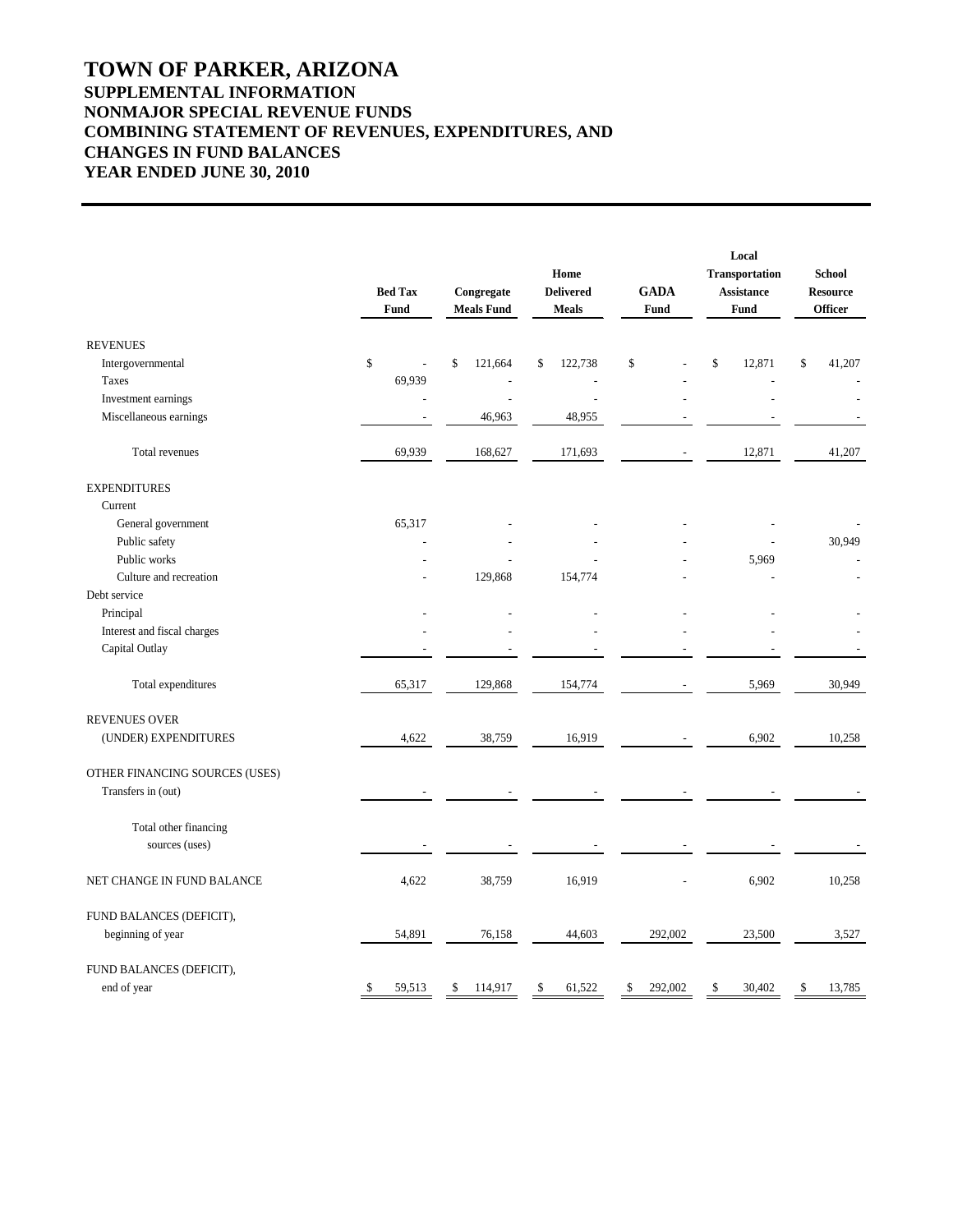| Library<br>Fund | Library<br>Grant C-070 | <b>Bequests</b><br><b>Restricted</b><br>Fund | $\mathbf C\mathbf D\mathbf B\mathbf G$<br>Fund | <b>WIFA</b><br>Fund | Heritage<br>$\ensuremath{\text{\textbf{F}}\xspace}$ | <b>Police Grant</b><br>Fund | <b>Drug</b><br><b>Seizure</b> | Debt<br><b>Service</b> | <b>Totals</b> |
|-----------------|------------------------|----------------------------------------------|------------------------------------------------|---------------------|-----------------------------------------------------|-----------------------------|-------------------------------|------------------------|---------------|
| 158,350<br>\$   | \$<br>16,728           | $\$$                                         | $\mathbb S$<br>71,648                          | $\$$                | \$<br>39,577                                        | \$ 17,759                   | \$                            | \$                     | 602,542<br>\$ |
|                 |                        |                                              |                                                |                     |                                                     |                             |                               |                        | 69,939        |
| L,              | ÷,                     | 32                                           |                                                |                     | $\overline{a}$                                      |                             |                               |                        | $32\,$        |
| 7,060           | 2,456                  | $\overline{\phantom{a}}$                     |                                                |                     | 167,266                                             |                             |                               |                        | 272,700       |
| 165,410         | 19,184                 | $32\,$                                       | 71,648                                         |                     | 206,843                                             | 17,759                      |                               |                        | 945,213       |
|                 |                        |                                              |                                                |                     |                                                     |                             |                               |                        |               |
|                 |                        |                                              | 16,059                                         |                     |                                                     |                             |                               |                        | 81,376        |
|                 |                        |                                              | $\overline{\phantom{a}}$                       |                     |                                                     | 17,153                      |                               |                        | 48,102        |
|                 |                        |                                              | 23,689                                         |                     |                                                     |                             |                               |                        | 29,658        |
| 157,061         | 10,062                 |                                              |                                                |                     | 68,009                                              |                             |                               |                        | 519,774       |
|                 |                        |                                              |                                                |                     |                                                     |                             |                               | 392,103                | 392,103       |
|                 |                        |                                              |                                                |                     |                                                     |                             |                               | 66,971                 | 66,971        |
|                 |                        |                                              |                                                |                     | 81,051                                              |                             | 358,254                       |                        | 439,305       |
| 157,061         | 10,062                 |                                              | 39,748                                         | $\overline{a}$      | 149,060                                             | 17,153                      | 358,254                       | 459,074                | 1,577,289     |
| 8,349           | 9,122                  | 32                                           | 31,900                                         |                     | 57,783                                              | 606                         | (358, 254)                    | (459, 074)             | (632,076)     |
|                 |                        |                                              |                                                |                     |                                                     |                             |                               | 459,074                | 459,074       |
|                 |                        |                                              |                                                |                     |                                                     |                             |                               | 459,074                | 459,074       |
| 8,349           | 9,122                  | $32\,$                                       | 31,900<br>$\sim$                               | L,                  | 57,783                                              | 606                         | (358, 254)                    |                        | (173,002)     |
| 16,146          | 13,734                 | 9,982                                        | (8,155)                                        | (9,486)             | (57, 783)                                           | 206                         | 501,666                       |                        | 960,991       |
| 24,495<br>\$    | \$<br>22,856           | \$<br>10,014                                 | 23,745<br>\$                                   | \$<br>(9,486)       | \$                                                  | 812<br>\$                   | \$ 143,412                    | \$                     | 787,989<br>\$ |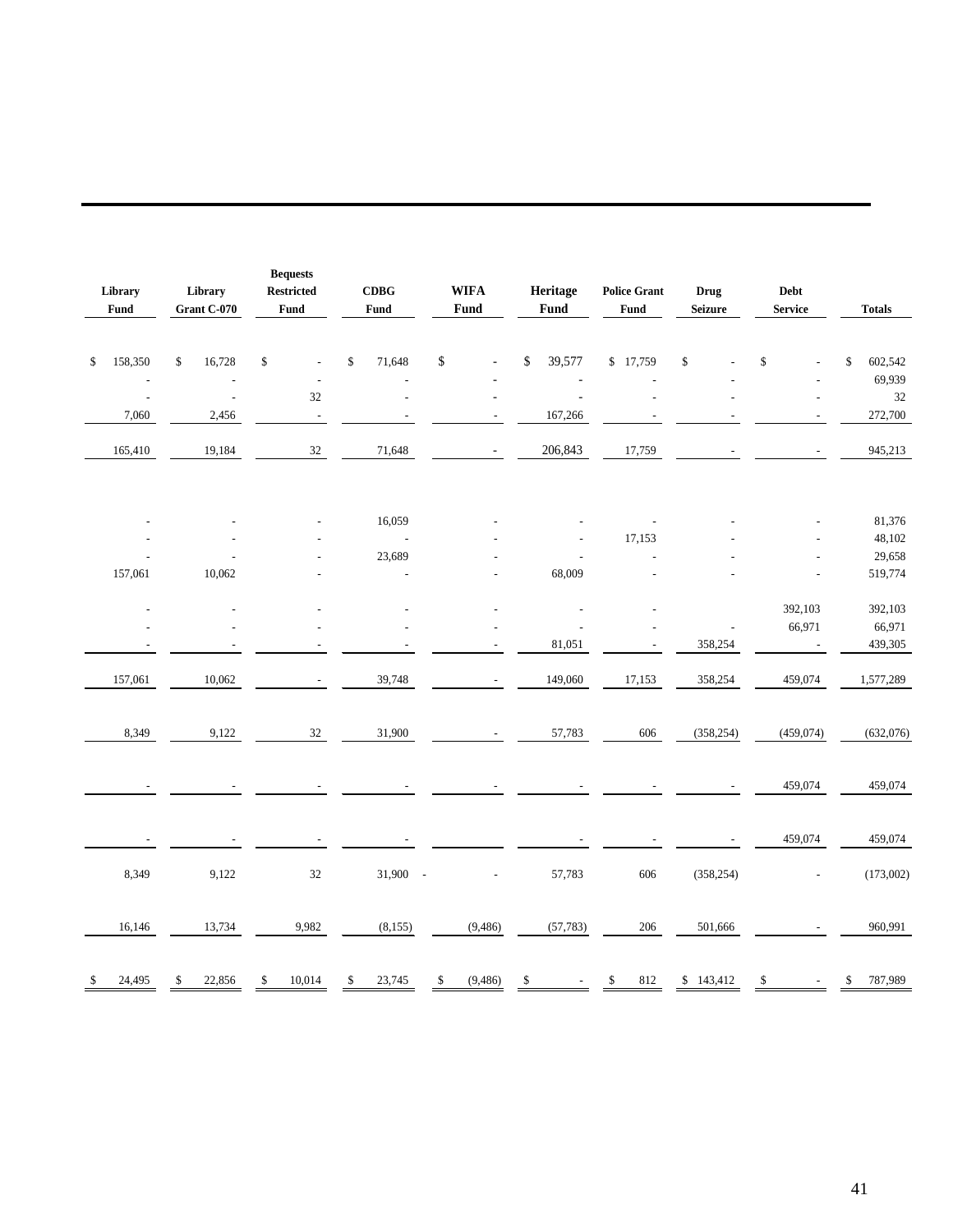

#### **REPORT ON INTERNAL CONTROL OVER FINANCIAL REPORTING AND ON COMPLIANCE AND OTHER MATTERS BASED ON AN AUDIT OF FINANCIAL STATEMENTS PERFORMED IN ACCORDANCE WITH** *GOVERNMENT AUDITING STANDARDS*

To the Honorable Mayor and Members of the Council **Town of Parker, Arizona**  Parker, Arizona

We have audited the financial statements of the **Town of Parker (the Town)** as of and for the year ended June 30, 2010, and have issued our report thereon dated November 15, 2010. We conducted our audit in accordance with auditing standards generally accepted in the United States of America and the standards applicable to financial audits contained in *Government Auditing Standards*, issued by the Comptroller General of the United States.

### **Internal Control Over Financial Reporting**

In planning and performing our audit, we considered the Town's internal control over financial reporting as a basis for designing our auditing procedures for the purpose of expressing our opinions on the financial statements, but not for the purpose of expressing an opinion on the effectiveness of the Town's internal control over financial reporting. Accordingly, we do not express an opinion on the effectiveness of the Town's internal control over financial reporting.

Our consideration of internal control was for the limited purpose described in the preceding paragraph and was not designed to identify all deficiencies in internal control over financial reporting that might be significant deficiencies or material weaknesses and therefore there can be no assurance that all such deficiencies have been identified. However, as described in the schedule of findings and responses, we identified certain deficiencies in internal control over financial reporting that we consider to be material weaknesses and other deficiencies that we consider to be significant deficiencies.

A deficiency in internal control exists when the design or operation of a control does not allow management or employees, in the normal course of performing their assigned functions, to prevent, or detect and correct misstatements on a timely basis. A material weakness is a deficiency or combination of deficiencies in internal control, such that there is a reasonable possibility that a material misstatement of the entity's financial statements will not be prevented, or detected and corrected on a timely basis. We consider the deficiencies in the Town's internal control described in the accompanying schedule of findings and responses identified as 10-1, 10-2, and 10-3 to be material weaknesses.

A significant deficiency is a deficiency or a combination of deficiencies in internal control that is less severe than a material weakness, yet important enough to merit attention by those charged with governance. We consider the deficiencies described in the accompanying schedule of findings and responses identified as 10-4 and 10-5 to be significant deficiencies.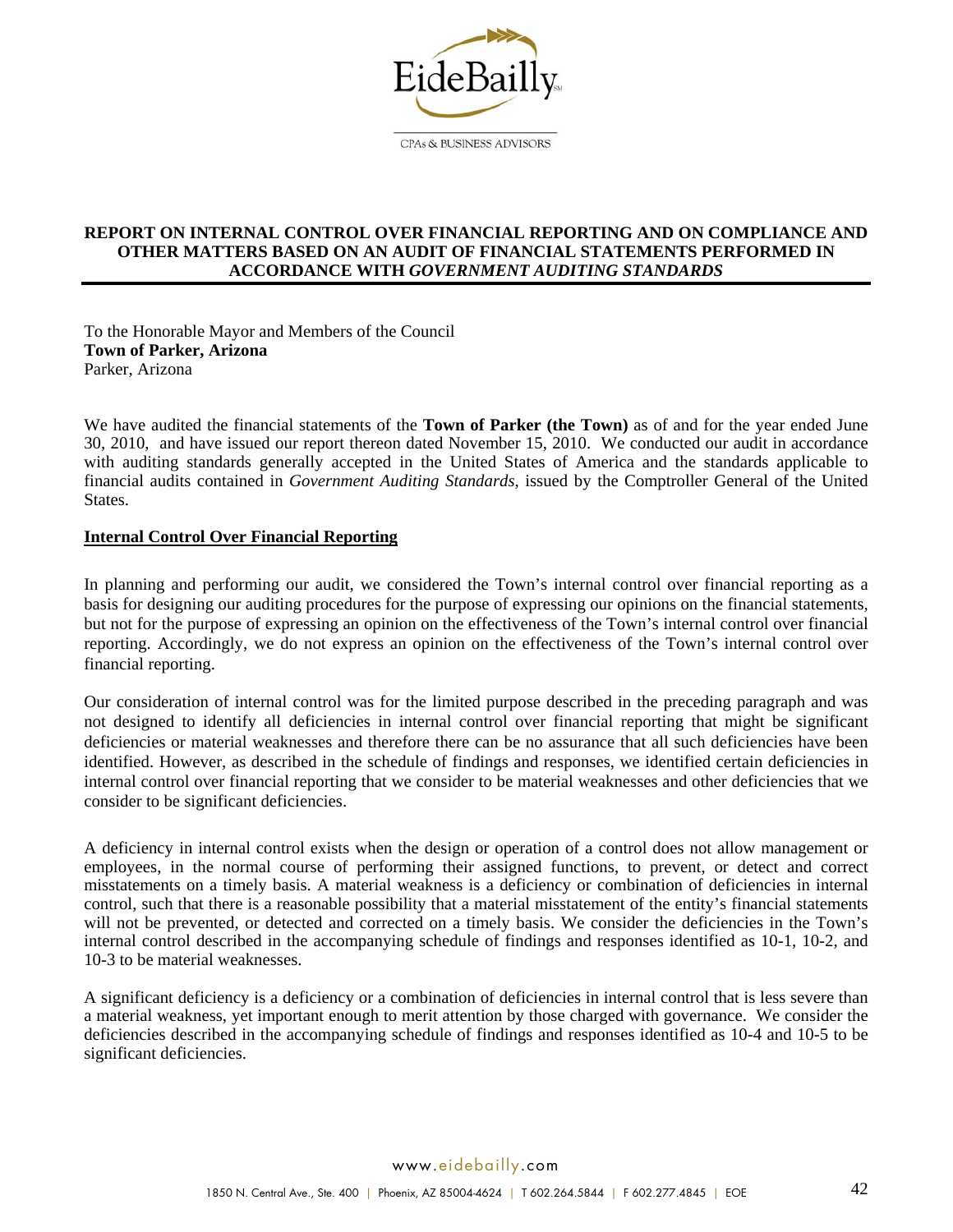### **Compliance and Other Matters**

As part of obtaining reasonable assurance about whether the Town's financial statements are free of material misstatement, we performed tests of its compliance with certain provisions of laws, regulations, contracts and grant agreements, noncompliance with which could have a direct and material effect on the determination of financial statement amounts. However, providing an opinion on compliance with those provisions was not an objective of our audit and, accordingly, we do not express such an opinion. The results of our tests disclosed no instances of noncompliance that are required to be reported under *Government Auditing Standards*.

The Town's responses to the findings identified in our audit are described in the accompanying schedule of findings and responses. We did not audit the Town's response and, accordingly, we express no opinion on it.

This report is intended solely for the information and use of the Council Members, management, and federal awarding agencies and pass-through entities and is not intended to be and should not be used by anyone other than these specified parties.

Ede Sailly LLP

Phoenix, Arizona November 15, 2010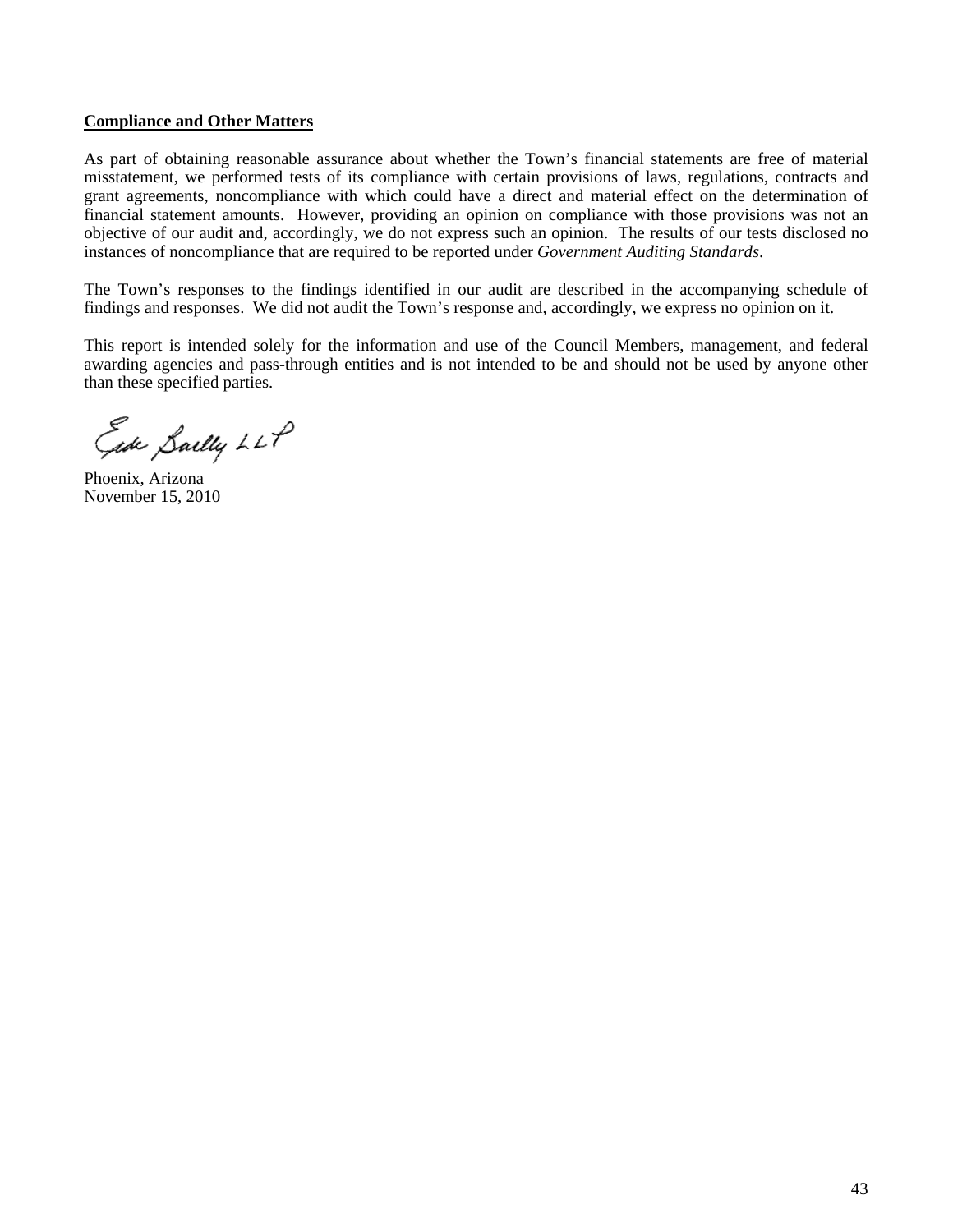# **TOWN OF PARKER SCHEDULE OF FINDINGS AND RESPONSES June 30, 2010**

### **MATERIAL WEAKNESSES**

#### **Finding No. 10-1**

*Subject:* Financial statement preparation

*Condition:* The Town does not have an internal control system designed to provide for the preparation of the financial statements being audited. The auditors were requested to, and did, draft the Town's financial statements and accompanying notes to the financial statements.

*Criteria or Specific Requirement:* A good system of internal accounting control contemplates a system designed to prepare financial statements in accordance with generally accepted accounting principles.

*Context:* This finding impacts the Town's ability to prepare their financial statements.

*Effect:* The Town elected to have the auditors prepare the financial statements.

*Cause:* The Town does not have an internal control system designed to provide for the preparation of the financial statements being audited.

*Recommendation:* This circumstance is not unusual in a Town of your size. It is the responsibility of management and those charged with governance to make the decision whether to accept the degree of risk associated with this condition because of cost or other considerations.

*Response*: The Town of Parker elected not to have an internal control system designed to provide for the preparation of the financial statements being audited due to budgetary constraints.

### **Finding No. 10-2**

*Subject:* Segregation of Duties

*Condition:* The Town has a lack of segregation of duties in certain areas due to a limited staff.

*Criteria or Specific Requirement:* A good system of internal control contemplates an adequate segregation of duties so that no one individual handles a transaction from its inception to completion.

*Context:* This finding impacts the Town's ability to ensure proper segregation and control over financial processes.

*Effect:* Inadequate segregation of duties could adversely affect the Town's ability to detect misstatements in amounts that would be material in relation to the financial statements in a timely period by employees in the normal course of performing their assigned functions.

*Cause:* There are a limited amount of office employees.

*Recommendation:* While we recognize that your staff may not be large enough to permit complete segregation of duties in all respects for an effective system of internal control, the functions should be reviewed to determine if additional segregation is feasible and to improve efficiency and effectiveness of financial management of the Town.

*Response:* An error was made due to the new roles and responsibilities of new staff. We are working on making internal controls stronger so these mistakes do not happen.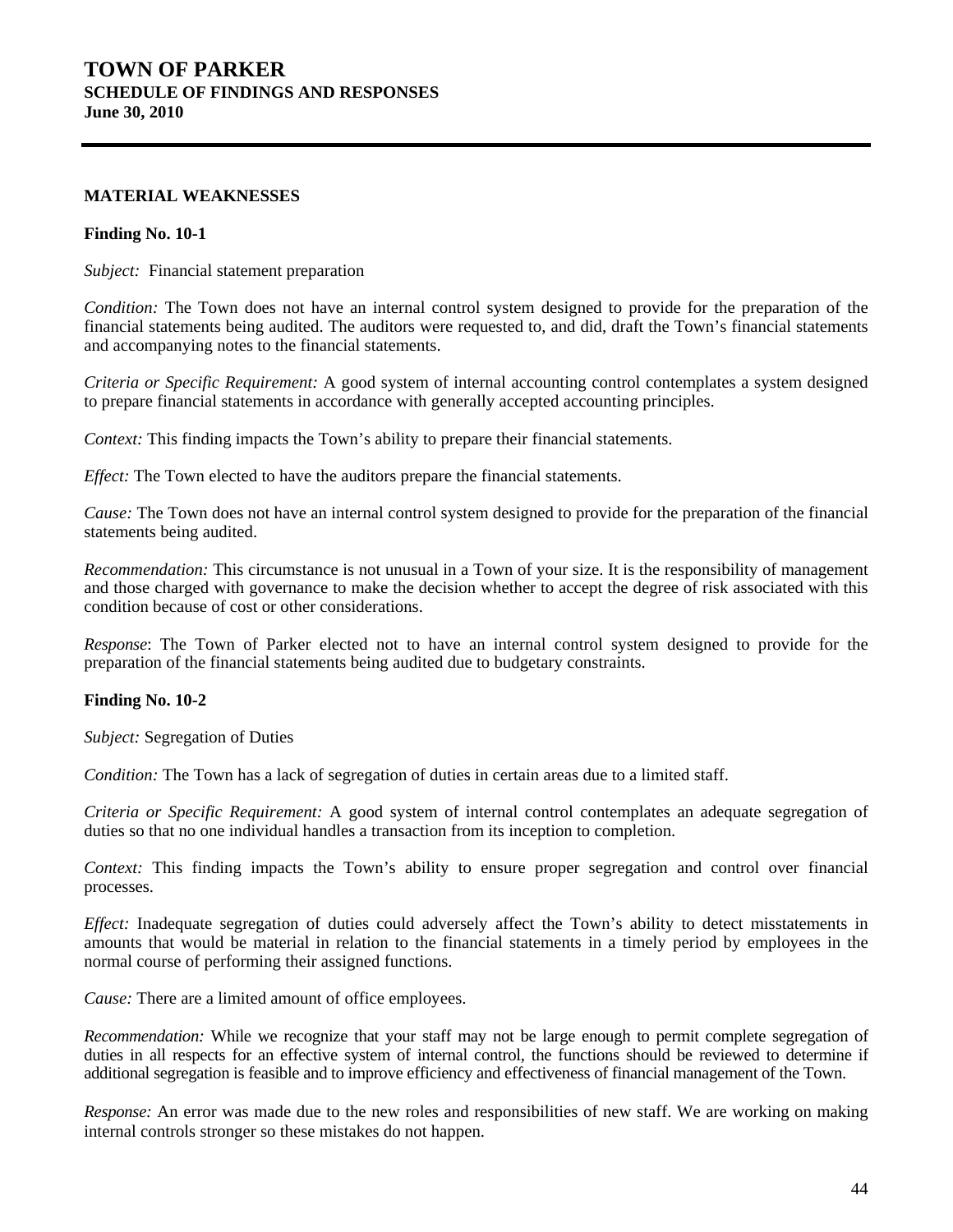### **Finding No. 10-3**

*Subject:* Material Audit Adjustments

*Criteria or Specific Requirement:* A good system of internal accounting control contemplates an adequate system for recording and processing entries material to the financial statements.

*Condition:* During the course of our engagement, we proposed material audit adjustments that would not have been identified as a result of the Town's existing internal controls, and therefore could have resulted in a material misstatement of the Town's financial statements.

*Context:* This finding impacts the Town's internal control for all significant accounting functions.

*Effect:* A material misstatement of the Town's financial statements that would not be prevented or detected.

*Cause:* Year-end closing procedures were not followed.

*Recommendation:* The Town should establish an internal control system designed to identify all necessary adjustments through appropriate reconciliation of the Town's financial records.

*Response*: An error was made due to the new roles and responsibilities of new staff. We are working on making internal controls stronger so these mistakes do not happen.

### **SIGNIFICANT DEFICIENCIES**

#### **Finding No. 10-4**

*Subject:* Revenue Recognition

*Criteria or Specific Requirement:* A good system of internal accounting control contemplates an adequate system for identifying and recording revenues which are subject to accrual.

*Condition:* As part of the audit process it was noted that unbilled utility revenues have not been recorded as earned or recognized for many years, due to the timing of when customers are billed. Grant revenues are also subject to accrual and have not been recorded or accrued properly due to cash basis receipt of the grants on a consistent basis. The revenues and expenses from the Joint Venture have also not been recognized in the past as an Investment.

*Context:* This finding impacts the Town's internal control surrounding revenue recognition.

*Effect:* Recognition of certain revenues may not be appropriately recognized.

*Cause:* Consideration not given based on current materiality levels.

*Recommendation:* The Town's internal control system should be designed to appropriately identify revenues which should be recognized.

*Response*: We will review the Town's current controls and identify steps necessary to identify revenues which are subject to accrual based on the current revenue recognition policy. Implementation of procedures will be done in conjunction with the Town's year end reporting.

### **Finding No. 10-5**

*Subject:* Capital Asset Reconciliation